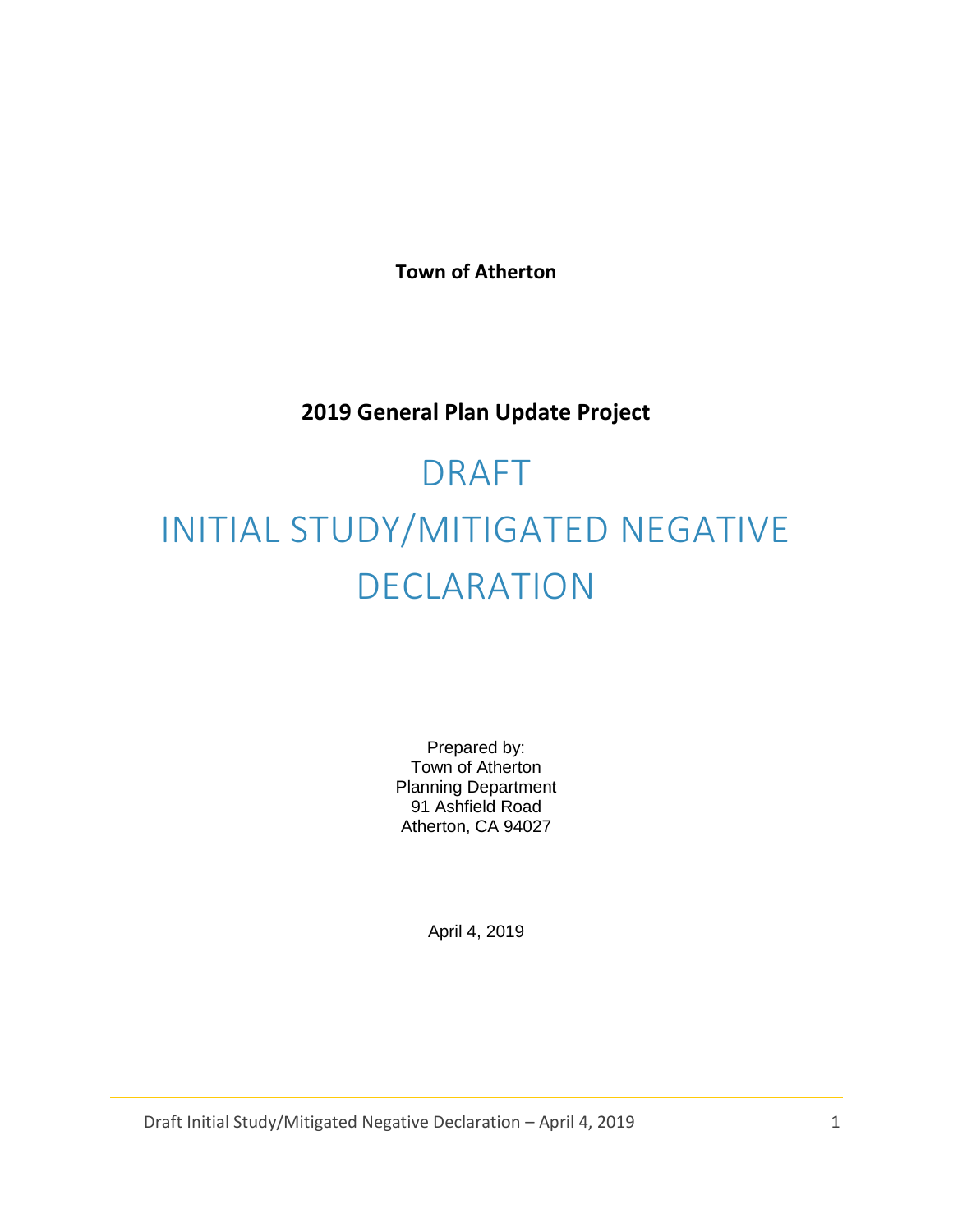# **Table of Contents**

|                                                   | <b>Mitigated Negative Declaration</b>     | 3  |
|---------------------------------------------------|-------------------------------------------|----|
| Project Description and Background                | 3                                         |    |
| <b>Environmental Factors Potentially Effected</b> | 3                                         |    |
|                                                   | Determination                             | 4  |
|                                                   | <b>Mitigation Measures</b>                | 4  |
| <b>Project Description</b>                        |                                           | 6  |
|                                                   | Initial Study - CEQA Checklist            | 8  |
| I.                                                | Aesthetics                                | 8  |
| II.                                               | <b>Agriculture and Forest Resources</b>   | 9  |
| Ш.                                                | Air Quality                               | 10 |
| IV.                                               | <b>Biological Resources</b>               | 13 |
| V.                                                | <b>Cultural Resources</b>                 | 14 |
| VI.                                               | Geology and Soils                         | 15 |
| VII.                                              | <b>Greenhouse Gas Emissions</b>           | 18 |
| VIII.                                             | <b>Hazards and Hazardous Materials</b>    | 19 |
| IX.                                               | <b>Hydrology and Water Quality</b>        | 21 |
| Χ.                                                | Land Use and Planning                     | 25 |
| XI.                                               | <b>Mineral Resources</b>                  | 26 |
| XII.                                              | <b>Noise</b>                              | 27 |
| XIII.                                             | <b>Population and Housing</b>             | 28 |
| XIV.                                              | <b>Public Services</b>                    | 29 |
| XV.                                               | Recreation                                | 31 |
| XVI.                                              | Transportation/Traffic                    | 31 |
| XVII.                                             | <b>Tribal Cultural Resources</b>          | 33 |
| XVIII.                                            | <b>Utilities and Service Systems</b>      | 33 |
| XIX.                                              | <b>Mandatory Findings of Significance</b> | 35 |
|                                                   | <b>Report Preparers and References</b>    | 36 |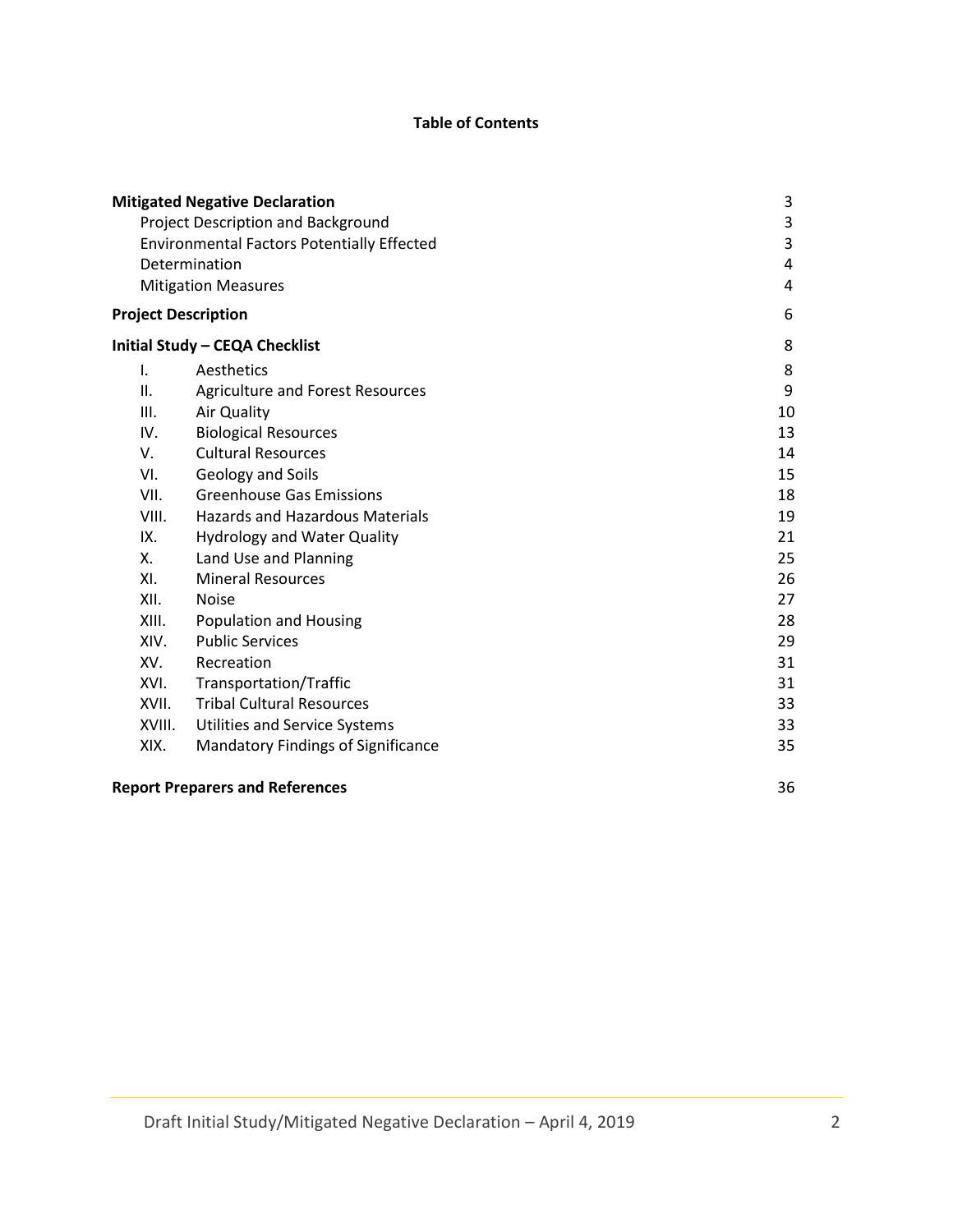# **Mitigated Negative Declaration**

## **PROJECT DESCRIPTION AND BACKGROUND:**

| Project Title:                                                                                                                                                                                                              | 2018-2019 General Plan Update                                                                                                                                                                                                                                                                                                                                                         |
|-----------------------------------------------------------------------------------------------------------------------------------------------------------------------------------------------------------------------------|---------------------------------------------------------------------------------------------------------------------------------------------------------------------------------------------------------------------------------------------------------------------------------------------------------------------------------------------------------------------------------------|
| Lead agency name and address:                                                                                                                                                                                               | Town of Atherton, 91 Ashfield Road, Atherton, CA<br>94027                                                                                                                                                                                                                                                                                                                             |
| Contact person and phone number:                                                                                                                                                                                            | Neal Martin, Planning Consultant,<br>(650) 752-0544                                                                                                                                                                                                                                                                                                                                   |
| Project Location:                                                                                                                                                                                                           | Town of Atherton                                                                                                                                                                                                                                                                                                                                                                      |
| Project sponsor's name and address:                                                                                                                                                                                         | Town of Atherton                                                                                                                                                                                                                                                                                                                                                                      |
| General plan description:                                                                                                                                                                                                   | Various                                                                                                                                                                                                                                                                                                                                                                               |
| Zoning:                                                                                                                                                                                                                     | Various                                                                                                                                                                                                                                                                                                                                                                               |
| Description of project: (Describe the whole<br>action involved, including but not limited to later<br>phases of the project, and any secondary,<br>support, or off-site features necessary for its<br>implementation.)      | See Project Description below                                                                                                                                                                                                                                                                                                                                                         |
| Surrounding land uses and setting; briefly<br>describe the project's surroundings:                                                                                                                                          | The Project area includes the entire Town of<br>Atherton. The Town is bounded by the cities of<br>Redwood City, Menlo Park, and Woodside and<br>unincorporated areas of San Mateo County. The<br>land use is primarily low density residential with a<br>number of public and private schools<br>interspersed. Most privately owned land in<br>Atherton is developed. See Appendix A. |
| Other public agencies whose approval is<br>required (e.g. permits, financial approval, or<br>participation agreements):                                                                                                     | None                                                                                                                                                                                                                                                                                                                                                                                  |
| Have California Native American tribes<br>traditionally and culturally affiliated with the<br>project area requested consultation pursuant to<br>Public Resources Code section 21080.3.1? If<br>so, has consultation begun? | No                                                                                                                                                                                                                                                                                                                                                                                    |

# **ENVIRONMENTAL FACTORS POTENTIALLY AFFECTED:**

The environmental factors checked below would be potentially affected by this project. Please see the checklist beginning on page 8 for additional information.

| Aesthetics                  | <b>Agriculture and Forestry</b>  |          | <b>Air Quality</b>             |
|-----------------------------|----------------------------------|----------|--------------------------------|
| <b>Biological Resources</b> | <b>Cultural Resources</b>        | $\times$ | Geology/Soils                  |
| Greenhouse Gas              | <b>Hazards and Hazardous</b>     | ⊠        | <b>Hydrology/Water Quality</b> |
| Emissions                   | <b>Materials</b>                 |          |                                |
| Land Use/Planning           | <b>Mineral Resources</b>         |          | <b>Noise</b>                   |
| Population/Housing          | <b>Public Services</b>           |          | Recreation                     |
| Transportation/Traffic      | <b>Tribal Cultural Resources</b> | IX       | Utilities/Service Systems      |
| Mandatory Findings of       |                                  |          |                                |
| Significance                |                                  |          |                                |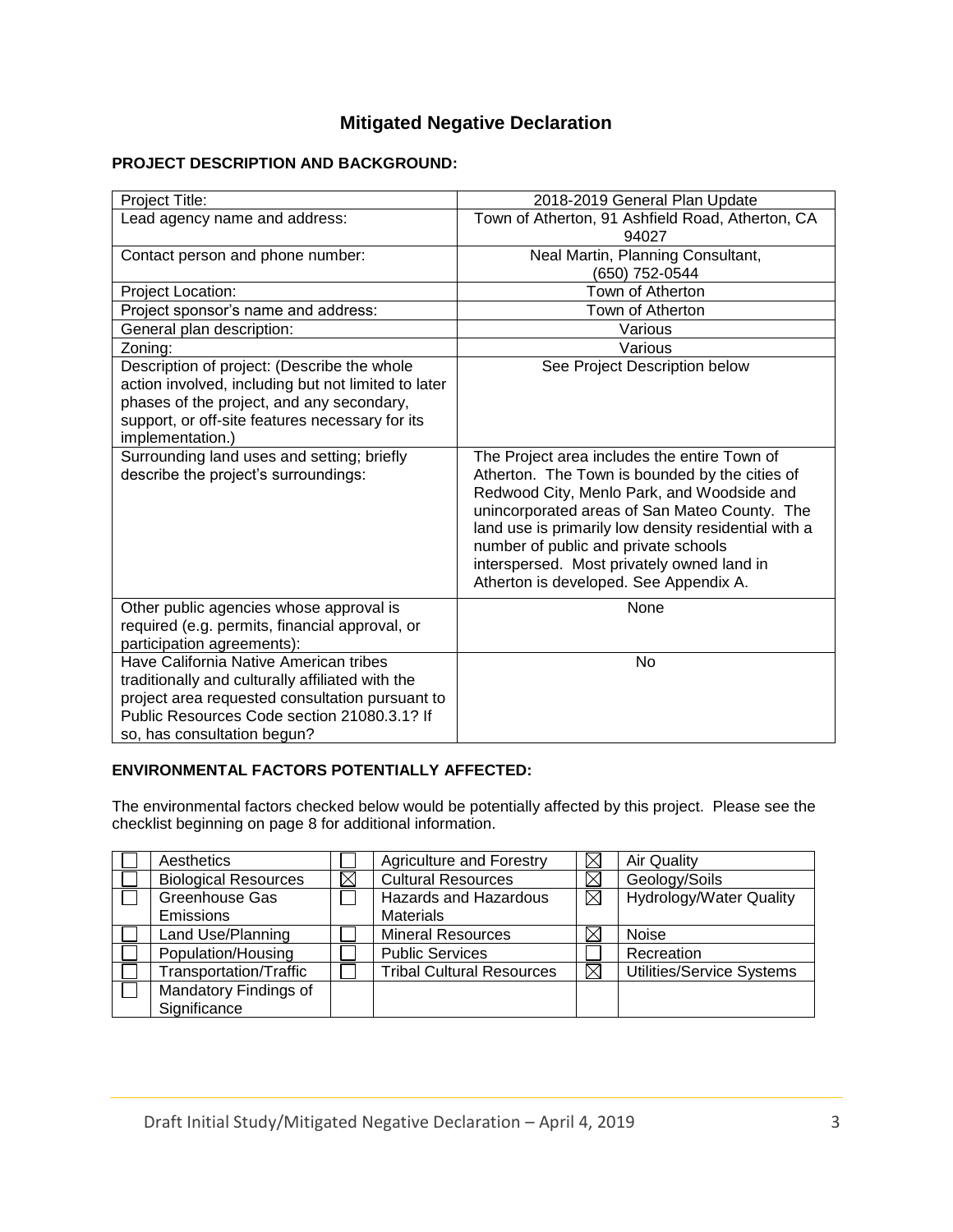#### **DETERMINATION:**

On the basis of this initial evaluation:

|   | I find that the proposed project COULD NOT have a significant effect on the environment, and<br>a NEGATIVE DECLARATION will be prepared.                                                                                                                                                                                                                                                                                                                                                                                  |
|---|---------------------------------------------------------------------------------------------------------------------------------------------------------------------------------------------------------------------------------------------------------------------------------------------------------------------------------------------------------------------------------------------------------------------------------------------------------------------------------------------------------------------------|
| ⊠ | I find that although the proposed project could have a significant effect on the environment,<br>there will not be a significant effect in this case because revisions in the project have been<br>made by or agreed to by the project proponent. A MITIGATED NEGATIVE DECLARATION<br>will be prepared.                                                                                                                                                                                                                   |
|   | I find that the proposed project MAY have a significant effect on the environment, and an<br>ENVIRONMENTAL IMPACT REPORT is required.                                                                                                                                                                                                                                                                                                                                                                                     |
|   | I find that the proposed project MAY have a "potentially significant impact" or "potentially<br>significant unless mitigated" impact on the environment, but at least one effect 1) has been<br>adequately analyzed in an earlier document pursuant to applicable legal standards, and 2)<br>has been addressed by mitigation measures based on the earlier analysis as described on<br>attached sheets. An ENVIRONMENTAL IMPACT REPORT is required, but it must analyze<br>only the effects that remain to be addressed. |
|   | I find that although the proposed project could have a significant effect on the environment,<br>because all potentially significant effects (a) have been analyzed adequately in an earlier EIR<br>or NEGATIVE DECLARATION pursuant to applicable standards, and (b) have been avoided<br>or mitigated pursuant to that earlier EIR or NEGATIVE DECLARATION, including revisions or<br>mitigation measures that are imposed upon the proposed project, nothing further is required.                                      |

| Signature:<br>-----------                         | Date:                    |
|---------------------------------------------------|--------------------------|
| $\sigma$ <sub>-</sub>                             |                          |
| Town Planner<br>Printed Name: Lisa Costa Sanders. | For:<br>Town of Atherton |

MITIGATION MEASURES: The measures listed below are included in the Project to avoid potentially significant effects.

Mitigation Measure AIR-1: In order to reduce impacts on air quality resulting from construction, future new developments shall implement the following measures:

Basic Construction Management Practices. The Project shall demonstrate proposed compliance with all applicable regulations and operating procedures prior to issuance of demolition, building or grading permits, including implementation of the following BAAQMD "Basic Construction Mitigation Measures". ~

- All exposed surfaces (e.g., parking areas, staging areas, soil piles, graded areas, and unpaved access roads) shall be watered two times per day.
- All haul trucks transporting soil, sand, or other loose material off-site shall be covered.
- All visible mud or dirt track-out onto adjacent public roads shall be removed using wet power vacuum street sweepers at least once per day. The use of dry power sweeping is prohibited.
- All vehicle speeds on unpaved roads shall be limited to 15 mph.
- All roadways, driveways, and sidewalks to be paved shall be completed as soon as possible. Building pads shall be laid as soon as possible after grading unless seeding or soil binders are used.

Draft Initial Study/Mitigated Negative Declaration - April 4, 2019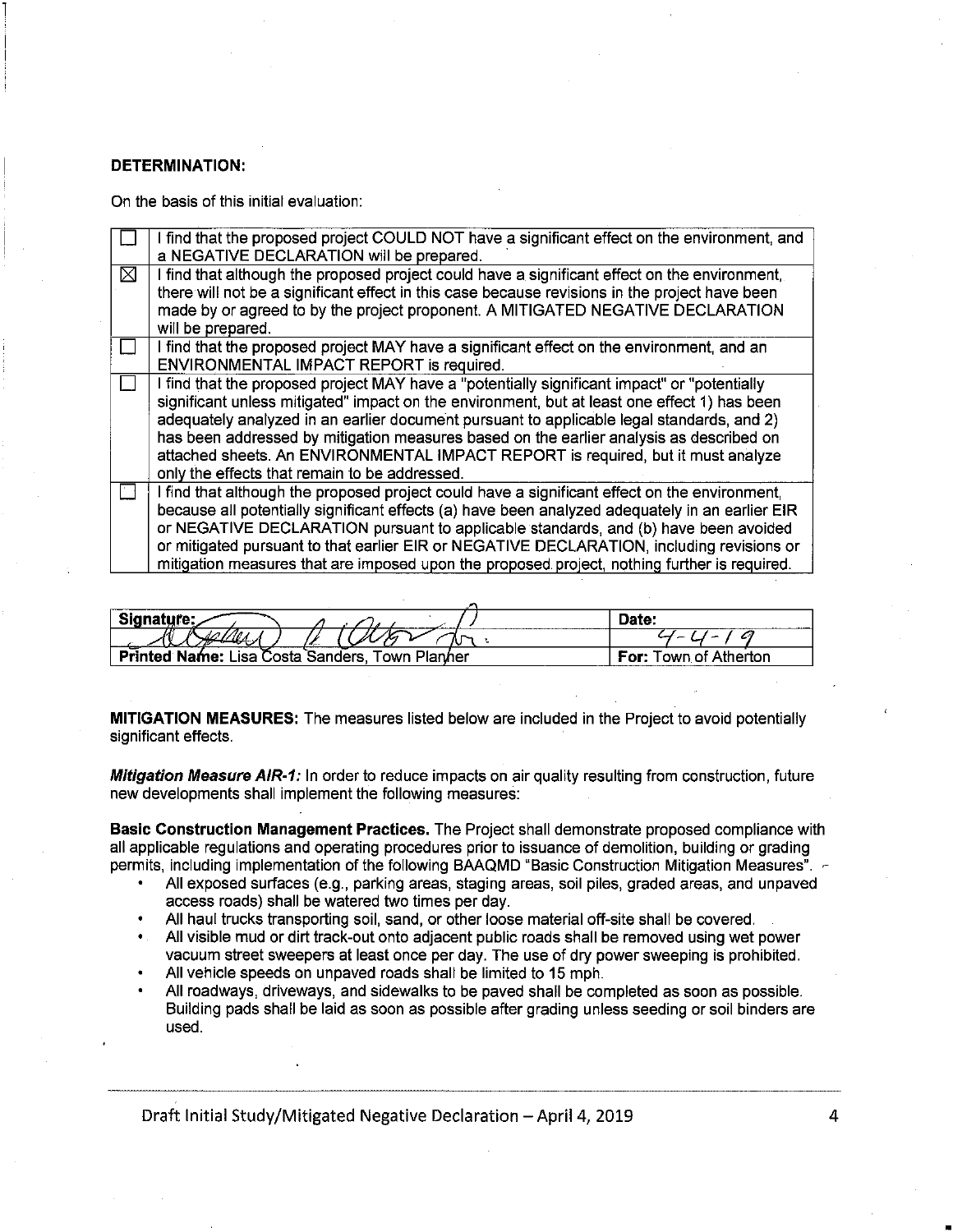- Idling times shall be minimized either by shutting equipment off when not in use or reducing the maximum idling time to 5 minutes (as required by the California airborne toxics control measure Title 13, Section 2485 of California Code of Regulations [CCR]). Clear signage shall be provided for construction workers at all access points.
- All construction equipment shall be maintained and properly tuned in accordance with manufacturer's specifications. All equipment shall be checked by a certified mechanic and determined to be running in proper condition prior to operation.
- Post a publicly visible sign with the telephone number and person to contact at the Lead Agency regarding dust complaints. This person shall respond and take corrective action within 48 hours. The Air District's phone number shall also be visible to ensure compliance with applicable regulations.

*Mitigation Measure CUL-1:* In order to reduce impacts on historic resources, future new developments shall implement the following measure:

In the event a future specific project is proposed that may have the potential to cause a significant adverse change in the significance of a historic resource, the Town shall require an evaluation of the resource by a qualified professional. The evaluation shall be conducted according to the Secretary of the Interior's Standards for evaluation of historic resources. Project specific mitigation measures shall be included and implemented in accordance with the Secretary's Standards.

*Mitigation Measure CUL-2:* In order to reduce impacts on archaeological resources, future new developments shall implement the following measure:

In the event that subsurface archaeological and/or paleontological resources are encountered during the course of grading and/or excavation, all development shall temporarily cease within 25 feet of the find until the Town's Planning Department is contacted and a qualified archaeologist or paleontologist assesses the resources and makes recommendations for their disposition. Construction activities could continue in areas more than 25 feet away. If any findings are determined to be significant by the archeologist, they shall be subject to scientific analysis; duration/disposition of archaeological specimens as agreed to by the Native American community, land owner, and the Town. This report would be filed with the Northwest Information Center.

*Mitigation Measure HYD-1:* In order to reduce impacts related to erosion and sedimentation, future new developments shall implement the following measures:

- Schedule grading and excavation work for dry weather only.
- Stabilize all denuded areas, install and maintain temporary erosion controls (such as erosion control fabric or bonded fiber matrix) until vegetation is established.
- Seed or plant vegetation for erosion control on slopes or where construction is not immediately planned.
- Protect storm drain inlets, gutters, ditches, and drainage courses with appropriate BMPs, such as gravel bags, fiber rolls, berms, etc.
- Prevent sediment from migrating offsite by installing and maintaining sediment controls, such as fiber rolls, silt fences, or sediment basins.
- Keep excavated soil on the site where it will not collect into the street.
- Transfer excavated materials to dump trucks on the site, not in the street.
- Contaminated Soils: If any of the following conditions are observed, test for contamination and contact the Regional Water Quality Control Board:
	- o Unusual soil conditions, discoloration, or odor.
	- o Abandoned underground tanks.
	- o Abandoned wells.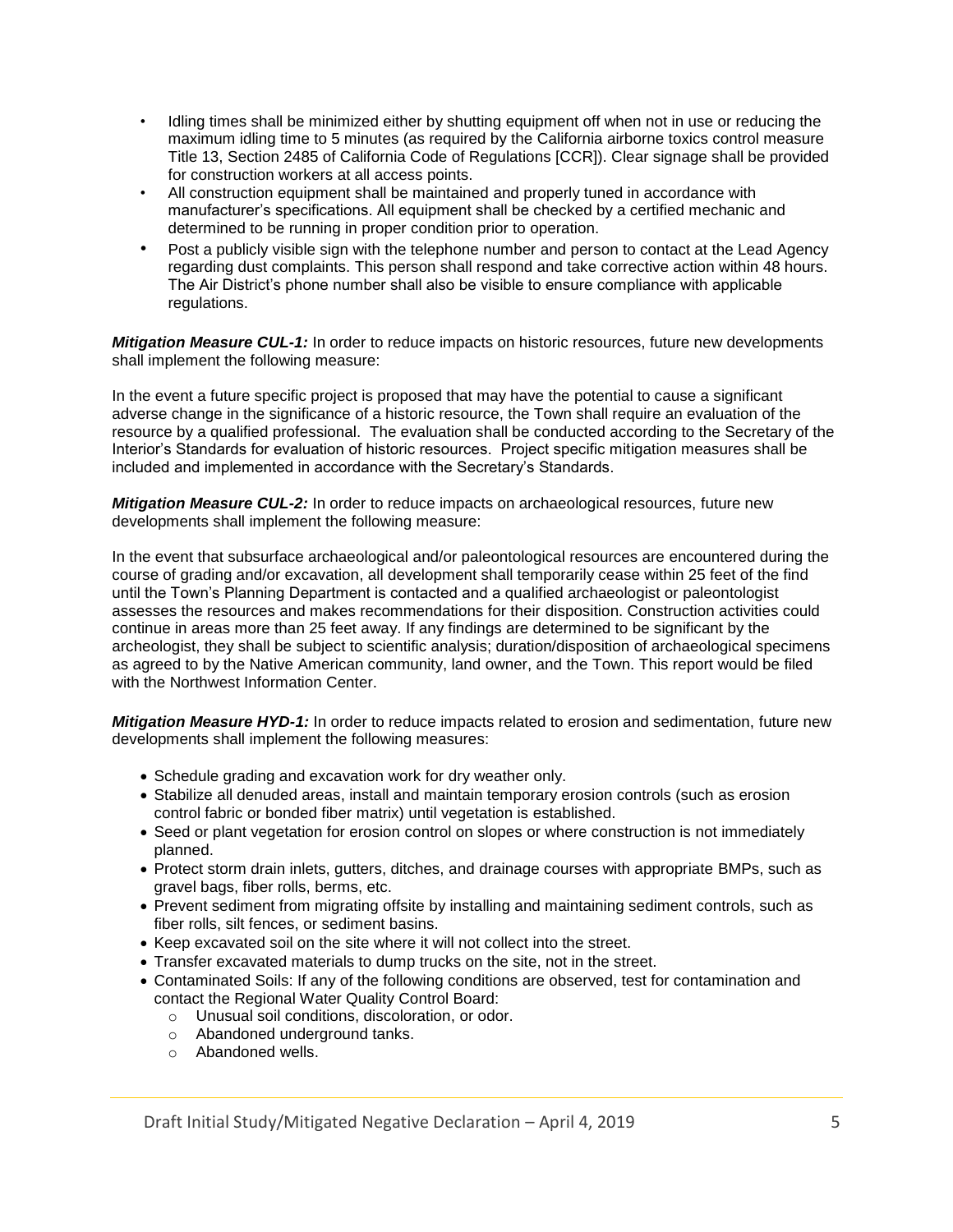o Buried barrels, debris, or trash.

*Mitigation Measure HYD-2:* In order to reduce impacts related to dam failure inundation, future new developments shall implement the following measures by the dam owner in compliance with SB 92 (2017):

- Submit Dam Failure Inundation Maps to the CA Department of Water Resources in accordance with the DWR schedule.
- Submit an Emergency Action Plan to the California Office of Emergency Services subsequent to submittal of the Dam Failure Inundation Maps.
- Submit updated plans and maps every 10 years.
- Coordinate the Emergency Action Plans with the affected local governments.

*Mitigation Measure NOISE-2:* In order to reduce noise impacts, future new developments shall implement the following measure:

Recognizing that aircraft and any associated issues thereto are federally regulated, the Town will work with nearby communities and other interested agencies to bring about a reduction of noise levels by private, military, public and commercial airplanes and helicopters.

# **Project Description**

Under California law (Government Code Section 65300 et seq.), every City and County is required to have a General Plan that functions as the overarching, comprehensive and long range policy document. The Atherton General Plan was reviewed and updated in 2002. Since that time, the Housing Element was updated twice; once in 2007 and again in 2014. Because the Housing Element is current, it is not part of this update process. This update includes the Land Use Element, Circulation (including Scenic Highways) Element, Open Space and Conservation Element, Community Safety Element and Noise Element. The General Plan Update is a long-range planning document that guides the orderly growth and development of the Town, which is defined to be all properties within the Town's boundary limits. The General Plan Update is a policy document to direct the Town's vision of its future and establishes a policy framework to govern decision-making concerning the physical development of the community. The General Plan update does not authorize any specific development project, other form of land use approval of any kind, public facilities, or capital facilities expenditures or improvements to be developed. Although the General Plan Update includes changes and additions to the goals, objectives, and policies to achieve consistency with current state and local regulations and address the current practices of the Town, the majority of the General Plan continues those goals, objectives, policies, implementation measures, and standards in the current General Plan. The recommended modifications and additions to the General Plan are not intended to create changes to the physical environment that have significant environmental impacts that cannot be avoided or mitigated.

This General Plan Update ("Project") IS/MND is a program-level environmental document and includes analysis that provides a foundation for subsequent environmental review. No specific development projects are proposed at this time or analyzed herein. Future projects within the Town boundary are subject to the appropriate project-level environmental review and permitting by the Town of Atherton.

Key revisions and additions to the proposed "Project" include:

• Land Use Element – changes reflecting the proposed new Civic Center, the addition of proposed Greenways, revisions describing Silicon Valley Clean Water treatment facilities, updates relate to solid waste disposal and recycling, the addition of a section related to the Climate Action Plan,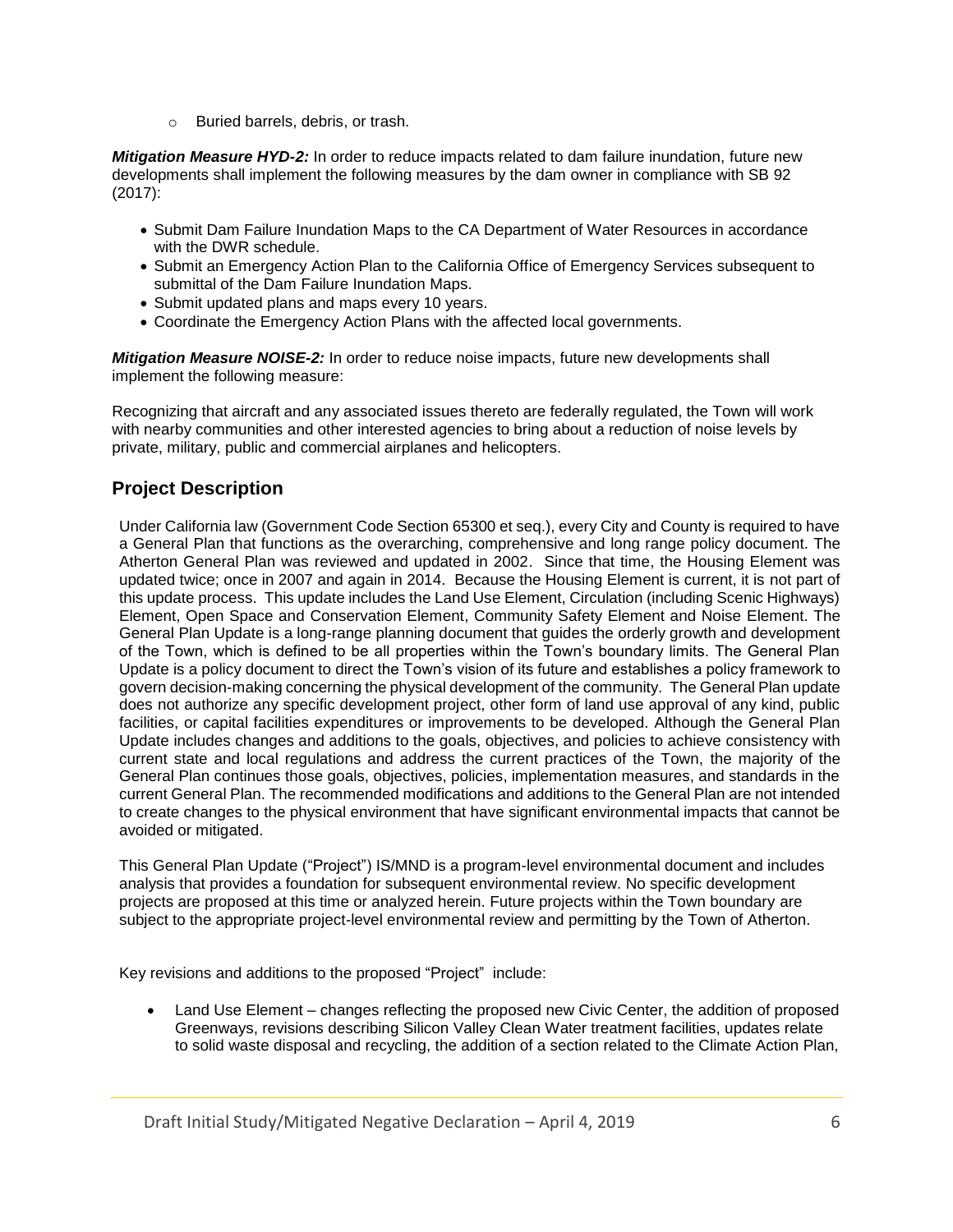and policies supporting these changes and additions. However, the basic land use pattern, designations and areas delineated are unchanged from the 2002 Land Use Element. Land use goals, objectives and policies were updated.

- Circulation Element new text was added about the San Mateo County Congestion Management Program, the Grand Boulevard Initiative and Greenway Concept, Complete Streets Policies, the Bicycle and Pedestrian Master Plan, Safe Routes to Schools, Green Streets, the Neighborhood Traffic Management Program, the Traffic Counts Program, the Transportation Demand Management Program, and the Climate Action Plan. Updated discussions were included about Rail Transportation, the Caltrain Electrification Project, High-Speed Rail, Bus Transportation and Scenic Roadways. The Local Street Classification System was updated and a Level of Service grading system was added to describe the operational status of the local roadway network. Level of Service Standards of Significance under CEQA were proposed. Circulation goals, objectives and policies were updated.
- Open Space and Conservation Element An inventory of open space lands was added. New text was added expanding the description of open space for natural resources, managed production of resources, outdoor recreation, public safety, military and tribal resources in the Open Space Element. The Conservation Element was updated to include a discussion of Santa Clara and San Mateo Plain Groundwater Sub-basins and Green Infrastructure under the topic of Water and its Hydraulic Force; coastal oak woodland under the topic of Forests; Soils; Atherton Channel, Town-wide Drainage Studies, San Mateo Countywide Water Pollution Prevention Program, erosion and sedimentation control, and the Bayfront Canal/Atherton Channel Flood Protection and Restoration Project, under the topic of Rivers, Other Water and Floodwater Management; Harbors and Fisheries; Wildlife and Habitats; Minerals and Other Natural Resources; historic buildings, structures and artifacts under the topic of Cultural Resources; and the Town Climate Action Plan. Open space and conservation goals, objectives and policies were updated.
- Community Safety Element The seismic hazards description was updated including Alquist-Priolo Earthquake Fault Zones, surface rupture, ground shaking, ground failure, tsunami, seiche, dam failure, slope instability, land subsidence, and liquefaction. New sections were added describing flooding hazards and potential, urban and wildland fire potential. A section was added describing the emergency operations plan administered by the Atherton Police Department and the Menlo Park Fire Protection District. A section was added related to climate change. Emergency evacuation routes were updated. Community safety goals, objectives and policies were updated.
- Noise Element The Atherton noise environment description was updated, including new measurements of existing noise levels and mapping of existing noise contours and projections of future (2040) noise levels and mapping of future noise contours. A discussion was added related to noise from aircraft over-flights, Caltrain electrification and High-Speed Rail. Goals, objectives and policies related to Noise were updated.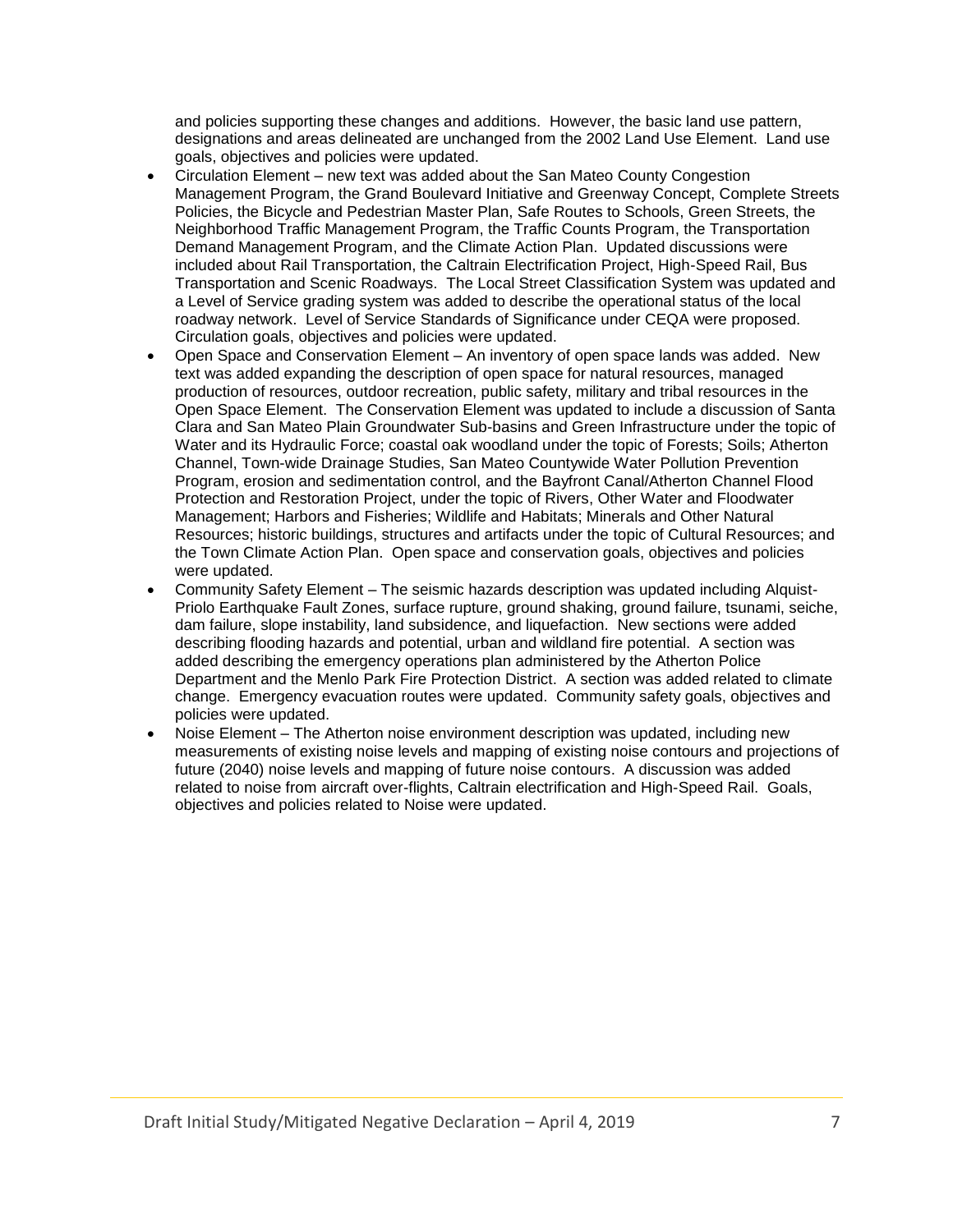# **Initial Study - CEQA Environmental Checklist**

This checklist identifies physical, biological, social and economic factors that might be affected by the proposed project. In many cases, background studies performed in connection with the projects indicate no impacts. A NO IMPACT answer in the last column reflects this determination. Where there is a need for clarifying discussion, the discussion is included either following the applicable section of the checklist or is within the body of the environmental document itself. The words "significant" and "significance" used throughout the following checklist are related to CEQA, not NEPA, impacts. The questions in this form are intended to encourage the thoughtful assessment of impacts and do not represent thresholds of significance.

|                                                                                                                                                                | Potentially<br>Significant<br>Impact | Less Than<br>Significant<br>with<br>Mitigation | Less Than<br>Significant<br>Impact | No<br>Impact |
|----------------------------------------------------------------------------------------------------------------------------------------------------------------|--------------------------------------|------------------------------------------------|------------------------------------|--------------|
| <b>I. AESTHETICS:</b> Would the project:                                                                                                                       |                                      |                                                |                                    |              |
| a) Have a substantial adverse effect on a scenic vista?                                                                                                        |                                      |                                                |                                    |              |
| b) Substantially damage scenic resources, including, but not<br>limited to, trees, rock outcroppings, and historic buildings within<br>a state scenic highway? |                                      |                                                |                                    |              |
| c) Substantially degrade the existing visual character or quality<br>of the site and its surroundings?                                                         |                                      |                                                |                                    |              |
| d) Create a new source of substantial light or glare which would<br>adversely affect day or nighttime views in the area?                                       |                                      |                                                |                                    |              |

# **Aesthetics Description**

a) – d) **No Impact -** The Project is not located in a major viewshed, therefore, would not have a substantial adverse effect on a scenic vista. The Project is not located within a state scenic highway. The Project would not substantially degrade the existing visual character or quality of the site. The Project would not create a new source of substantial light or glare which would adversely affect day or nighttime views in the area. The Project would not permit any greater amount of building area than currently allowed. There would be no change in the building square footage or floor area permitted on a lot; or cumulatively, no changes in building height and no change in setbacks.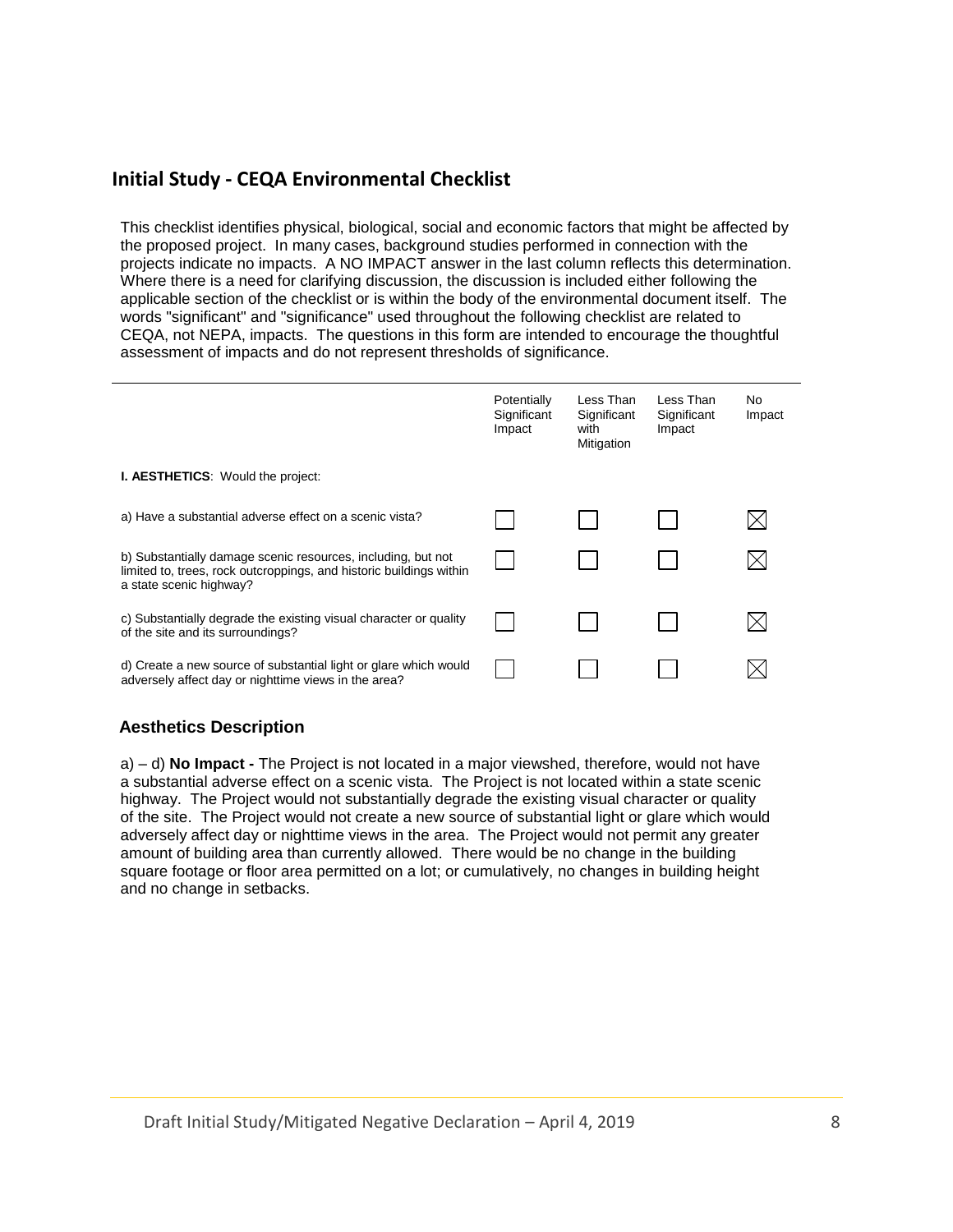|                                                                                                                                                                                                                                                                                                                                                                                                                                                                                                                                                                                                                                                                                                                                                                                                                                                                                                                                                      | Potentially<br>Significant<br>Impact | Less Than<br>Significant<br>with<br>Mitigation | Less Than<br>Significant<br>Impact | No<br>Impact |
|------------------------------------------------------------------------------------------------------------------------------------------------------------------------------------------------------------------------------------------------------------------------------------------------------------------------------------------------------------------------------------------------------------------------------------------------------------------------------------------------------------------------------------------------------------------------------------------------------------------------------------------------------------------------------------------------------------------------------------------------------------------------------------------------------------------------------------------------------------------------------------------------------------------------------------------------------|--------------------------------------|------------------------------------------------|------------------------------------|--------------|
| <b>II. AGRICULTURE AND FOREST RESOURCES: In</b><br>determining whether impacts to agricultural resources are<br>significant environmental effects, lead agencies may refer to the<br>California Agricultural Land Evaluation and Site Assessment<br>Model (1997) prepared by the California Dept. of Conservation<br>as an optional model to use in assessing impacts on agriculture<br>and farmland. In determining whether impacts to forest<br>resources, including timberland, are significant environmental<br>effects, lead agencies may refer to information compiled by the<br>California Department of Forestry and Fire Protection regarding<br>the state's inventory of forest land, including the Forest and<br>Range Assessment Project and the Forest Legacy Assessment<br>Project; and the forest carbon measurement methodology<br>provided in Forest Protocols adopted by the California Air<br>Resources Board. Would the project: |                                      |                                                |                                    |              |
| a) Convert Prime Farmland, Unique Farmland, or Farmland of<br>Statewide Importance (Farmland), as shown on the maps<br>prepared pursuant to the Farmland Mapping and Monitoring<br>Program of the California Resources Agency, to non-agricultural<br>use?                                                                                                                                                                                                                                                                                                                                                                                                                                                                                                                                                                                                                                                                                           |                                      |                                                |                                    |              |
| b) Conflict with existing zoning for agricultural use, or a<br>Williamson Act contract?                                                                                                                                                                                                                                                                                                                                                                                                                                                                                                                                                                                                                                                                                                                                                                                                                                                              |                                      |                                                |                                    |              |
| c) Conflict with existing zoning for, or cause rezoning of, forest<br>land (as defined in Public Resources Code section 12220(g)),<br>timberland (as defined by Public Resources Code section 4526),<br>or timberland zoned Timberland Production (as defined by<br>Government Code section 51104(g))?                                                                                                                                                                                                                                                                                                                                                                                                                                                                                                                                                                                                                                               |                                      |                                                |                                    |              |
| d) Result in the loss of forest land or conversion of forest land<br>to non-forest use?                                                                                                                                                                                                                                                                                                                                                                                                                                                                                                                                                                                                                                                                                                                                                                                                                                                              |                                      |                                                |                                    |              |
| e) Involve other changes in the existing environment which, due<br>to their location or nature, could result in conversion of<br>Farmland, to non-agricultural use or conversion of forest land to<br>non-forest use?                                                                                                                                                                                                                                                                                                                                                                                                                                                                                                                                                                                                                                                                                                                                |                                      |                                                |                                    |              |

## **Agriculture and Forest Description**

a-e) **No Impact** – There is no Prime Farmland, Unique Farmland, or Farmland of Statewide Importance in the project area. There are no agriculture or forest zones in the project vicinity. Neither are there any Williamson Act contracts within the Town. There are no agricultural or forest uses in Town proposed for conversion to non-agricultural or non-forest uses.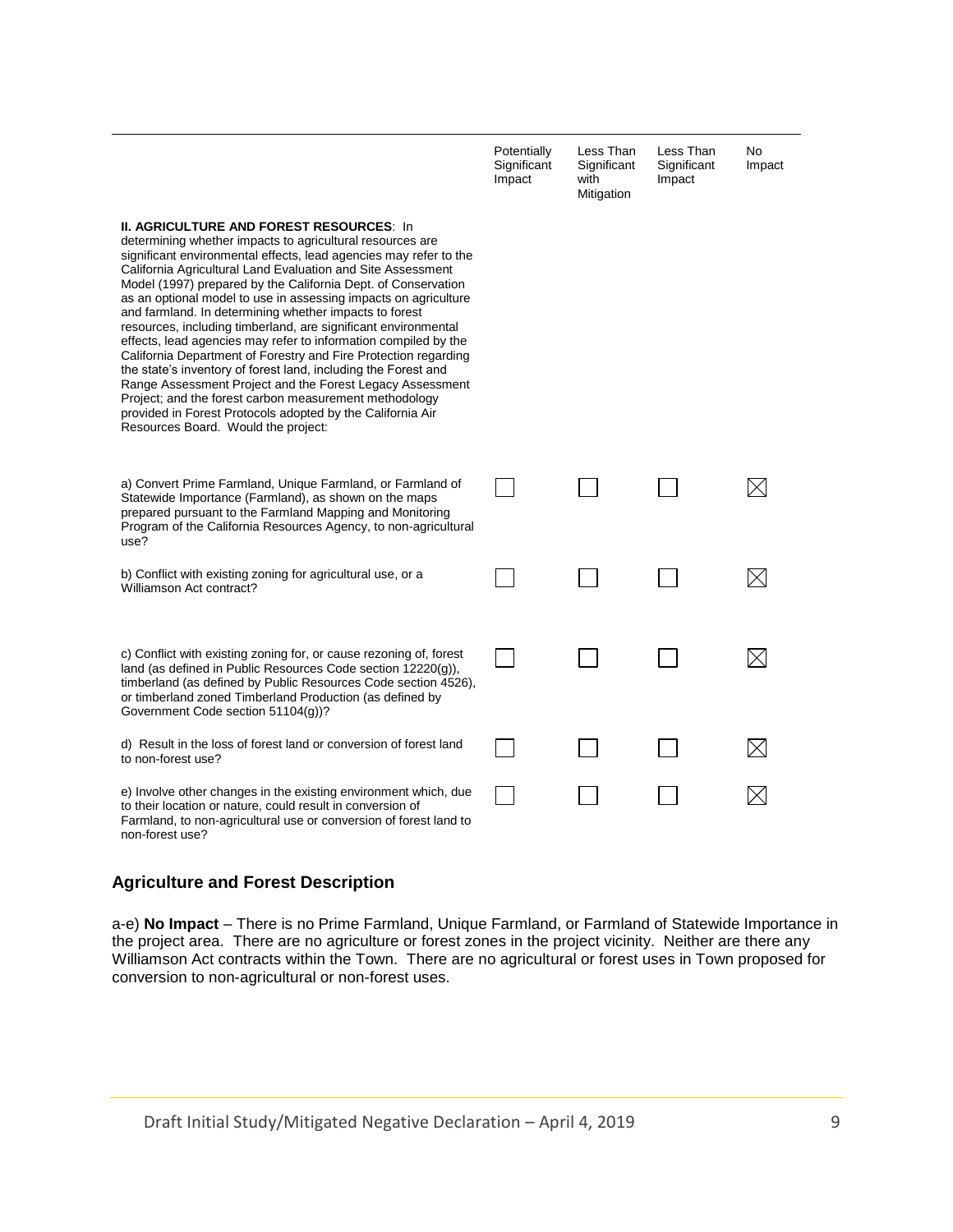|                                                                                                                                                                                                                                                                                                         | Potentially<br>Significant<br>Impact | Less Than<br>Significant<br>with<br>Mitigation | Less Than<br>Significant<br>Impact | No<br>Impact |
|---------------------------------------------------------------------------------------------------------------------------------------------------------------------------------------------------------------------------------------------------------------------------------------------------------|--------------------------------------|------------------------------------------------|------------------------------------|--------------|
| <b>III. AIR QUALITY:</b> Where available, the significance criteria<br>established by the applicable air quality management or air<br>pollution control district may be relied upon to make the<br>following determinations. Would the project:                                                         |                                      |                                                |                                    |              |
| a) Conflict with or obstruct implementation of the applicable air<br>quality plan?                                                                                                                                                                                                                      |                                      |                                                |                                    |              |
| b) Violate any air quality standard or contribute substantially to<br>an existing or projected air quality violation?                                                                                                                                                                                   |                                      |                                                |                                    |              |
| c) Result in a cumulatively considerable net increase of any<br>criteria pollutant for which the project region is non-attainment<br>under an applicable federal or state ambient air quality standard<br>(including releasing emissions which exceed quantitative<br>thresholds for ozone precursors)? |                                      |                                                |                                    |              |
| d) Expose sensitive receptors to substantial pollutant<br>concentrations?                                                                                                                                                                                                                               |                                      |                                                |                                    |              |
| e) Create objectionable odors affecting a substantial number of<br>people?                                                                                                                                                                                                                              |                                      |                                                |                                    |              |

## **Air Quality Description**

a) **No Impact** - The project consists of an update to the existing General Plan. No changes are proposed to the land uses, their pattern, intensity or extent. The only changes proposed to the circulation system involve redesignation of certain street classifications to achieve consistency with designations in adjacent jurisdictions or to reflect actual use. The Town is currently "built-out" in accordance with the existing 2002 General Plan and most development activities consist of demolishing older homes and replacing them with newer, larger homes. The Town population is expected to remain stable and there are no new large employers expected to locate in the Town. Many of the Bay Air Quality Management District's (BAAQMD) Clean Air Plan's control measures are targeted to area-wide improvements, large stationary source reductions, or large employers and these are not applicable to the proposed project. The project would also not impede the implementation of control measures. There would be no impact in relation to inconsistency with the Clean Air Plan.

b) **Less-than-Significant Impact with Mitigation** – Although the Town is "built-out" with residential and institutional (e.g. schools) uses, there are single family residential projects consisting of demolishing older homes and replacing them with newer, larger homes. Typically, there are 25 – 30 such projects in various stages of demolition and/or construction during the year. Because most projects involve the demolition of one house and its replacement, there has been an annual net decrease in single family homes of 0.5 homes/year over the last 5 years. However, the Town has been encouraging the inclusion of Accessory Dwelling Units in new home construction. There has been an annual net increase of 11 new Accessory Dwelling Units constructed year over the last 5 years.

Implementation of the General Plan Update project would involve demolition, excavation and site preparation, and building erection on individual project basis. Although these construction activities would be temporary, they would have the potential to cause both nuisance and health-related air quality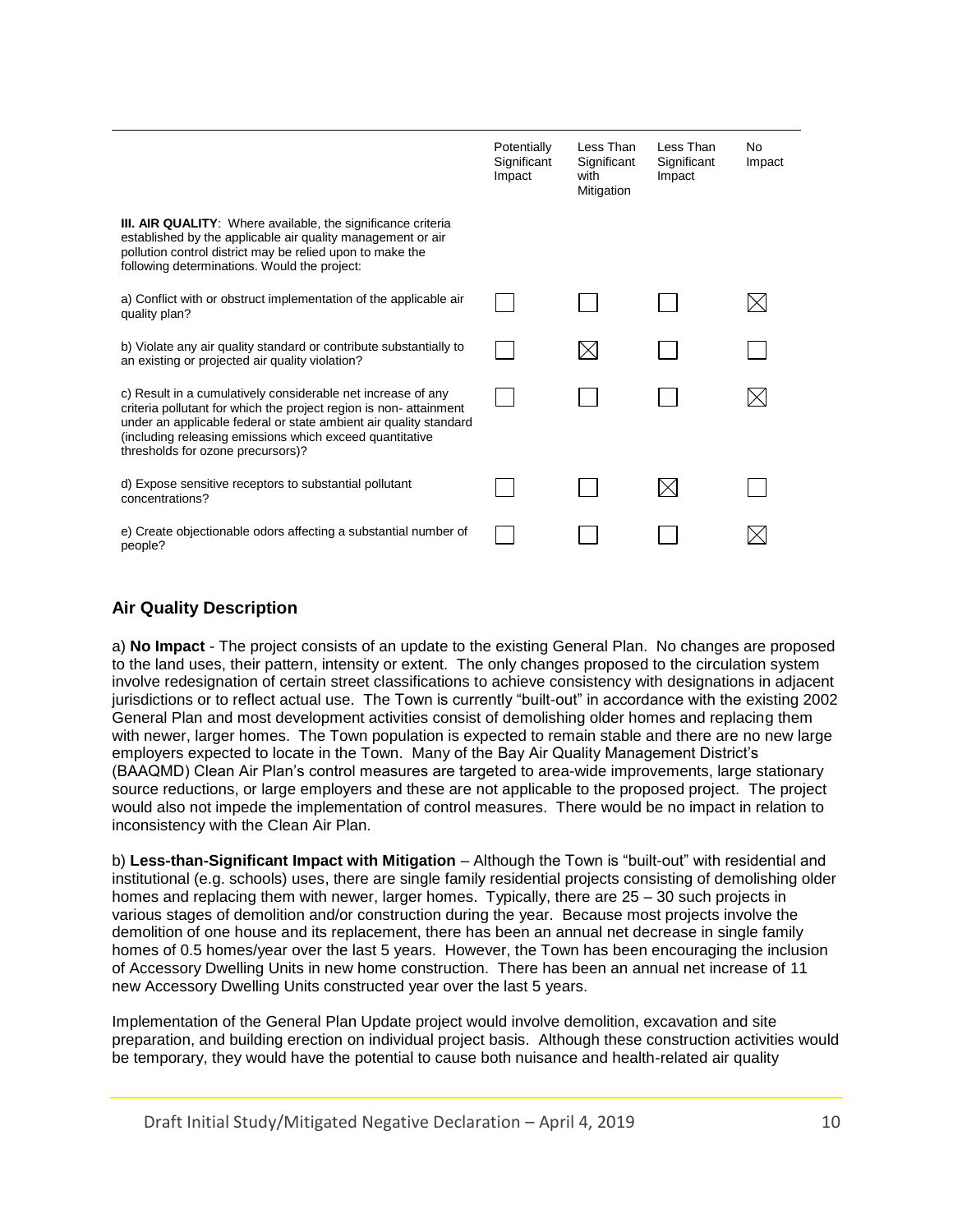impacts. PM<sub>10</sub> (respirable particulate matter) is the pollutant of greatest concern associated with dust. If uncontrolled, PM<sup>10</sup> levels downwind of actively disturbed areas could possibly exceed State standards. In addition, dust fall on adjacent properties could be a nuisance. Construction impacts would also be a source off exhaust emissions from construction vehicles, which contribute to regional emission levels.

BAAQMD has developed screening criteria to provide lead agencies and project applicants with a conservative indication of whether a proposed Project could result in potentially significant constructionrelated emissions impacts. If all of the screening criteria are met by a proposed Project, it can be confidently determined that the Project would be below threshold levels without the need to perform a detailed quantification of the Project's emissions. BAAQMD lists a screening size of 114 dwelling units for single-family land use type projects. Implementation of the General Plan Update results in approximately 30 single-family dwelling unit projects in various stages of demolition and/or construction occurring in a single year. Therefore, the Project would not be anticipated to result in emission of criteria pollutants during the construction period over threshold levels.

Construction-period emissions levels are below BAAQMD thresholds. However, BAAQMD recommends implementation of construction mitigation measures to reduce construction-related emissions for all projects, regardless of the significance level of construction-period impacts. These basic measures are included in **Mitigation Measure AIR-1**, below and would further reduce construction-period criteria pollutant impacts.

Demolition and earth-moving activities can also result in fugitive dust, which contributes to particulate matter levels. BAAQMD does not have a threshold of significance for fugitive dust impacts, but instead regards fugitive dust impacts as mitigated if appropriate management practices are implemented, as outlined in **Mitigation Measure AIR-1**.

*Mitigation Measure AIR-1:* In order to reduce impacts on air quality resulting from construction, future new developments shall implement the following measures shall be implemented:

**Basic Construction Management Practices.** The Project shall demonstrate proposed compliance with all applicable regulations and operating procedures prior to issuance of demolition, building or grading permits, including implementation of the following BAAQMD "Basic Construction Mitigation Measures".

- All exposed surfaces (e.g., parking areas, staging areas, soil piles, graded areas, and unpaved access roads) shall be watered two times per day.
- All haul trucks transporting soil, sand, or other loose material off-site shall be covered.
- All visible mud or dirt track-out onto adjacent public roads shall be removed using wet power vacuum street sweepers at least once per day. The use of dry power sweeping is prohibited.
- All vehicle speeds on unpaved roads shall be limited to 15 mph.
- All roadways, driveways, and sidewalks to be paved shall be completed as soon as possible. Building pads shall be laid as soon as possible after grading unless seeding or soil binders are used.
- Idling times shall be minimized either by shutting equipment off when not in use or reducing the maximum idling time to 5 minutes (as required by the California airborne toxics control measure Title 13, Section 2485 of California Code of Regulations [CCR]). Clear signage shall be provided for construction workers at all access points.
- All construction equipment shall be maintained and properly tuned in accordance with manufacturer's specifications. All equipment shall be checked by a certified mechanic and determined to be running in proper condition prior to operation.
- Post a publicly visible sign with the telephone number and person to contact at the Lead Agency regarding dust complaints. This person shall respond and take corrective action within 48 hours. The Air District's phone number shall also be visible to ensure compliance with applicable regulations.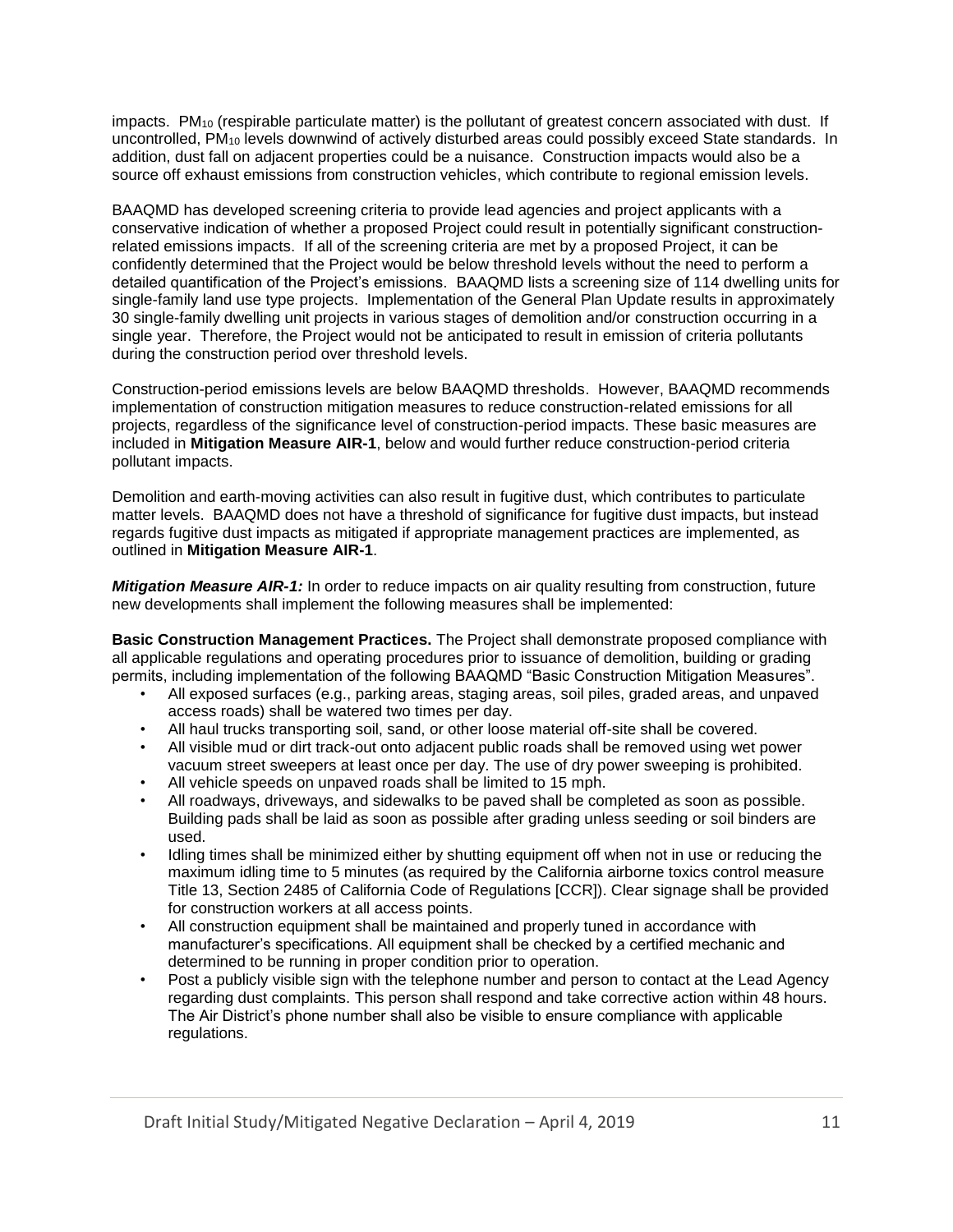The BAAQMD significance thresholds for construction dust impacts are based on the appropriateness of construction dust controls. With implementation of the Basic Construction Mitigation Measures listed in Mitigation Measure AIR-1, impacts related to construction period emissions would be considered less than significant with mitigation. Because construction-period emissions do not exceed applicable criteria pollutant significance thresholds, additional construction mitigation measures would not be required to mitigate impacts.

Emissions from operation of the project could cumulatively contribute to air pollutant levels in the region. These air pollutants include ROG and NOx that affect ozone levels (and to some degree – particulate levels), and  $PM_{10}$  and  $PM_{2.5}$ .

BAAQMD lists an operational criteria pollutant screening size of 325 dwelling units for single-family land use type projects. Based on past data, the General Plan Update project is expected to result in no net increase in single-family dwelling units and an annual net increase of 11 new Accessory Dwelling Units. The General Plan target date is 2040. Therefore, there could be up to231 new Accessory Dwelling Units added to the Town's housing stock during the life of the project. This is well below the screening size and therefore not anticipated to result in emissions of criteria pollutants over threshold levels during operations. Therefore, the Project would have a less-than-significant impact on operational criteria pollutants and regional air quality.

BAAQMD presents the separate operational screening level that localized carbon monoxide concentrations should be studied at affected intersections where traffic is increased to more than 44,000 vehicles per hour (or 24,000 vehicles per hour where mixing is substantially limited, such as in a tunnel). This screening level represents the volume of traffic at which a significant impact related to carbon monoxide would be possible. Based on traffic volumes in the vicinity, it is not anticipated the project will affect intersections of that volume. Therefore, the impact related to carbon monoxide emissions is less than significant.

c) **No Impact** - Additional analysis to determine cumulative air quality impacts of the Project is not necessary. In developing thresholds of significance for air pollutants, BAAQMD considered the emission levels at which a project's individual emissions would be cumulatively considerable. Because the Project emissions during construction and operation would not exceed these thresholds, they would not have a cumulatively considerable effect. There would be no additional significant cumulative air quality impacts.

d) **Less-than-Significant** – For the purpose of assessing impacts of a proposed Project on exposure of sensitive receptors to risks and hazards, the threshold of significance is exceeded when the projectspecific cancer risk exceeds 10 in one million, the non-cancer risk exceeds a Hazard Index of 1.0 (or cumulative risk of 100 in one million or a Hazard Index of 10.0 respectively is exceeded), and/or the annual average  $PM_{2.5}$  concentration would exceed 0.3  $\mu$ g/m3. Examples of sensitive receptors are places where people live, play or convalesce and include schools, hospitals, residential areas and recreation facilities.

Implementation of the General Plan Update Project could result in approximately 30 demolition and new home construction projects occurring annually. These individual projects would be located in proximity to other residential properties, which are considered sensitive receptors when it comes to health risks. However, the individual projects are randomly located throughout Town and the demolition and construction phases are separated by time (most projects take 2 -3 years to complete). For example, there may be no more than two demolitions occurring in an average month. Therefore, the exposure of individuals considered sensitive receptors would be substantially below the thresholds of significance and would be less-than-significant.

Following construction, none of the proposed General Plan land uses would be considered a significant stationary source of air toxins. There would be no impact related to the operational period health risks.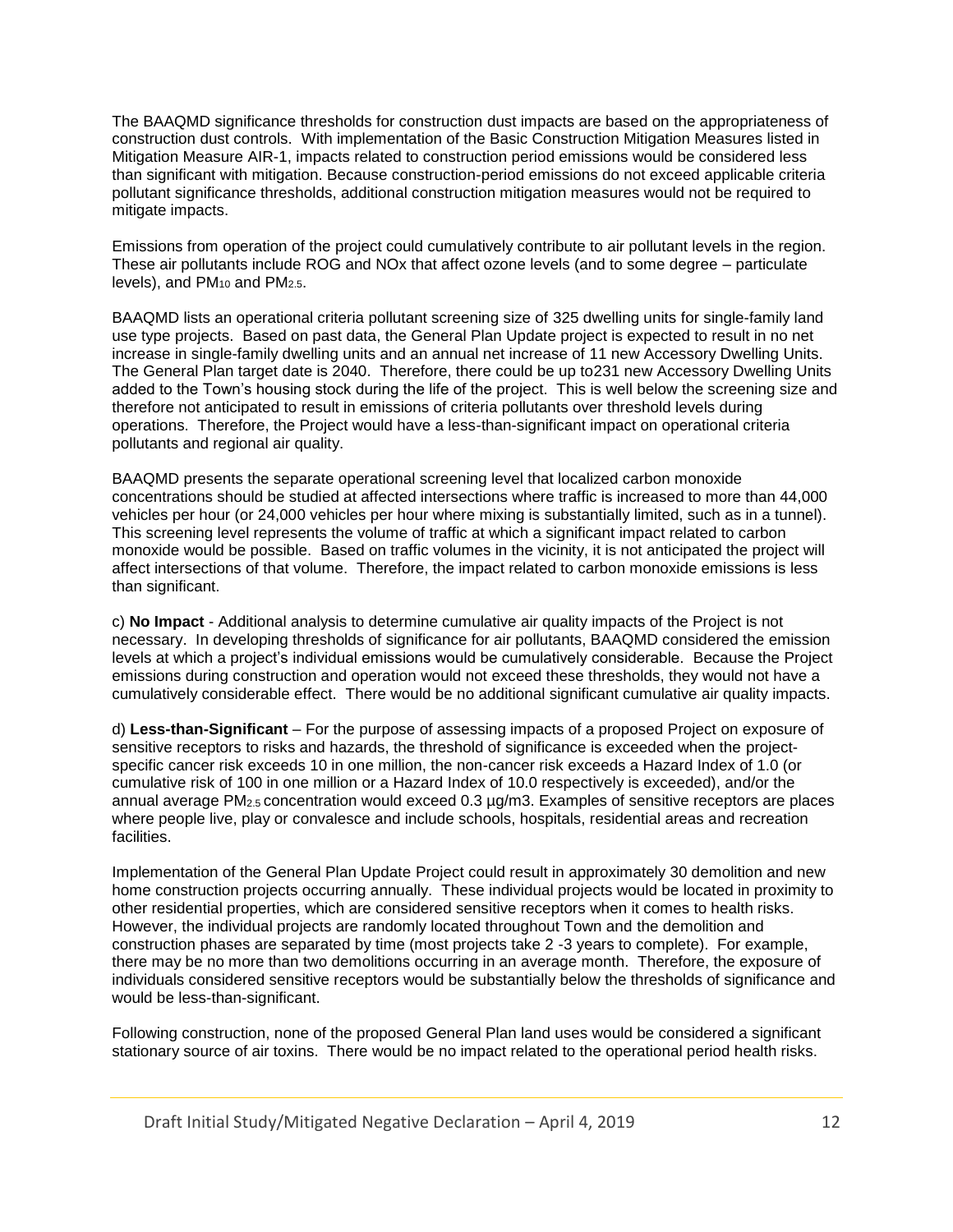e) **No Impact** - Typical sources of objectionable odors include chemical plants, sewage treatment plants, large composting facilities, rendering plants, and other large industrial facilities that emit odorous compounds. Development of the project would not include any activities that are typical sources of objectionable odors. Other land uses near the project area are not those typically associated with objectionable odors. Therefore, the Project would have no impact in relation to odors.

|                                                                                                                                                                                                                                                                                                                              | Potentially<br>Significant<br>Impact | Less Than<br>Significant<br>with<br>Mitigation | Less Than<br>Significant<br>Impact | <b>No</b><br>Impact |
|------------------------------------------------------------------------------------------------------------------------------------------------------------------------------------------------------------------------------------------------------------------------------------------------------------------------------|--------------------------------------|------------------------------------------------|------------------------------------|---------------------|
| <b>IV. BIOLOGICAL RESOURCES:</b> Would the project:                                                                                                                                                                                                                                                                          |                                      |                                                |                                    |                     |
| a) Have a substantial adverse effect, either directly or through<br>habitat modifications, on any species identified as a candidate,<br>sensitive, or special status species in local or regional plans,<br>policies, or regulations, or by the California Department of Fish<br>and Game or U.S. Fish and Wildlife Service? |                                      |                                                |                                    |                     |
| b) Have a substantial adverse effect on any riparian habitat or<br>other sensitive natural community identified in local or regional<br>plans, policies, regulations or by the California Department of<br>Fish and Game or US Fish and Wildlife Service?                                                                    |                                      |                                                |                                    |                     |
| c) Have a substantial adverse effect on federally protected<br>wetlands as defined by Section 404 of the Clean Water Act<br>(including, but not limited to, marsh, vernal pool, coastal, etc.)<br>through direct removal, filling, hydrological interruption, or other<br>means?                                             |                                      |                                                |                                    |                     |
| d) Interfere substantially with the movement of any native<br>resident or migratory fish or wildlife species or with established<br>native resident or migratory wildlife corridors, or impede the use<br>of native wildlife nursery sites?                                                                                  |                                      |                                                |                                    |                     |
| e) Conflict with any local policies or ordinances protecting<br>biological resources, such as a tree preservation policy or<br>ordinance?                                                                                                                                                                                    |                                      |                                                |                                    |                     |
| f) Conflict with the provisions of an adopted Habitat<br>Conservation Plan, Natural Community Conservation Plan, or<br>other approved local, regional, or state habitat conservation<br>plan?                                                                                                                                |                                      |                                                |                                    |                     |

# **Biological Description**

a-f) **No Impact** - The buildings and access drives contemplated as part of the proposed Project are currently permitted by the existing General Plan and existing zoning. The proposed Project would not allow larger buildings. It would not change the location where the buildings or access drives can be built. The identified sites suitable for development are almost all currently developed with buildings, structures, landscaping and pavement and, because of this, are highly unlikely to support any species identified as a candidate, sensitive or special status species. Local policies and State and federal regulations prohibit development on or near riparian habitat and other sensitive natural communities. The identified sites suitable for development are not near any federally protected wetlands nor would they interfere with the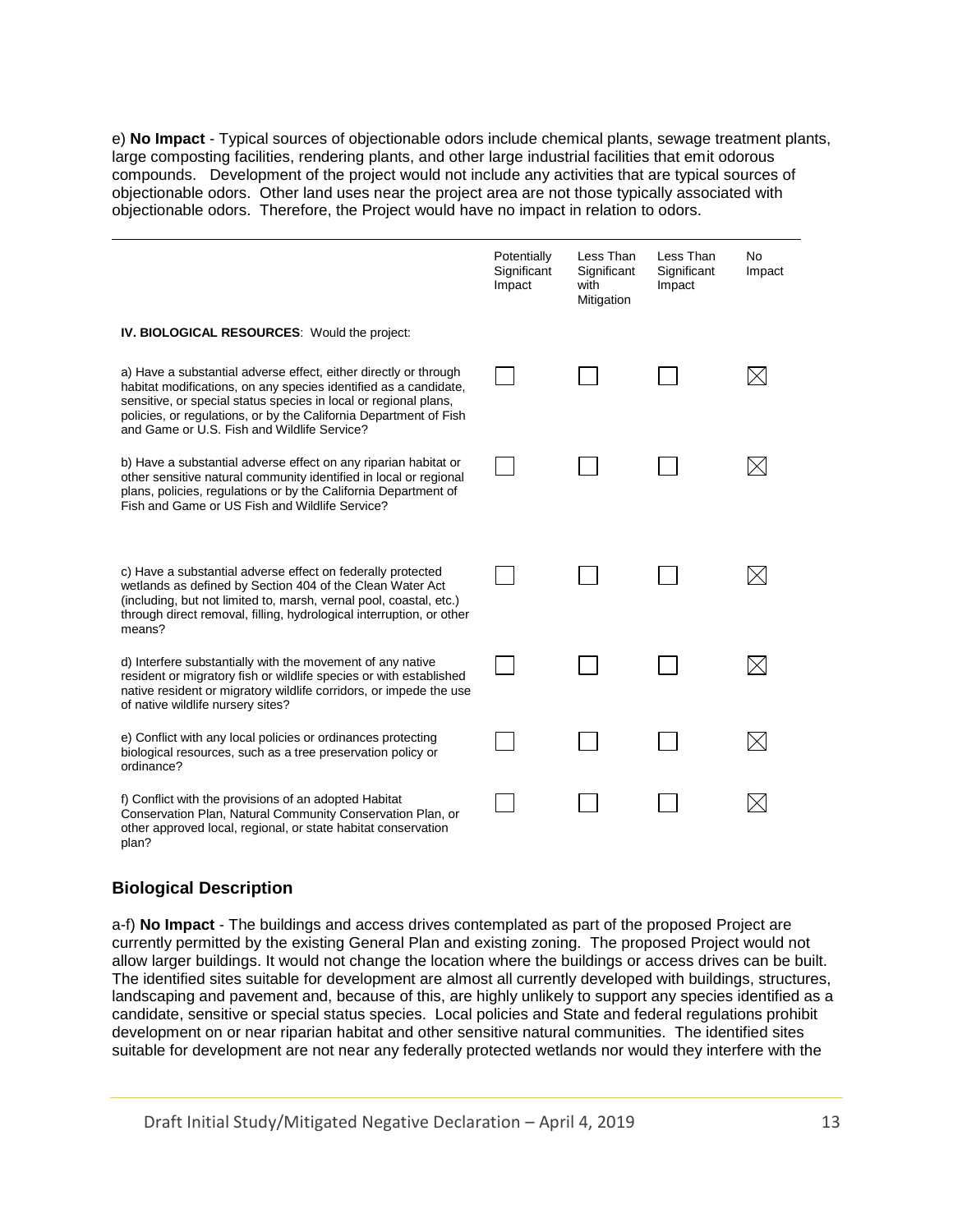movement of any native resident migratory fish or wildlife species. There is no habitat conservation plan or natural community conservation plan existing in the project area. Any heritage tree in conflict with a new building or access drive would require Planning Commission approval and site-specific analysis.

|                                                                                                                  | Potentially<br>Significant<br>Impact | Less Than<br>Significant<br>with<br>Mitigation | Less Than<br>Significant<br>Impact | No.<br>Impact |
|------------------------------------------------------------------------------------------------------------------|--------------------------------------|------------------------------------------------|------------------------------------|---------------|
| V. CULTURAL RESOURCES: Would the project:                                                                        |                                      |                                                |                                    |               |
| a) Cause a substantial adverse change in the significance of a<br>historical resource as defined in §15064.5?    |                                      |                                                |                                    |               |
| b) Cause a substantial adverse change in the significance of an<br>archaeological resource pursuant to §15064.5? |                                      |                                                |                                    |               |
| c) Directly or indirectly destroy a unique paleontological<br>resource or site or unique geologic feature?       |                                      |                                                |                                    |               |
| d) Disturb any human remains, including those interred outside<br>of dedicated cemeteries?                       |                                      |                                                |                                    |               |

## **Cultural Resources Description**

a) **Less than Significant with Mitigation** – The General Plan Update does not include any proposal that would cause a significant adverse change in the significance of a historic resource. The Open Space and Conservation Element contains policies to encourage the preservation of both private and public historical resources and artifacts for the benefit of future generations. However, the General Plan Update Project is necessarily broad in scope and future specific projects that may have the potential to cause a significant adverse change in the significance of a historic resource may not be foreseeable. Therefore, in such a case the Town would implement **Mitigation Measure CUL-1** to reduce any potential impacts related to historic resources to a less than significant level.

*Mitigation Measure CUL-1:* In order to reduce impacts on historic resources, future new developments shall implement the following measure:

In the event a future specific project is proposed that may have the potential to cause a significant adverse change in the significance of a historic resource, the Town shall require an evaluation of the resource by a qualified professional. The evaluation shall be conducted according to the Secretary of the Interior's Standards for evaluation of historic resources. Project specific mitigation measures shall be included and implemented in accordance with the Secretary's Standards.

b & c) **Less than Significant with Mitigation** – There are no known archaeological or paleontological resources within the Town. The Open Space and Conservation Element contains policies to require construction projects to stop if archaeological or paleontological resources are uncovered during grading or other on-site excavation activities. Once the resources are assessed for importance, appropriate mitigation compliant with State law will be determined. However, as with any project that requires earthmoving or grading activities, there is the possibility that buried archaeological deposits or paleontological resources could be present and accidental discovery could occur. The Project would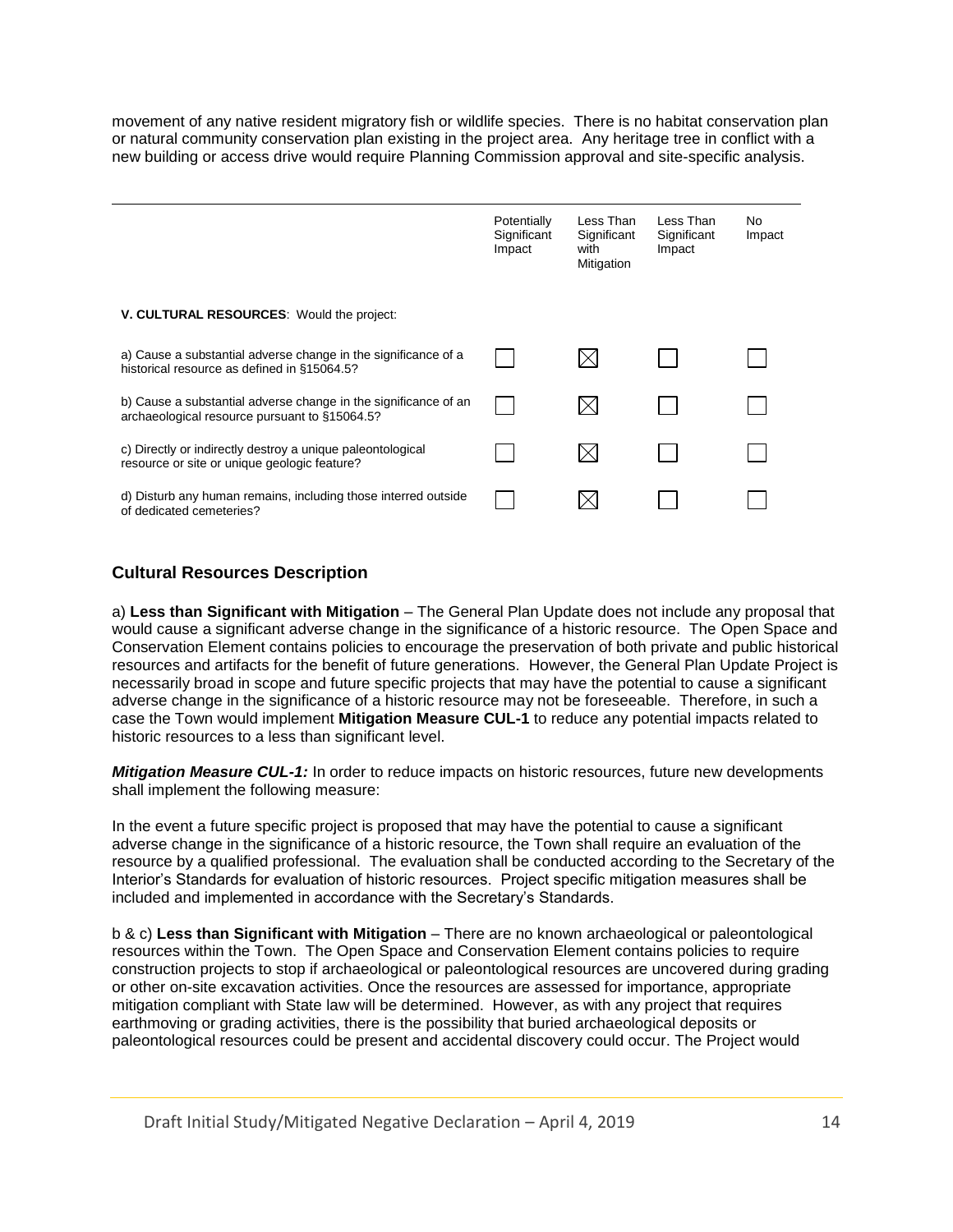implement **Mitigation Measure CUL-2** to reduce any potential impacts related to archaeological and/or paleontological resources to a less than significant level.

*Mitigation Measure CUL-2:* In order to reduce impacts on archaeological resources, future new developments shall implement the following measure :

In the event that subsurface archaeological and/or paleontological resources are encountered during the course of grading and/or excavation, all development shall temporarily cease within 25 feet of the find until the Town's Planning Department is contacted and a qualified archaeologist or paleontologist assesses the resources and makes recommendations for their disposition. Construction activities could continue in areas more than 25 feet away. If any findings are determined to be significant by the archeologist, they shall be subject to scientific analysis; duration/disposition of archaeological specimens as agreed to by the Native American community, land owner, and the Town. This report would be filed with the Northwest Information Center.

d) **Less than Significant with Mitigation** – All known human remains in the project vicinity were buried within the confines of a private cemetery on the grounds of Sacred Heart Schools. No other cemetery is known to exist within the Town. Since the proposed Project does not involve changes to this cemetery, there would be no impacts on human remains. However, as with any project that may involve earthmoving or grading activities, there is the possibility that buried human remains could be present and accidental discovery could occur. In the event that human remains are uncovered, the proposed Project would implement **Mitigation Measure CUL-3**. Therefore, the proposed Project would have a less than significant impact related to disturbance of human remains.

*Mitigation Measure CUL-3:* In order to reduce impacts on human remains, future new developments shall implement the following measure:

If human remains are encountered, excavation or disturbance of the location shall be halted in the vicinity of the remains, and the county coroner contacted. If the coroner determines the remains are Native American, the coroner shall contact the Native American Heritage Commission. The Native American Heritage Commission shall identify the person or persons believed to be most likely descended from the deceased Native American. The most likely descendent shall make recommendations regarding the treatment of the remains with appropriate dignity.

|                                                                                                                                                                                                                                                                                                    | Potentially<br>Significant<br>Impact | Less Than<br>Significant<br>with<br>Mitigation | Less Than<br>Significant<br>Impact | No<br>Impact |
|----------------------------------------------------------------------------------------------------------------------------------------------------------------------------------------------------------------------------------------------------------------------------------------------------|--------------------------------------|------------------------------------------------|------------------------------------|--------------|
| VI. GEOLOGY AND SOILS: Would the project:                                                                                                                                                                                                                                                          |                                      |                                                |                                    |              |
| a) Expose people or structures to potential substantial adverse<br>effects, including the risk of loss, injury, or death involving:                                                                                                                                                                |                                      |                                                | IХI                                |              |
| i) Rupture of a known earthquake fault, as delineated on the<br>most recent Alquist-Priolo Earthquake Fault Zoning Map issued<br>by the State Geologist for the area or based on other substantial<br>evidence of a known fault? Refer to Division of Mines and<br>Geology Special Publication 42? |                                      |                                                |                                    |              |
| ii) Strong seismic ground shaking?                                                                                                                                                                                                                                                                 |                                      |                                                |                                    |              |
| iii) Seismic-related ground failure, including liquefaction?                                                                                                                                                                                                                                       |                                      |                                                |                                    |              |

Draft Initial Study/Mitigated Negative Declaration – April 4, 2019 15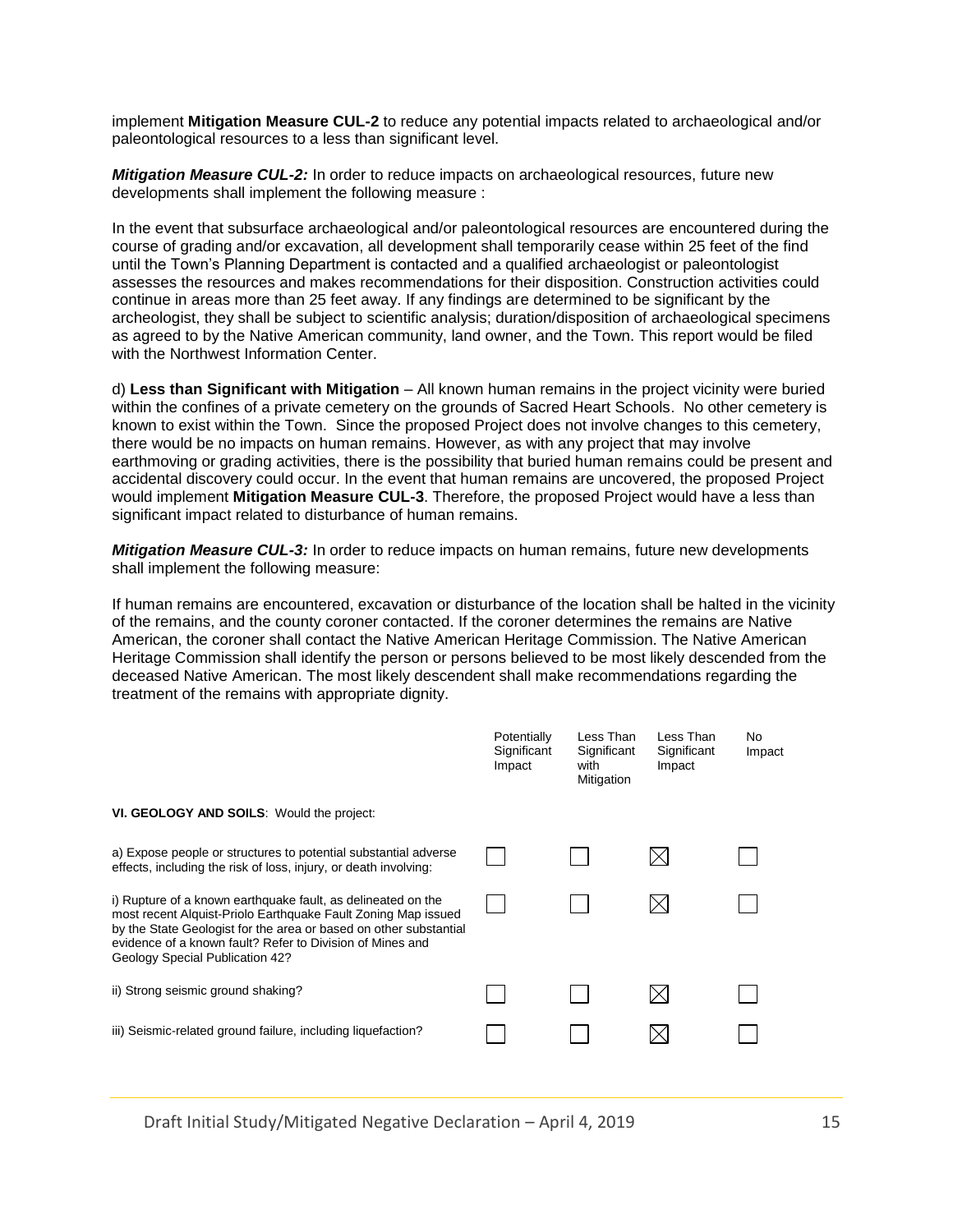| iv) Landslides?                                                                                                                                                                                                                             |  |  |
|---------------------------------------------------------------------------------------------------------------------------------------------------------------------------------------------------------------------------------------------|--|--|
| b) Result in substantial soil erosion or the loss of topsoil?                                                                                                                                                                               |  |  |
| c) Be located on a geologic unit or soil that is unstable, or that<br>would become unstable as a result of the project, and potentially<br>result in on- or off-site landslide, lateral spreading, subsidence,<br>liquefaction or collapse? |  |  |
| d) Be located on expansive soil, as defined in Table 18-1-B of<br>the Uniform Building Code (1994), creating substantial risks to<br>life or property?                                                                                      |  |  |
| e) Have soils incapable of adequately supporting the use of<br>septic tanks or alternative waste water disposal systems where<br>sewers are not available for the disposal of waste water?                                                  |  |  |

# **Geology and Soils Description**

a) i) **Less than Significant Impact** - The Alquist-Priolo Earthquake Fault Zoning Act (California Public Resources Code Sections 2621 et seq.) was passed to prevent construction of buildings used for human occupancy on the surface of active faults, in order to minimize the hazard of surface rupture of a fault to people and buildings. Before cities and counties can permit development within Alquist-Priolo Earthquake Fault Zones, geologic investigations are required to show that the sites are not threatened by surface rupture from future earthquakes. There are no Alquist-Priolo Earthquake Fault Zones in the Town of Atherton. The closest such zone is located in the Town of Woodside to the west of I-280. Other known faults within the Town boundaries may be susceptible to surface rupture. Surface rupture of an active fault could occur in the lifetimes of buildings developed pursuant to the General Plan Update.

Future development pursuant to the proposed General Plan Update would be consistent with the City's Safety Element, which contains goals and policies to protect residents from geologic and seismic hazards. Any future development projects pursuant to the proposed General Plan Update would be required to comply with all applicable Building Department requirements. Further, the Town's Building Code requires future development to submit an engineering geology report and soils engineering report to identify and mitigate geology conditions and hazards. Compliance with the CBC and Town Building Code would ensure impacts would be less than significant.

a) ii) **Less than Significant Impact** - There are several known active faults in the region, including the San Andreas Fault west of I-280, and the Hayward and Calaveras Faults located in the East Bay. Any major earthquake along these systems will cause seismic ground shaking in Atherton. Much of the Town is located on soil that is more porous and loosely compacted than bedrock, and thus subject to greater impacts from seismic ground shaking than bedrock.

Development under the existing and proposed General Plan Update would expose new structures and residents in Atherton to seismic ground shaking. Thus, this impact is not necessarily a result of the Update Project. Future development would be designed and built in compliance with the California Building Code (CBC). The CBC contains provisions for earthquake safety based on factors including occupancy type, the types of soil and rock onsite, and the strength of ground motion with specified probability of occurring at the site or in the area. Compliance with the CBC and the Atherton Municipal Code would ensure impacts would be less than significant.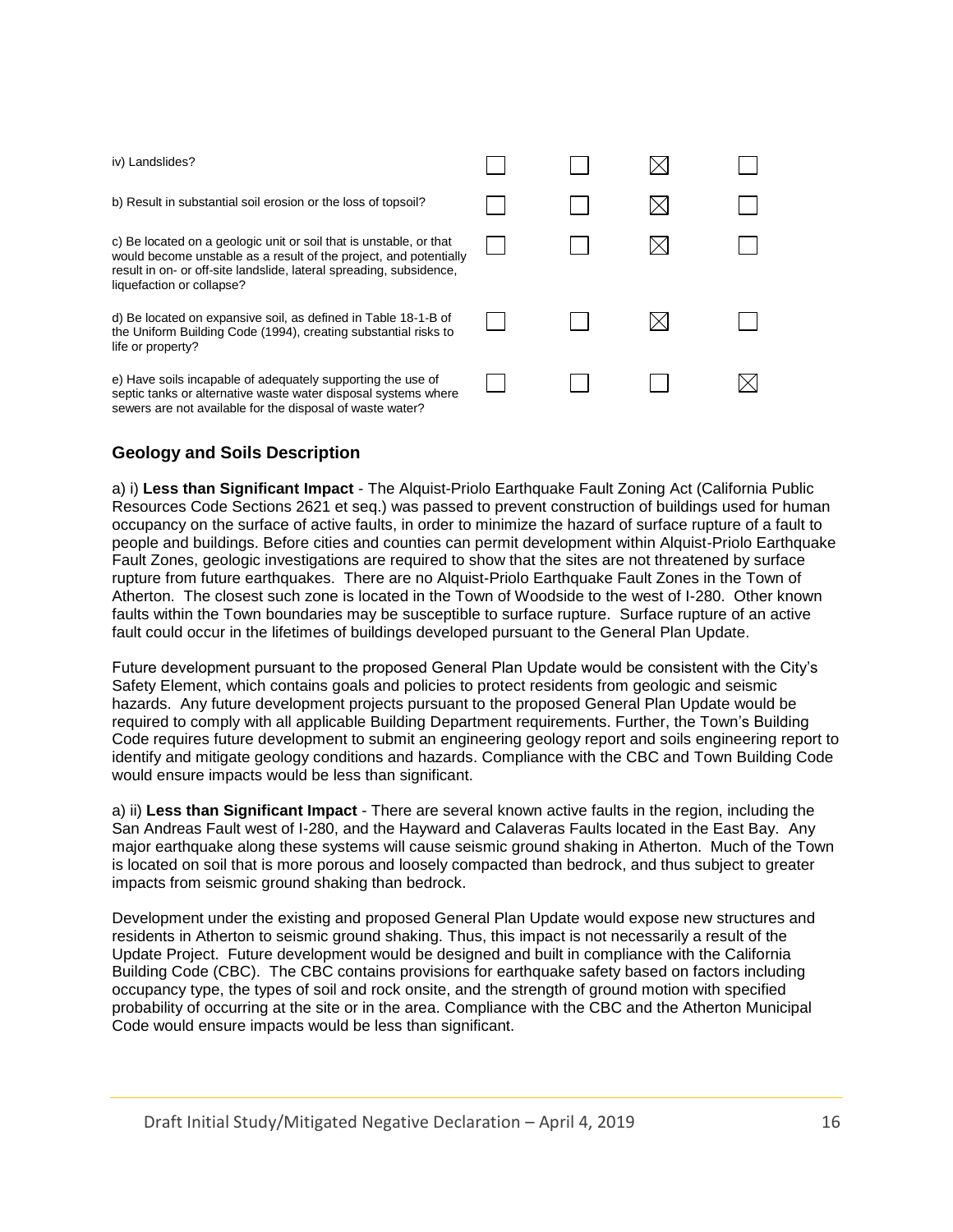a) iii) **Less than Significant Impact** - There are mapped zones where there is potential for liquefaction (California Geological Survey) along the Atherton Channel, along Eleanor Drive in the vicinity of Stockbridge Avenue, and in the vicinity of Tallwood Drive southeast of Walsh Road. There may be other areas with potential for liquefaction known locally. Each project developed pursuant to the proposed General Plan Update would be required to have a site-specific geotechnical investigation conducted. The geotechnical investigations for each respective project would evaluate liquefaction potential at the affected project sites and provide any needed recommendations for minimizing hazards from liquefaction and from other seismic ground failure. In addition, development must also comply with seismic safety regulations in the CBC and Atherton Municipal Code. Compliance with the CBC and Atherton Municipal Code would ensure impacts would be less than significant.

a) iv) **Less than Significant Impact** - Zones of required investigation for earthquake-induced landslides occur (California Geological Survey) northwest and south of Bear Gulch Reservoir. There may be other areas with potential for earthquake-induced landslides known locally. Each project developed pursuant to the proposed General Plan Update would be required to have a site-specific geotechnical investigation conducted. The geotechnical investigation for each such project on a site within a zone of required investigation for earthquake-induced landslides would be required to evaluate the potential for such landslides onsite provide any needed recommendations for minimizing hazards. Each project must also comply with seismic safety regulations and requirements regarding slope stability in the CBC and Atherton Municipal Code. Compliance with the CBC and Atherton Municipal Code would ensure impacts would be less than significant.

b) **Less than Significant Impact** - The natural water erosion potential of soils in Atherton is low, unless these soils are disturbed during the wet season. Erosion can be dramatically accelerated by soil disturbance and soil exposure by construction activities if effective soil erosion measures are not used.

Water erosion during construction of projects developed in accordance with the proposed General Plan Update would be minimized by limiting construction to dry weather, covering exposed excavated dirt during periods of rain, and protecting excavated areas from flooding with temporary berms. Soil erosion after construction would be controlled by implementation of approved landscape and irrigation plans. The Town of Atherton requires that these plans be submitted as part of the Building Permit review and approval process for each project. Compliance with this requirement would ensure impacts are less than significant.

Future construction may temporarily expose the soil to wind and/or water erosion. Erosion caused by strong wind, excavation and earth moving operations would be minimized by watering during construction and by covering earth to be transported in trucks to or from the site; these requirements are part of the Town of Atherton Grading and Drainage review process. Therefore, the project will not result in significant impacts related to a loss of topsoil or erosion.

Any project which involves disturbing more than  $\frac{1}{4}$  acre of land, more than 50 cubic yards of cut or fill grading, creating or replacing 2,500 square feet of impervious surface, and/or several other similar criteria, shall have an erosion and sediment transport control plan as part of the applicant's grading plan, as a standard condition of approval by the Town of Atherton. The grading plan must be approved by the Building Department and the Public Works Department prior to the issuance of any building permits. Therefore, impacts are less than significant.

c) **Less than Significant Impact** - There are known areas in Atherton with unstable soils that could result in on- or offsite landslides, lateral spreading, liquefaction, or collapse. Development under the proposed General Plan Update may occur on soil that is unstable due to these factors and may result in significant impacts. Development proposing structures for human occupancy would be required to have a geotechnical investigation conducted per the CBC and the Atherton Municipal Code. The geotechnical investigation would include site-specific assessment of hazards from subsidence and collapsible soils.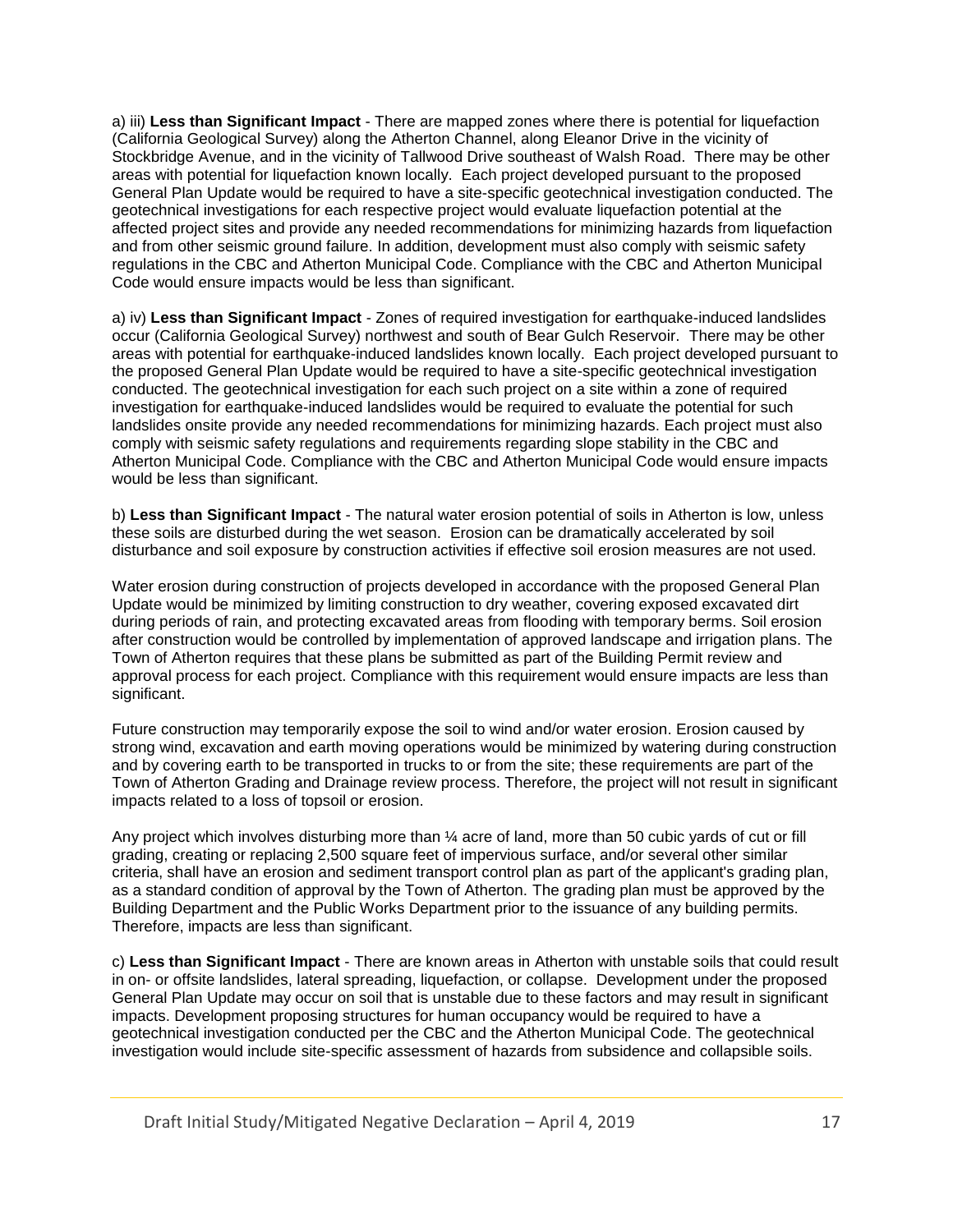Each project would be required to comply with recommendations in the geotechnical investigation report for that project ensuring that impacts are less than significant.

The major cause of ground subsidence is withdrawal of groundwater. The issue of groundwater withdrawal is addressed in the Draft Open Space and Conservation Element under the topic Santa Clara and San Mateo Plain Groundwater Sub-basins. Atherton, along with several other surrounding jurisdictions have committed to the sustainable management of local groundwater to protect its quality and ensure its availability during droughts and emergency situations. A system of future repetitive measurements of land-surface elevation is in place to determine if any subsidence occurs. Therefore, it is unlikely that ground subsidence would become a substantial hazard as a result of the General Plan Update.

d) **Less than Significant Impact** - Most of the Town of Atherton is underlain by alluvial soils composed primarily of granular soils (silty sand, sand, and gravel). Such soils typically have low to moderately low expansion potentials. West of Alameda de las Pulgas is underlain by bedrock of the Franciscan Formation with generally thin soil covering. Such soils also typically have low to moderately low expansion potentials. Projects built in accordance with the General Plan Update would be required to comply with applicable Building and Safety regulations and the CBC. The geotechnical investigation would be prepared and include site-specific assessment of hazards from potentially expansive soils. Each project would be required to comply with recommendations in the geotechnical investigation report for that project. There would be no significant risks to life or property due to expansive soils.

e) **No Impact** - Existing sewers serve the entire Town of Atherton. Projects developed in accordance with the General Plan Update would include sewer laterals and would not rely on septic tanks or other alternative wastewater disposal systems. No impact would occur.

|                                                                                                                                     | Potentially<br>Significant<br>Impact | Less Than<br>Significant<br>with<br>Mitigation | Less Than<br>Significant<br>Impact | No<br>Impact |
|-------------------------------------------------------------------------------------------------------------------------------------|--------------------------------------|------------------------------------------------|------------------------------------|--------------|
| VII. GREENHOUSE GAS EMISSIONS: Would the project:                                                                                   |                                      |                                                |                                    |              |
| a) Generate greenhouse gas emissions, either directly or indirectly,<br>that may have a significant impact on the environment?      |                                      |                                                |                                    |              |
| b) Conflict with an applicable plan, policy or regulation adopted for<br>the purpose of reducing the emissions of greenhouse gases? |                                      |                                                |                                    |              |

#### **Greenhouse Gas Emissions Description**

a) – b) **Less-than-Significant Impact** – The project consists of an update to the existing General Plan. No changes are proposed to the land uses, their pattern, intensity or extent. The only changes proposed to the circulation system involve redesignation of certain street classifications to achieve consistency with designations in adjacent jurisdictions or to reflect actual use. The Town is currently "built-out" in accordance with the 2002 General Plan and most development activities consist of demolishing older homes and replacing them with newer, larger homes. The Atherton 2016 adopted Climate Action Plan (CAP) includes projections of "Business-as-usual" and "Target" emissions for years 2020 and 2030 from 2005 base year emissions. The CAP projects "Business-as-usual" emissions would increase by 3,652  $(243.5/\text{year})$  metric tons of  $CO<sub>2</sub>e$  and  $9,535$   $(381.4/\text{year})$  metric tons of  $CO<sub>2</sub>e$  for the years 2020 and 2030 respectively. The CAP projects "Target" emissions would decrease by 10,910 (727.3/year) metric tons of CO<sub>2</sub>e and 35,639 (1,425.6/year) metric tons of CO<sub>2</sub>e for the years 2020 and 2030 respectively.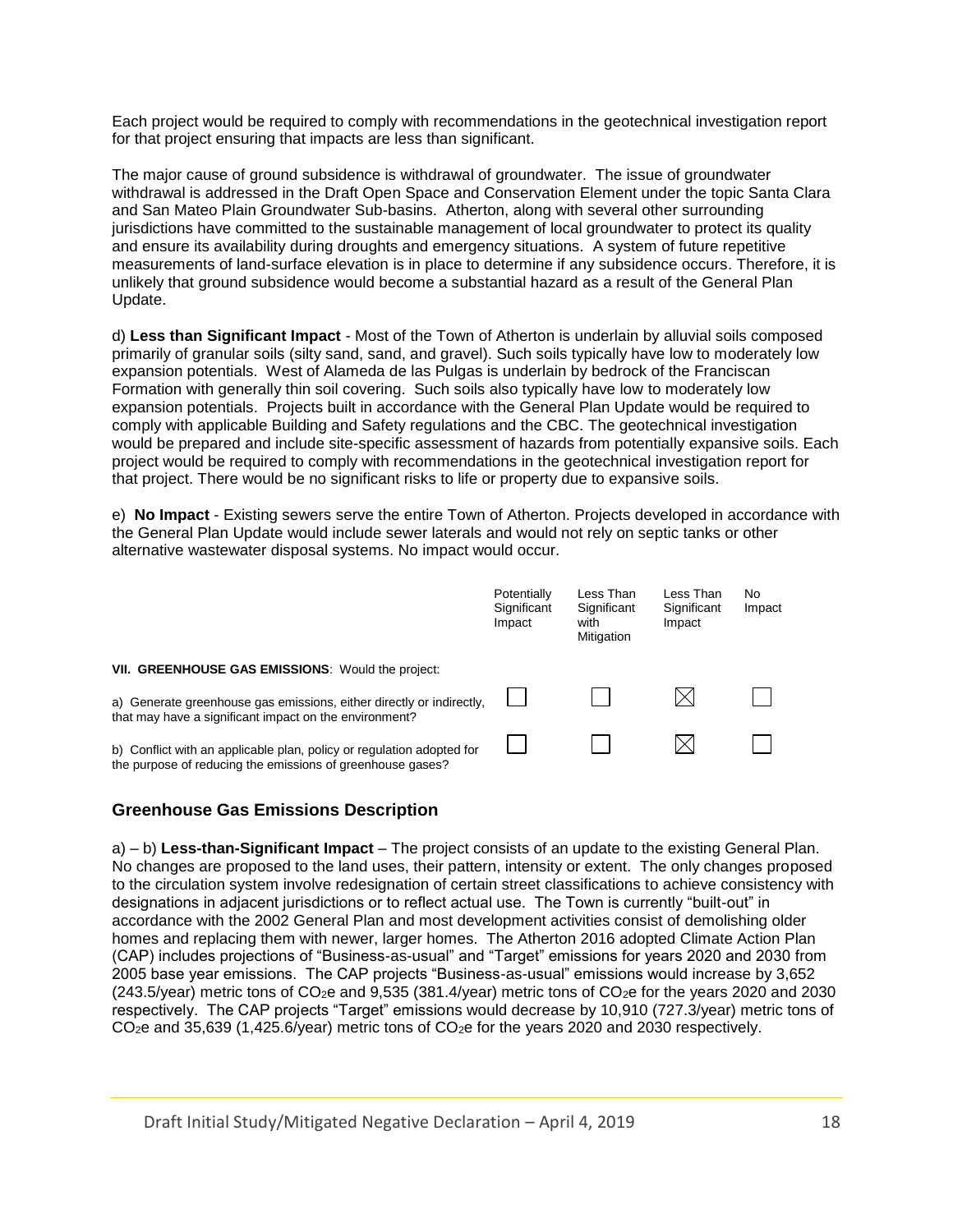The Bay Area Air Quality Management District (BAAQMD) provides two alternative quantitative thresholds, a brightline threshold of 1,100 metric tons of  $CO<sub>2</sub>e$  per year to assess smaller projects or an efficiency-based threshold of 4.6 metric tons CO2e per Service Population (SP) per year for larger projects. BAAQMD defines the SP as the number of residents and employees generated by the project. In this case, the project would not substantially change the number of residents or substantially increase the number of employees. Therefore, the project is small enough that the brightline threshold is the larger of the two and the project should be assessed against the brightline threshold of 1,100 metric tons of CO2e per year for this analysis.

As stated above, the CAP projects "Business-as-usual" emissions would increase by 243.5 metric tons of CO2e per year and 381.4 metric tons of CO2e per year between 2005 and the years 2020 and 2030 respectively. Further, assuming at least partial implementation of the Atherton CAP, the annual CO<sub>2</sub>e emissions would decrease, not increase. Therefore, with partial or full implementation of the CAP the project would have no impact on Greenhouse Gas emissions. Even in the worst case with "Business-asusual" emissions, the projected annual increase would be substantially less than the brightline threshold of 1,100 metric tons of CO2e per year; this would be a less-than-significant impact.

The Town has adopted a qualified GHG Reduction Strategy in the form of the 2016 Atherton Climate Action Plan. The General Plan Update recognizes and supports the CAP. The CAP is cited in the Land Use, Circulation and Community Safety Elements and those elements contain policies supporting its implementation. Therefore, the Project does not conflict with an applicable plan, policy or regulation adopted for the purpose of reducing the emissions of greenhouse gases. The Project is consistent with the CAP and this would be a less-than-significant impact.

|                                                                                                                                                                                                                                                                           | Potentially<br>Significant<br>Impact | Less Than<br>Significant<br>with<br>Mitigation | Less Than<br>Significant<br>Impact | No.<br>Impact |
|---------------------------------------------------------------------------------------------------------------------------------------------------------------------------------------------------------------------------------------------------------------------------|--------------------------------------|------------------------------------------------|------------------------------------|---------------|
| <b>VIII. HAZARDS AND HAZARDOUS MATERIALS: Would the</b><br>project:                                                                                                                                                                                                       |                                      |                                                |                                    |               |
| a) Create a significant hazard to the public or the environment<br>through the routine transport, use, or disposal of hazardous<br>materials?                                                                                                                             |                                      |                                                |                                    |               |
| b) Create a significant hazard to the public or the environment<br>through reasonably foreseeable upset and accident conditions<br>involving the release of hazardous materials into the<br>environment?                                                                  |                                      |                                                |                                    |               |
| c) Emit hazardous emissions or handle hazardous or acutely<br>hazardous materials, substances, or waste within one-quarter<br>mile of an existing or proposed school?                                                                                                     |                                      |                                                |                                    |               |
| d) Be located on a site which is included on a list of hazardous<br>materials sites compiled pursuant to Government Code Section<br>65962.5 and, as a result, would it create a significant hazard to<br>the public or the environment?                                   |                                      |                                                |                                    |               |
| e) For a project located within an airport land use plan or, where<br>such a plan has not been adopted, within two miles of a public<br>airport or public use airport, would the project result in a safety<br>hazard for people residing or working in the project area? |                                      |                                                |                                    |               |

Draft Initial Study/Mitigated Negative Declaration – April 4, 2019 19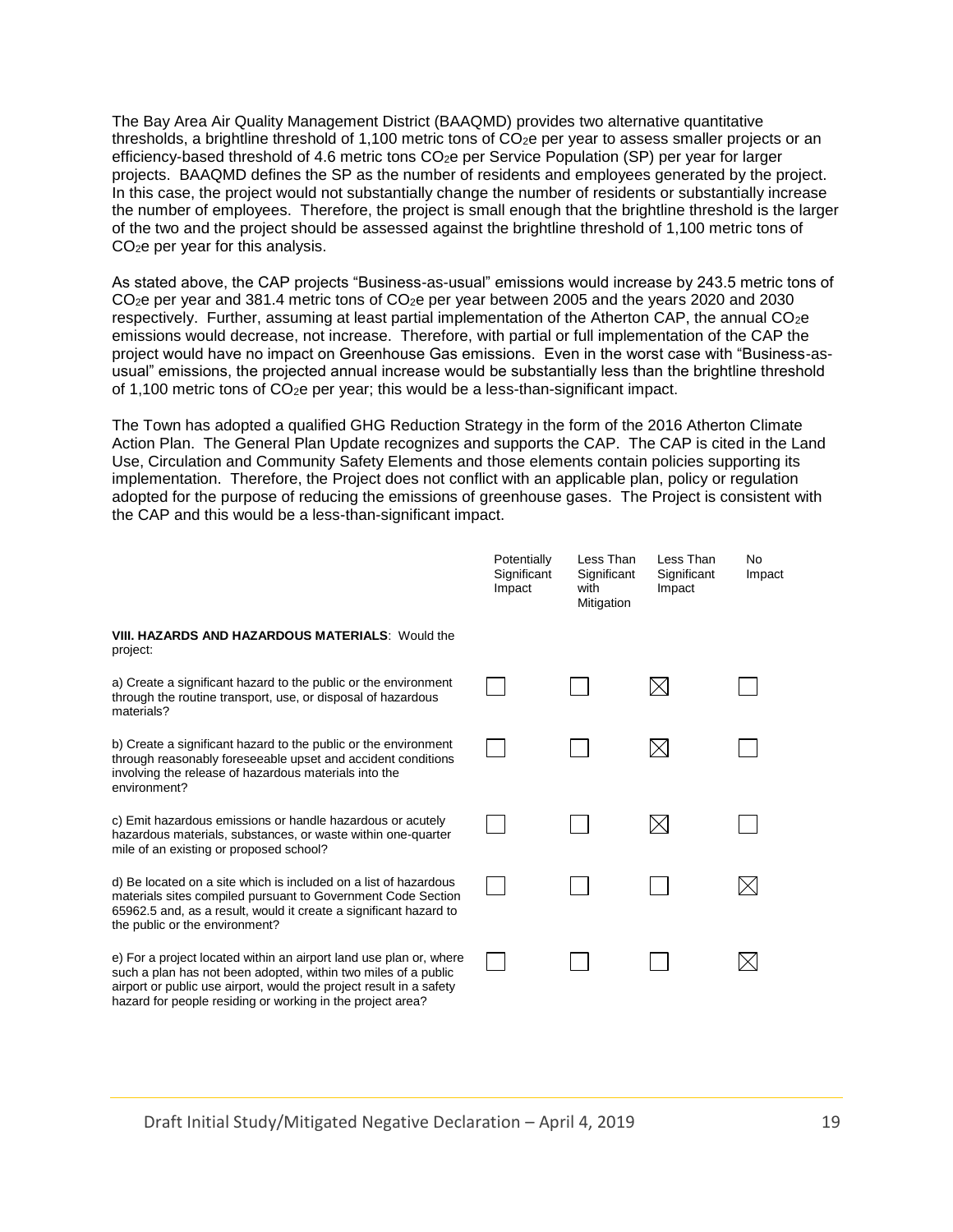| f) For a project within the vicinity of a private airstrip, would the<br>project result in a safety hazard for people residing or working in<br>the project area?                                          |  |  |
|------------------------------------------------------------------------------------------------------------------------------------------------------------------------------------------------------------|--|--|
| g) Impair implementation of or physically interfere with an<br>adopted emergency response plan or emergency evacuation<br>plan?                                                                            |  |  |
| h) Expose people or structures to a significant risk of loss, injury<br>or death involving wildland fires, including where wildlands are<br>adjacent to urbanized areas or where residences are intermixed |  |  |

## **Hazards and Hazardous Materials Description**

with wildlands?

a) **Less-than-Significant Impact** - Hazardous materials include substances that are flammable, corrosive, explosive, radioactive, infectious, thermally unstable, and poisonous. Although such substances are typically associated with industrial land uses and processes, which do not exist in Atherton, they may be found at construction sites and public buildings (e.g. corporation yards). Hazardous materials are also used in most households, and may include cleaning solvents, paint, motor oil, pesticides, plastics, and various common household chemicals.

Hazardous material issues are commonly associated with storage, handling, transportation, and disposal. There may also be issues associated with hazardous building materials such as asbestos, lead and mercury. Naturally occurring hazards such as mold may also be an issue in some structures. More recently, the disposal of electronic waste such as computers, televisions, and fluorescent lamps has become a concern.

Adoption of the General Plan Update would have a less than significant impact on the transport, use, or disposal of hazardous materials. The Project does not anticipate new land uses that would generate hazardous materials, or require the storage or transport of hazardous materials. State laws regulate the transport, use and disposal of hazardous material associated with construction and at public buildings. As a primarily residential community, continued use of household hazardous materials such as paint, batteries, motor oil, cleaning solvents, and fluorescent light bulbs can be expected. However, they would be in quantities that would have a less than significant impact.

b) **Less-than-Significant Impact** - There would be a less than significant impact on the risk of hazardous materials accidents resulting from implementation of the General Plan Update. The Project proposes no increase in the level of hazardous materials handled, stored, transported, or disposed in Atherton, nor does it propose changes to the transportation system which would increase the risk of upset.

c) **Less-than-Significant Impact** - The General Plan Update proposes no change to hazardous material handling within the vicinity of Atherton's school campuses. In the event building materials such as asbestos, lead, or mercury are determined to be present in schools as these facilities are updated and retrofitted, appropriate remediation measures would be followed.

d) **No Impact** – There are no sites in Atherton included on the list of hazardous materials sites compiled pursuant to Government Code Section 65962.5. Therefore, the land uses designated in the General Plan Update project could not be located on or near such a site. No impact would occur.

e) **No Impact** - The nearest public use airports are San Carlos Airport in the City of San Carlos, 4 miles to the northwest, and Palo Alto Airport in the City of Palo Alto, 4 miles to the southeast of the Town boundary. No portion of the Town is within an airport land use plan or within two miles of an airport.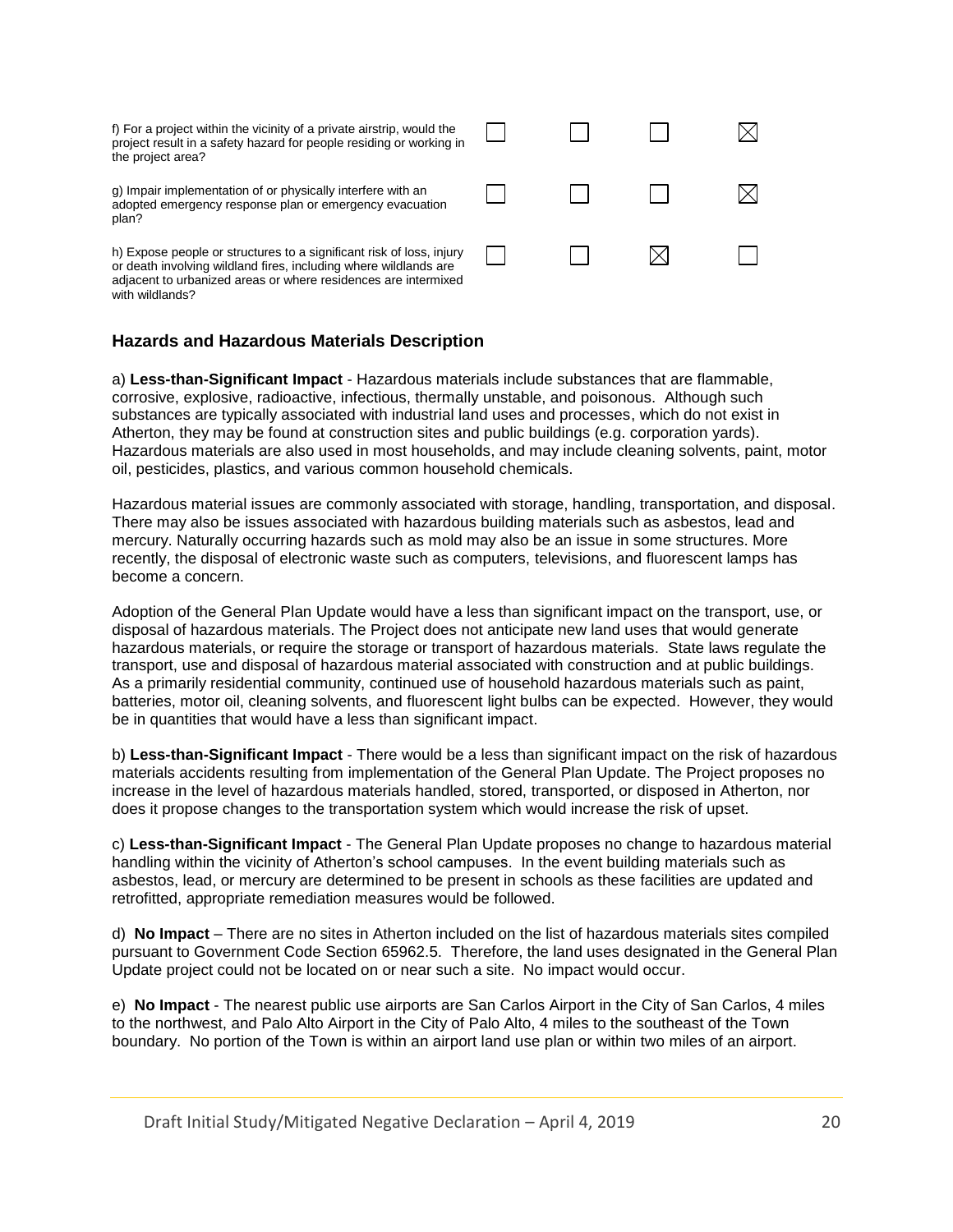General Plan Update implementation would not cause any hazards related to aircraft operating to or from either airport.

f) **No Impact** – There are no private airstrips or helicopter landing sites within the Town of Atherton. General Plan Update implementation would not cause any hazards related to aircraft operating to or from either private airstrips or helicopter landing sites.

g) **No Impact** - The Town of Atherton maintains a citywide emergency operations plan, which goes into effect at the onset of a major disaster such as a major earthquake. The Police Department and the Menlo Park Fire Protection District maintains the disaster plan. In case of a disaster, the Police Department and Fire Protection District are responsible for implementing the plan. Emergency evacuation routes are designated in the proposed, updated Community Safety Element. The Police Department may designate evacuation routes based on the specific circumstance of the emergency.

The City has preplanned evacuation routes for dam inundation areas associated with Bear Gulch Reservoir. The proposed General Plan Update would not change any land use designations in Town.

Emergency preparedness and evacuation routes would not be altered or affected by development under the proposed General Plan Update. Therefore, General Plan Update would not affect implementation of or physically interfere with an adopted emergency response plan or emergency evacuation plan.

h) **Less-than-Significant Impact** – The Community Safety Element Update includes a discussion of Urban and Wildland Fires. The entire Town of Atherton has been identified as a "Community At Risk" by CAL FIRE. Policies included in the Community Safety Element Update address proposals to incorporate required and appropriate fire mitigation measures in new construction, development of legislative and regulatory framework at both the state and local levels to manage the wildland-urban-interface, and provision of minimum road widths and clearances around structures.

|                                                                                                                                                                                                                                                                                                                                                                                                                 | Potentially<br>Significant<br>Impact | Less Than<br>Significant<br>with<br>Mitigation | Less Than<br>Significant<br>Impact | N <sub>o</sub><br>Impact |
|-----------------------------------------------------------------------------------------------------------------------------------------------------------------------------------------------------------------------------------------------------------------------------------------------------------------------------------------------------------------------------------------------------------------|--------------------------------------|------------------------------------------------|------------------------------------|--------------------------|
| IX. HYDROLOGY AND WATER QUALITY: Would the project:                                                                                                                                                                                                                                                                                                                                                             |                                      |                                                |                                    |                          |
| a) Violate any water quality standards or waste discharge<br>requirements?                                                                                                                                                                                                                                                                                                                                      |                                      |                                                |                                    |                          |
| b) Substantially deplete groundwater supplies or interfere<br>substantially with groundwater recharge such that there would<br>be a net deficit in aquifer volume or a lowering of the local<br>groundwater table level (e.g., the production rate of pre-existing<br>nearby wells would drop to a level which would not support<br>existing land uses or planned uses for which permits have been<br>granted)? |                                      |                                                |                                    |                          |
| c) Substantially alter the existing drainage pattern of the site or<br>area, including through the alteration of the course of a stream<br>or river, in a manner which would result in substantial erosion or<br>siltation on- or off-site?                                                                                                                                                                     |                                      |                                                |                                    |                          |
| d) Substantially alter the existing drainage pattern of the site or<br>area, including through the alteration of the course of a stream<br>or river, or substantially increase the rate or amount of surface<br>runoff in a manner which would result in flooding on- or off-site?                                                                                                                              |                                      |                                                |                                    |                          |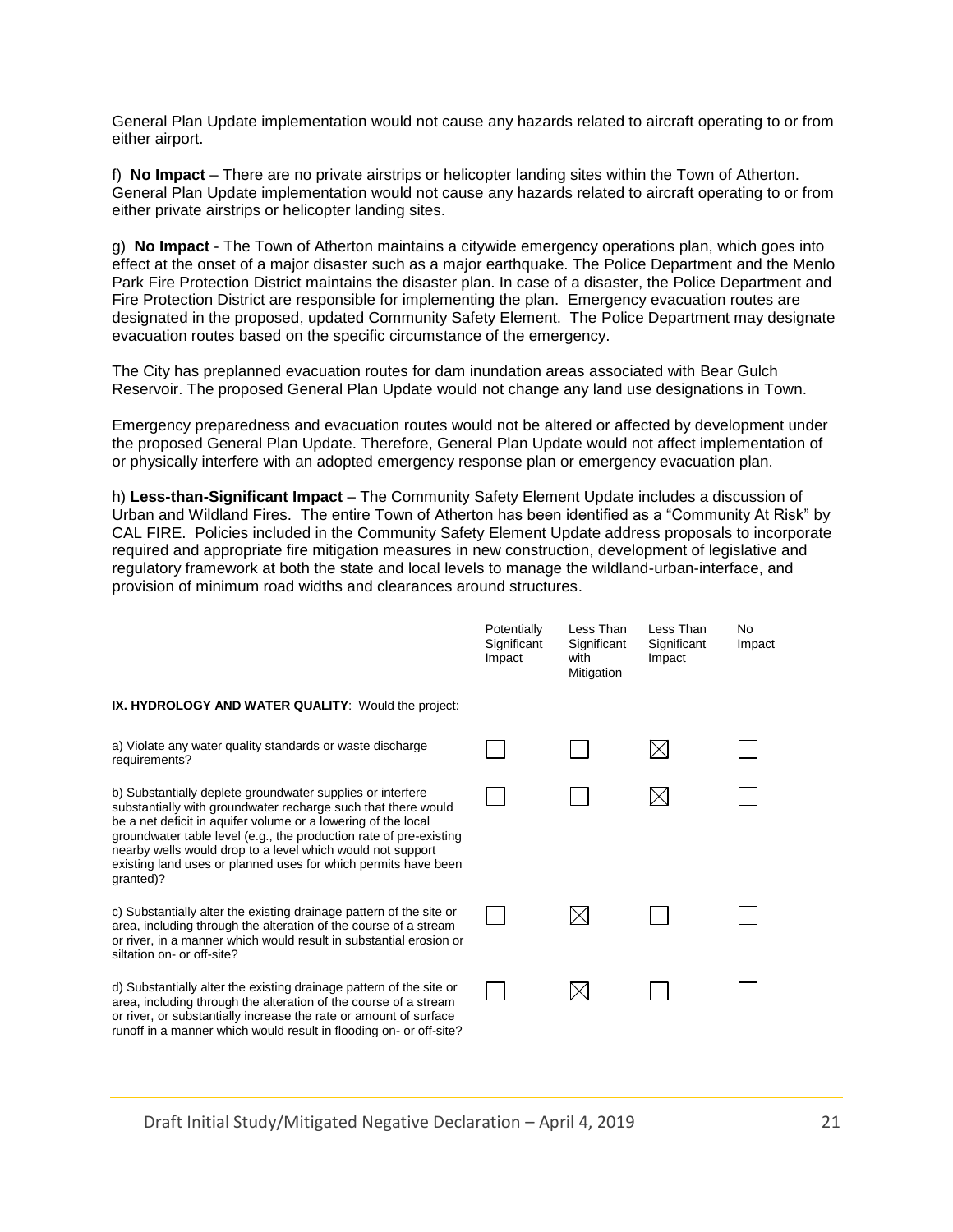| e) Create or contribute runoff water which would exceed the<br>capacity of existing or planned stormwater drainage systems or<br>provide substantial additional sources of polluted runoff? |  |  |
|---------------------------------------------------------------------------------------------------------------------------------------------------------------------------------------------|--|--|
| f) Otherwise substantially degrade water quality?                                                                                                                                           |  |  |
| g) Place housing within a 100-year flood hazard area as<br>mapped on a federal Flood Hazard Boundary or Flood<br>Insurance Rate Map or other flood hazard delineation map?                  |  |  |
| h) Place within a 100-year flood hazard area structures which<br>would impede or redirect flood flows?                                                                                      |  |  |
| i) Expose people or structures to a significant risk of loss, injury<br>or death involving flooding, including flooding as a result of the<br>failure of a levee or dam?                    |  |  |
| j) Inundation by seiche, tsunami, or mudflow                                                                                                                                                |  |  |

## **Hydrology and Water Quality Description**

a) **Less-than-Significant Impact** – Section 303 of the federal Clean Water Act requires states to develop water quality standards to protect the beneficial uses of receiving waters. In accordance with California's Porter/Cologne Act, the Regional Water Quality Control Boards (RWQCBs) of the State Water Resources Control Board (SWRCB) are required to develop water quality objectives that ensure their region meets the requirements of Section 303 of the Clean Water Act.

Atherton participates in the San Mateo Countywide Water Pollution Prevention Program (SMCWPPP), a partnership of the City/County Association of Governments (C/CAG), each incorporated city and town in the county, and the County of San Mateo, which share a common National Pollutant Discharge Elimination System (NPDES) permit. The Federal Clean Water Act and the California Porter-Cologne Water Quality Control Act require that large urban areas discharging stormwater into the San Francisco Bay or the Pacific Ocean have an NPDES permit to prevent harmful pollutants from being dumped or washed by stormwater runoff, into the stormwater system, then discharged into local waterbodies.

The Municipal Regional Permit outlines the State's requirements for municipal agencies in San Mateo County to address the water quality and flow-related impacts of stormwater runoff. Some of these requirements are implemented directly by municipalities while others are addressed by the SMCWPPP on behalf of all the municipalities. This is a comprehensive permit that requires activities related to construction sites, industrial sites, illegal discharges and illicit connections, new development, and municipal operations. The permit also requires a public education program, implementing targeted pollutant reduction strategies, and a monitoring program to help characterize local water quality conditions and to begin evaluating the overall effectiveness of the permit's implementation.

The land uses and population densities proposed in the General Plan Update are unchanged from the adopted 2002 General Plan. These same land uses and population densities were in effect when the SMCWPPP was adopted and certified. Policies, programs and projects included in the General Plan Update support and implement the SMCWPPP.

Although wastewater would be generated from the land uses proposed in General Plan Update project, this wastewater would flow to the Silicon Valley Clean Water Treatment Facility, which currently serves the Town and other nearby jurisdictions. The project does not propose any industrial uses, nor would it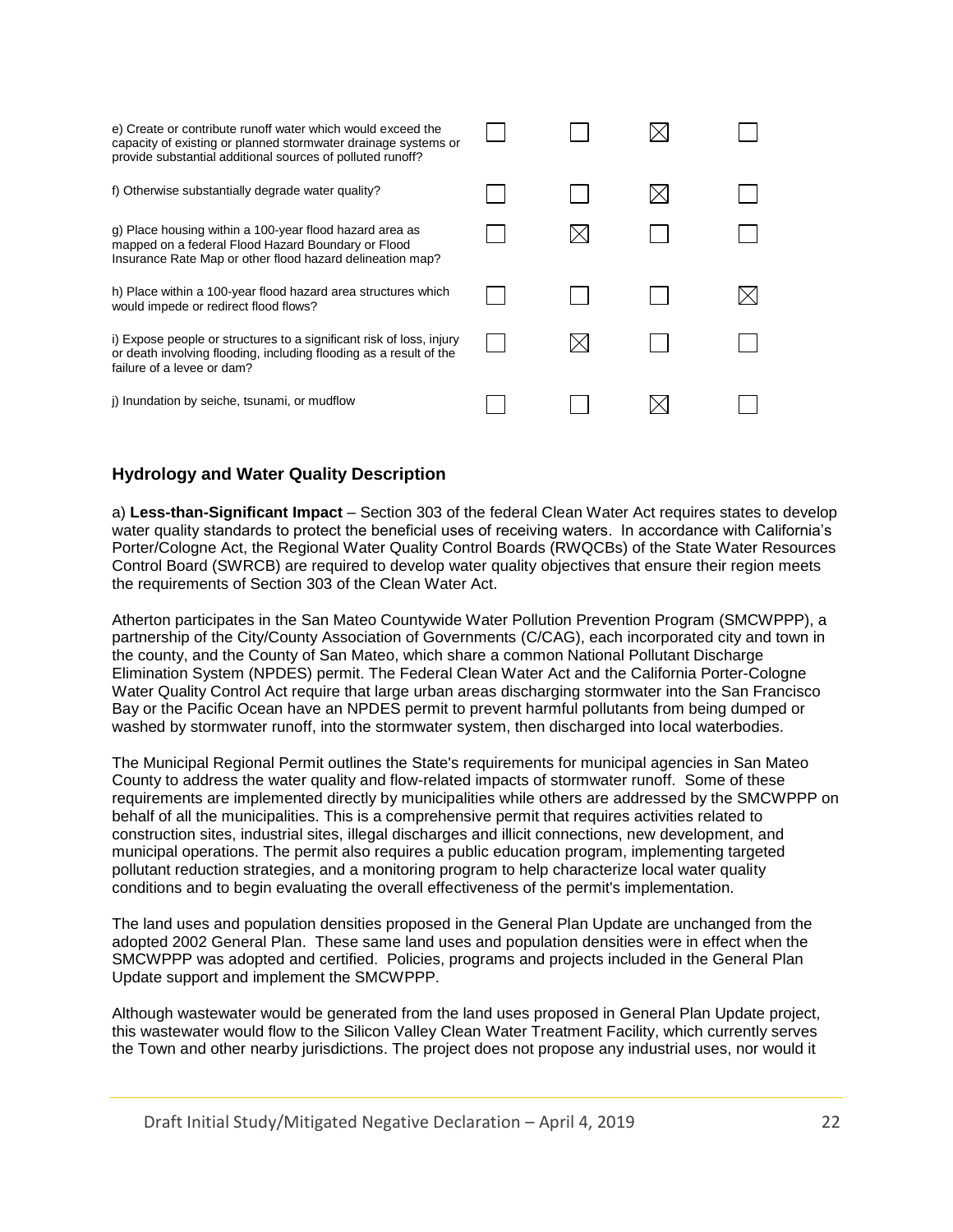create or discharge large quantities of polluted water. Therefore, the proposed Project would result in less-than-significant impacts on water quality standards or waste discharge requirements.

b) **Less-than-Significant Impact** – As discussed in the draft Open Space and Conservation Element, The Town of Atherton is part of the San Francisquito Creek area of the Mid-peninsula that overlies the Santa Clara and San Mateo Plain Groundwater Sub-basins. The Town, along with the cities of Palo Alto, East Palo Alto, Menlo Park, Stanford University, San Mateo County, Santa Clara Valley Water District and several other agencies and non-governmental organizations have committed to:

- Collaborating with other agencies and organizations to better understand the hydrology and geology of the San Francisquito Creek area, and
- The sustainable management of local groundwater to protect its quality and ensure its availability during droughts and emergency situations.

The Town actively monitors the land surface elevation relative to known benchmarks in order to detect any sign of potentially adverse subsidence. Town policies, as described in the General Plan Update, support green infrastructure and groundwater replenishment. Therefore, the Project would not substantially deplete groundwater supplies nor interfere substantially with groundwater recharge such that there would be a net deficit in aquifer volume or a lowering of the local groundwater table level and would result in less-than-significant impacts to the Sub-basin.

c) **Less-than-Significant with Mitigation** – There are no known proposed projects that would result in the alteration of the course of a stream or substantially alter the existing drainage pattern. However, any project that requires earthmoving or grading activities, includes the possibility of erosion and sedimentation. Therefore, the Town should implement **Mitigation Measure HYD-1** to reduce any potential impacts related to erosion and sedimentation to a less than significant level.

*Mitigation Measure HYD-1:* In order to reduce impacts related to erosion and sedimentation, future new developments shall implement the following measures:

- Schedule grading and excavation work for dry weather only.
- Stabilize all denuded areas, install and maintain temporary erosion controls (such as erosion control fabric or bonded fiber matrix) until vegetation is established.
- Seed or plant vegetation for erosion control on slopes or where construction is not immediately planned.
- Protect storm drain inlets, gutters, ditches, and drainage courses with appropriate BMPs, such as gravel bags, fiber rolls, berms, etc.
- Prevent sediment from migrating offsite by installing and maintaining sediment controls, such as fiber rolls, silt fences, or sediment basins.
- Keep excavated soil on the site where it will not collect into the street.
- Transfer excavated materials to dump trucks on the site, not in the street.
- Contaminated Soils. If any of the following conditions are observed, test for contamination and contact the Regional Water Quality Control Board:
	- o Unusual soil conditions, discoloration, or odor.
	- o Abandoned underground tanks.
	- o Abandoned wells
	- o Buried barrels, debris, or trash.

d) **Less-than-Significant with Mitigation** - The Town of Atherton contains one stream: the Atherton Channel. There are no known proposed projects that would result in the alteration of the course of a stream or substantially alter the existing drainage pattern. However, any project that requires earthmoving or grading activities, includes the possibility of erosion and sedimentation. Implementation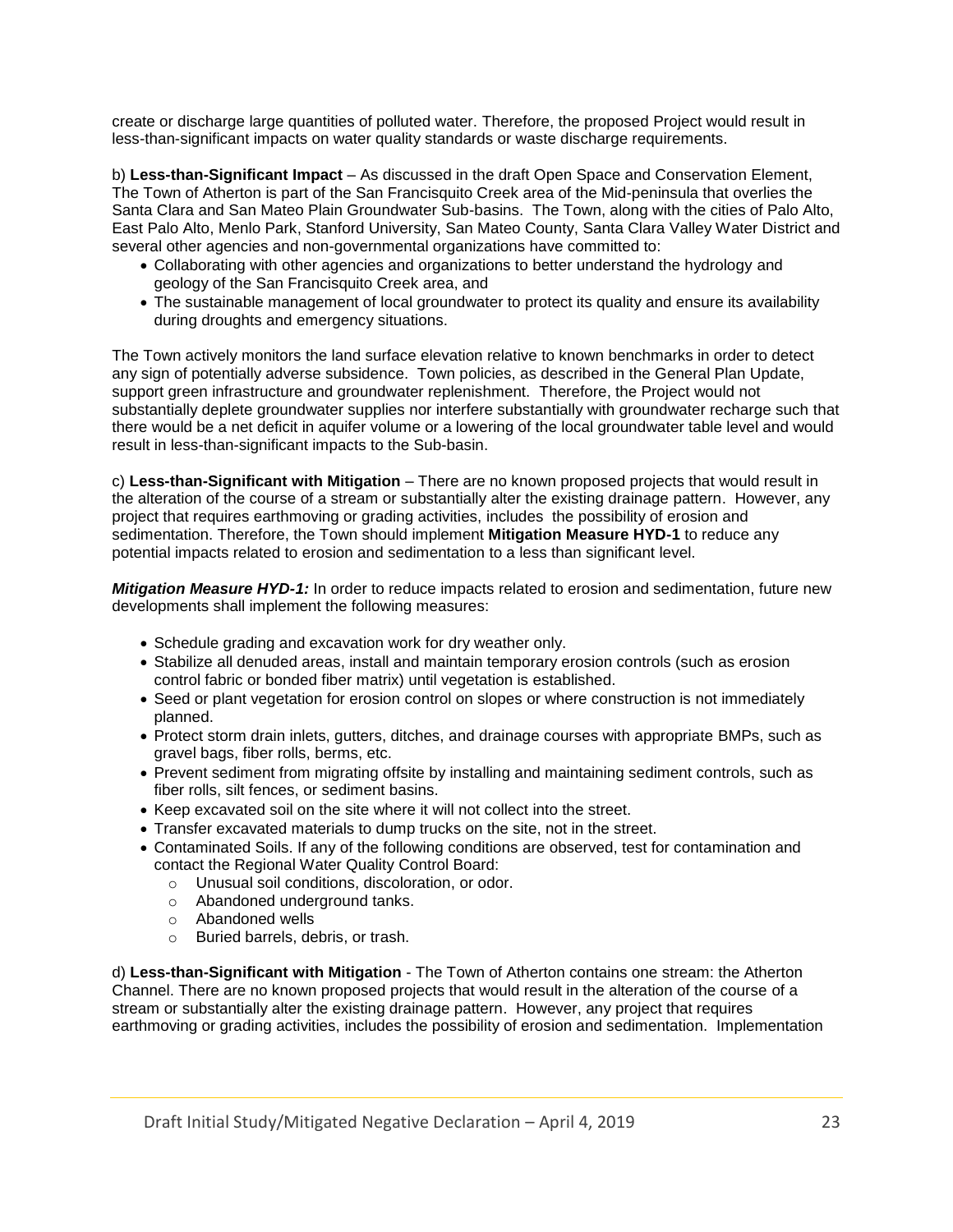of **Mitigation Measure HYD-1** would reduce any potential impacts related to erosion and sedimentation to a less than significant level.

Atherton participates in the San Mateo Countywide Water Pollution Prevention Program (SMCWPPP) as described in section a) above. The land uses and population densities proposed in the General Plan Update are unchanged from the adopted 2002 General Plan. These same land uses and population densities were in effect when the SMCWPPP was adopted and certified. Policies, programs and projects included in the General Plan Update, particularly those in the Open Space and Conservation Element, support and implement the SMCWPPP. The proposed Project would not substantially increase the rate or amount of surface runoff in a manner which would result in flooding on- or off-site. Therefore, the proposed Project would result in less-than-significant impacts on surface runoff and potential for flooding on- and off-site.

e & f) **Less-than-Significant Impact** – As stated above, the land uses and population densities proposed in the General Plan Update are unchanged from the adopted 2002 General Plan. Policies, programs and projects included in the General Plan Update, particularly those in the Open Space and Conservation Element, are designed to prevent the creation or contribution of runoff water which would exceed the capacity of existing or planned stormwater drainage systems, provide substantial additional sources of polluted runoff, and prevent the degradation of water quality. Therefore, the proposed Project would result in less-than-significant impacts to existing or planned stormwater drainage systems, would not result in substantial additional sources of polluted runoff, and would not result in substantial degradation of water quality.

g) **Less-than-Significant with Mitigation** – There are no 100-year flood zones, as designated by the Federal Emergency Management Agency (FEMA), in the Town of Atherton. The dam inundation area for Bear Gulch Reservoir has been modeled and mapped by Cal Water, the dam owner, in January 2019. The inundation area generally follows the alignment of the Atherton Channel west of Alameda de las Pulgas (please see the Community Safety Diagram). Flooding from dam failure is modeled to be most severe in this area. East of Alameda de las Pulgas the modeling forecasts spreading and reduced depths of flooding, covering an area generally between Polhemus Avenue and Park Lane west of Berry Lane. East of Berry Lane the flooding is forecasted to further spread northerly crossing El Camino Real into unincorporated North Fairoaks.

As stated above, the land uses and population densities proposed in the General Plan Update are unchanged from the adopted 2002 General Plan. Policies, programs and projects included in the General Plan Update support reduction and/or elimination of local flooding problems. Inundation from dam failure remains a hazard along Atherton Channel, west of Alameda de las Pulgas, and in the forecasted inundation area between Alameda de las Pulgas and El Camino Real. Therefore, the Town should implement **Mitigation Measure HYD-2** to reduce any potential impacts related to dam failure inundation to a less than significant level.

*Mitigation Measure HYD-2:* In order to reduce impacts related to dam failure inundation, future new developments shall implement the following measures by the dam owner in compliance with SB 92 (2017):

- Submit Dam Failure Inundation Maps to the CA Department of Water Resources in accordance with the DWR schedule.
- Submit an Emergency Action Plan to the California Office of Emergency Services subsequent to submittal of the Dam Failure Inundation Maps.
- Submit updated plans and maps every 10 years.
- Coordinate the Emergency Action Plans with the affected local governments.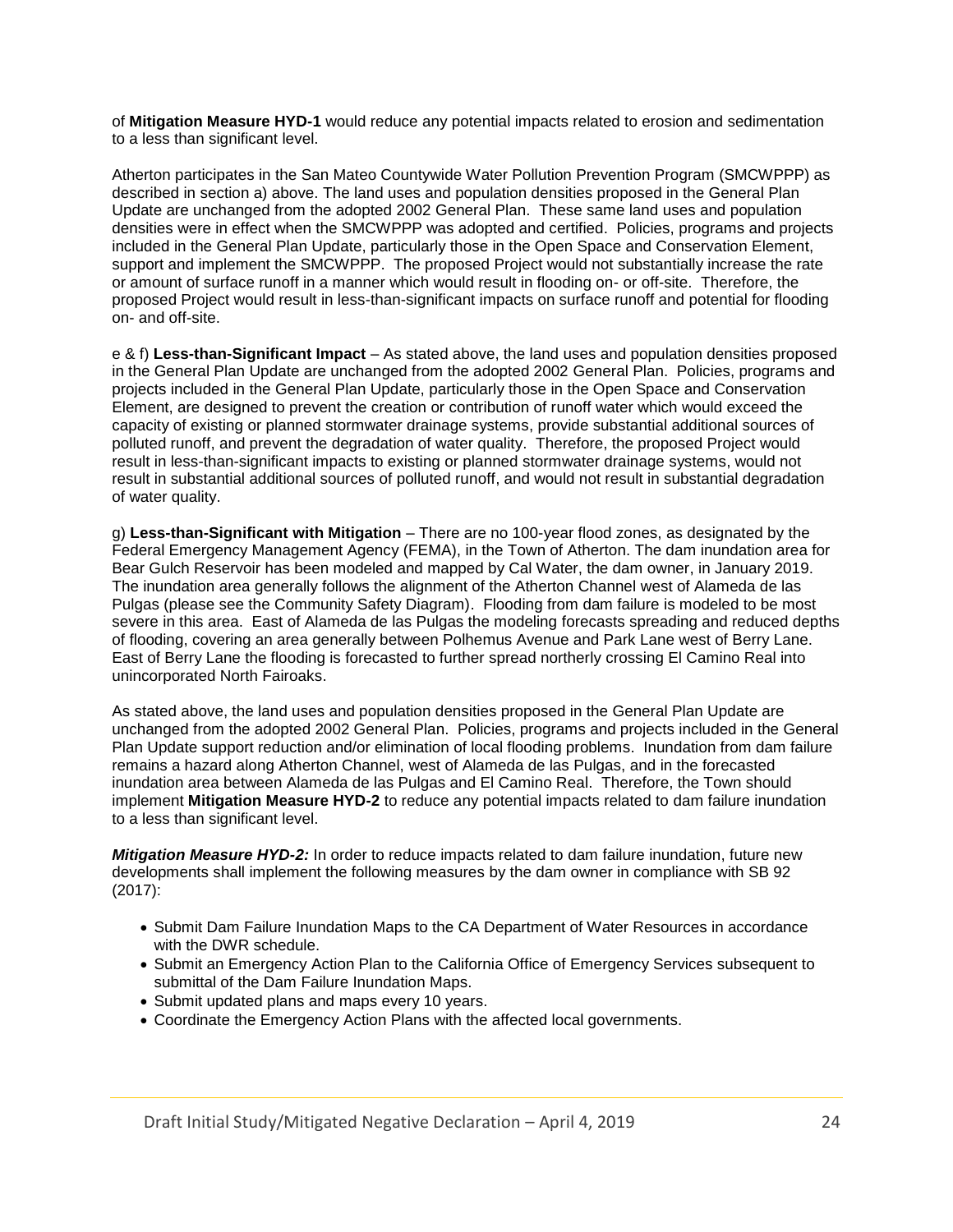h) **No Impact** - See response (g) above. No portions of the Town of Atherton are within a 100-year floodplain identified by the Federal Emergency Management Agency (FEMA). Therefore, the proposed Project would not place structures within the flow of a 100-year flood, and the Project would have no related impacts.

i) **Less-than-Significant with Mitigation** – See response to g) above. Implementation of Mitigation Measure HYD-2 would reduce any potential impacts related to dam failure inundation to a less than significant level.

j) **Less-than-Significant Impact** - A tsunami is a series of ocean waves usually caused by a sudden displacement of the ocean floor, most often due to earthquakes. Elevations in the Town range from approximately 23 feet on the west side of Bay Road, to approximately 341 feet in the vicinity of Stockbridge Avenue west of Alameda de las Pulgas. These elevations are well above the mapped Tsunami Inundation area.<sup>1</sup> Therefore, the Town is not at risk of flooding due to tsunamis.

A mudflow is a landslide composed of saturated rock debris and soil with a consistency of wet, uncured concrete. There are three small areas (approximately 1 acre in size) in Atherton identified as susceptible to earthquake-induced landslide by the California Geological Survey. Whether these could become mudflows depends on the basic material consistency and the degree of saturation during a seismic event. One of these zones is located on Bear Gulch Reservoir property and is and will remain undeveloped. Bear Gulch Reservoir property is planned and zoned for open space. The other two locations are south of Walsh Road. Any new development proposed on or near these areas would be required to have a geotechnical investigation and recommendations for mitigating the landslide hazard prior to issuing a building permit for the development.

A seiche is a surface wave created when an inland water body is shaken, usually by an earthquake. Bear Gulch Reservoir is the only area in Atherton that could be impacted by seiche. The Reservoir is surrounded by open space lands which mitigate the potential impacts related to seiche.

|                                                                                                                                                                                                                                                                                                                         | Potentially<br>Significant<br>Impact | Less Than<br>Significant<br>with<br>Mitigation | Less Than<br>Significant<br>Impact | No<br>Impact |
|-------------------------------------------------------------------------------------------------------------------------------------------------------------------------------------------------------------------------------------------------------------------------------------------------------------------------|--------------------------------------|------------------------------------------------|------------------------------------|--------------|
| X. LAND USE AND PLANNING: Would the project:                                                                                                                                                                                                                                                                            |                                      |                                                |                                    |              |
| a) Physically divide an established community?                                                                                                                                                                                                                                                                          |                                      |                                                |                                    |              |
| b) Conflict with any applicable land use plan, policy, or<br>regulation of an agency with jurisdiction over the project<br>(including, but not limited to the general plan, specific plan, local<br>coastal program, or zoning ordinance) adopted for the purpose<br>of avoiding or mitigating an environmental effect? |                                      |                                                |                                    |              |
| c) Conflict with any applicable habitat conservation plan or<br>natural community conservation plan?                                                                                                                                                                                                                    |                                      |                                                |                                    |              |

<sup>1</sup> California Emergency Management Agency, *Tsunami Inundation Map for Emergency Planning, Redwood Point Quadrangle/Palo Alto Quadrangle,* June 15, 2009

Draft Initial Study/Mitigated Negative Declaration – April 4, 2019 25

 $\overline{a}$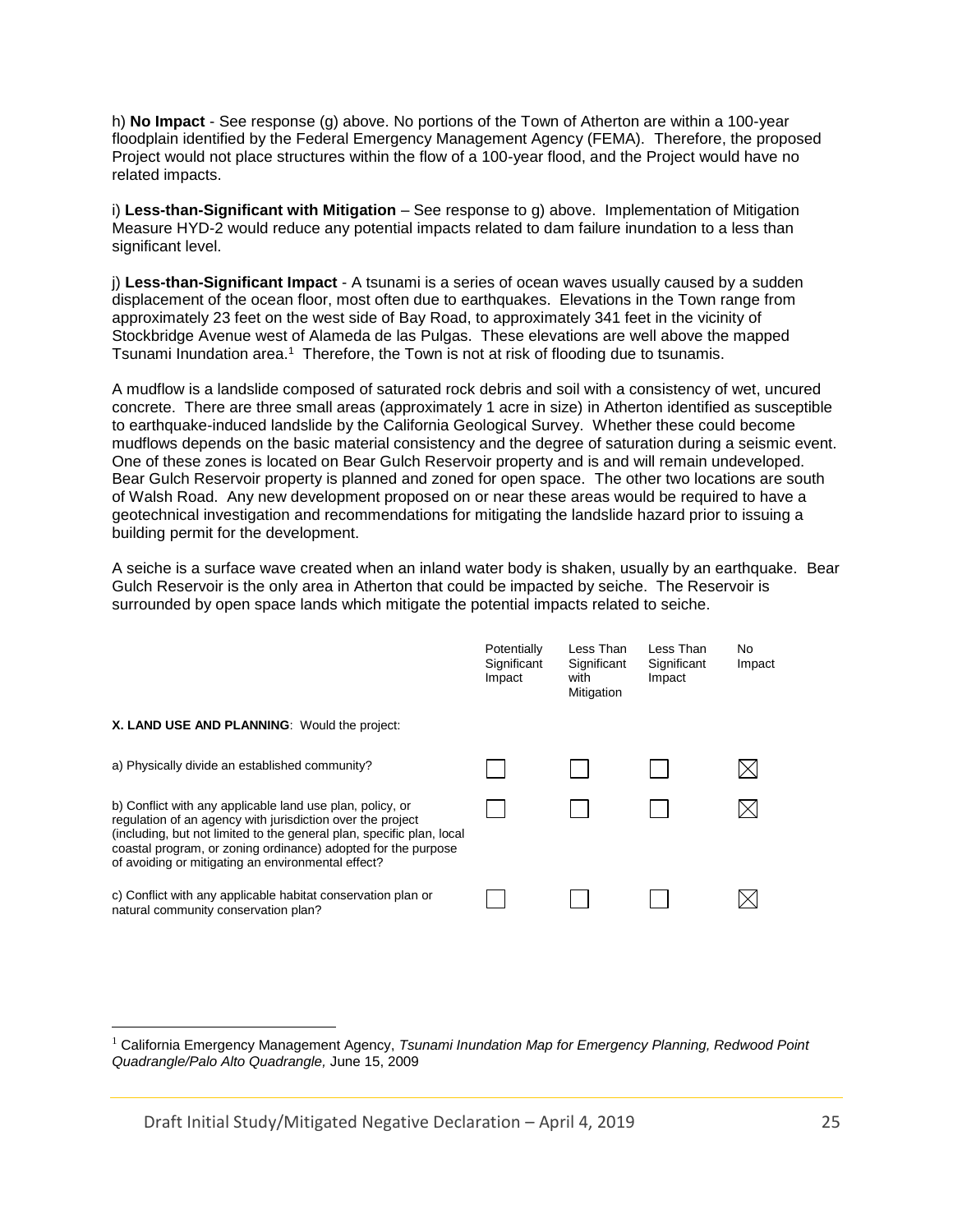## **Land Use and Planning Description**

a) **No Impact** – The land uses and population densities proposed in the General Plan Update are unchanged from the adopted 2002 General Plan. The Project would not physically divide an established community; therefore it would have no impact.

b) **No Impact** – As indicated in a) above, the land uses and population densities proposed in the General Plan Update are unchanged from the adopted 2002 General Plan. Therefore, the Project would not conflict with any applicable land use plan, policy, or regulation of an agency with jurisdiction over the project adopted for the purpose of avoiding or mitigating an environmental effect and would have no impact.

c) **No Impact** – There are no habitat conservation plans or natural community conservation plans in Atherton. Therefore, the Project would have no impact on habitat conservation plans or natural community conservation plans.

|                                                                                                                                                                             | Potentially<br>Significant<br>Impact | Less Than<br>Significant<br>with<br>Mitigation | Less Than<br>Significant<br>Impact | No<br>Impact |
|-----------------------------------------------------------------------------------------------------------------------------------------------------------------------------|--------------------------------------|------------------------------------------------|------------------------------------|--------------|
| <b>XI. MINERAL RESOURCES:</b> Would the project:                                                                                                                            |                                      |                                                |                                    |              |
| a) Result in the loss of availability of a known mineral resource<br>that would be of value to the region and the residents of the<br>state?                                |                                      |                                                |                                    |              |
| b) Result in the loss of availability of a locally-important mineral<br>resource recovery site delineated on a local general plan,<br>specific plan or other land use plan? |                                      |                                                |                                    |              |

# **Mineral Resources Description**

a) **No Impact** – There are no mineral resources in Atherton that are of value to the region or to residents of the state. Therefore, the Project would have no impact on the availability of a known mineral resource.

b) **No Impact** – There are no locally-important mineral resource recovery sites in Atherton, nor are any delineated on the local general plan, specific plan or other land use plan. Therefore, the Project would have no impact on the availability of a locally-important mineral resource recovery site.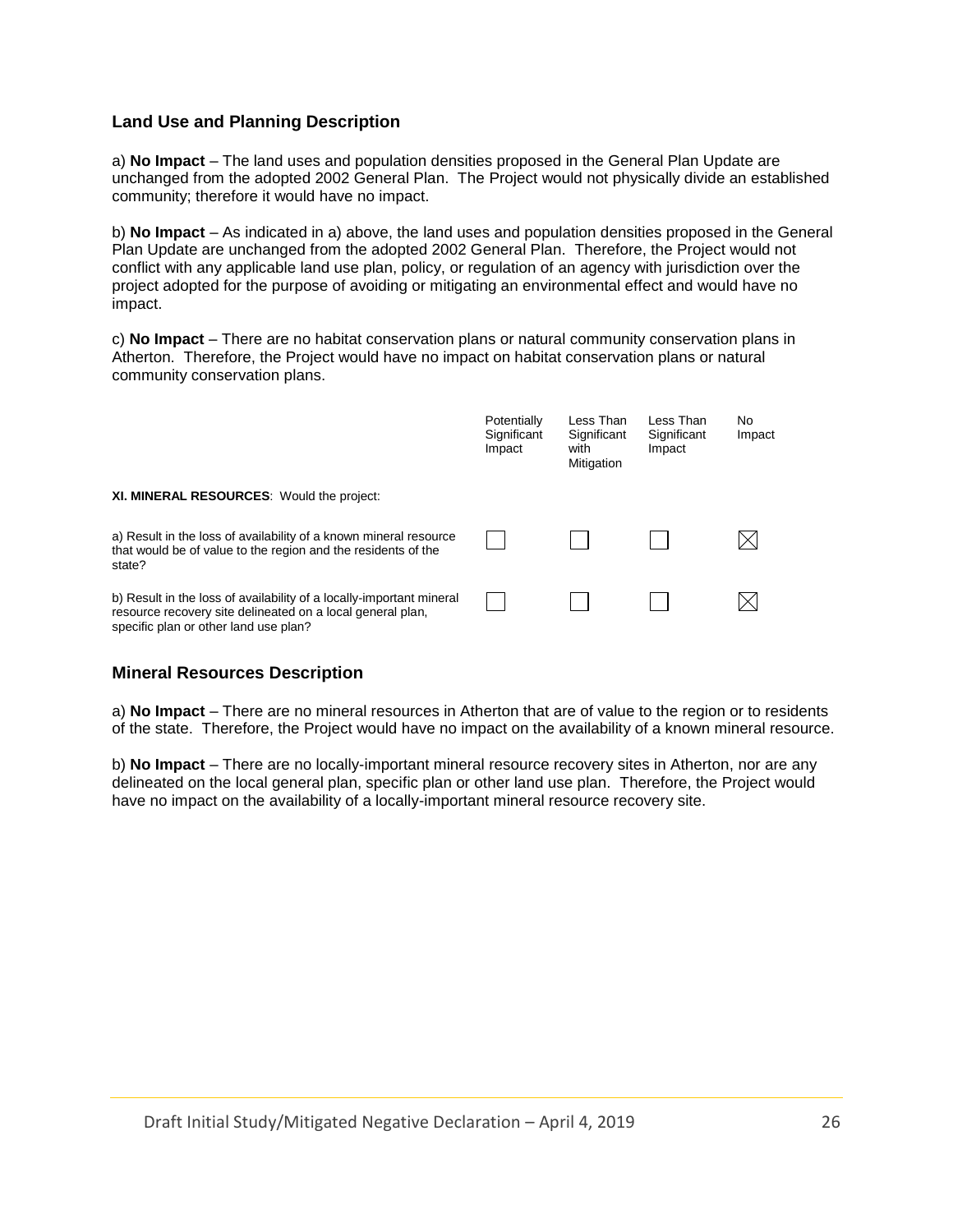|                                                                                                                                                                                                                                                                              | Potentially<br>Significant<br>Impact | Less Than<br>Significant<br>with<br>Mitigation | Less Than<br>Significant<br>Impact | No.<br>Impact |
|------------------------------------------------------------------------------------------------------------------------------------------------------------------------------------------------------------------------------------------------------------------------------|--------------------------------------|------------------------------------------------|------------------------------------|---------------|
| <b>XII. NOISE:</b> Would the project result in:                                                                                                                                                                                                                              |                                      |                                                |                                    |               |
| a) Exposure of persons to or generation of noise levels in<br>excess of standards established in the local general plan or<br>noise ordinance, or applicable standards of other agencies?                                                                                    |                                      |                                                |                                    |               |
| b) Exposure of persons to or generation of excessive<br>groundborne vibration or groundborne noise levels?                                                                                                                                                                   |                                      |                                                |                                    |               |
| c) A substantial permanent increase in ambient noise levels in<br>the project vicinity above levels existing without the project?                                                                                                                                            |                                      |                                                |                                    |               |
| d) A substantial temporary or periodic increase in ambient noise<br>levels in the project vicinity above levels existing without the<br>project?                                                                                                                             |                                      |                                                |                                    |               |
| e) For a project located within an airport land use plan or, where<br>such a plan has not been adopted, within two miles of a public<br>airport or public use airport, would the project expose people<br>residing or working in the project area to excessive noise levels? |                                      | $\times$                                       |                                    |               |
| f) For a project within the vicinity of a private airstrip, would the<br>project expose people residing or working in the project area to<br>excessive noise levels?                                                                                                         |                                      |                                                |                                    |               |

## **Noise Description**

 $\overline{a}$ 

a) **Less-than-Significant Impact** – The Town's noise ordinance (Chapter 8.10 of the Atherton Municipal Code) and the Noise Element of the adopted General Plan contain the Town's policies and thresholds on noise. Land uses and transportation systems proposed in the General Plan Update are essentially the same as in the existing adopted General Plan. While future construction activities would involve temporary noise, such activities are exempt from the Noise Ordinance, however "loud and raucous noise emanating from any construction or delivery site" is prohibited. Long-term land use operational activities are required to comply with the noise ordinance standards and General Plan policies. Projections of future noise due to traffic volume increases<sup>2</sup> range from -0.1 to 0.8 dBA. In environmental noise, a change in noise level of 3 dB is considered a just noticeable difference. Therefore, future noise due to traffic volume increases is a less than significant impact. Projections of future noise due to electrification of Caltrain noted a decrease in noise of 0.3 dBA.<sup>3</sup> Since this is a relatively small change in overall noise, and is a decrease in noise, it is considered a less than significant impact.

b) **Less-than-Significant Impact** – Land uses and transportation systems proposed in the General Plan Update are the same as in the existing adopted General Plan. There are no changes proposed in the General Plan Update that would increase groundborne vibration or groundborne noise levels. However, some existing uses along the railroad tracks may be subject to noticeable ground vibration, even if it is not changing. Therefore, there would be less-than-significant impact as a result of Project implementation.

Draft Initial Study/Mitigated Negative Declaration – April 4, 2019 27

<sup>&</sup>lt;sup>2</sup> RGD Acoustics, Assistance with the General Plan Noise Element Update, Report, Town of Atherton, 29 November 2018

<sup>3</sup> Peninsula Corridor Electrification Project FEIR, December 2014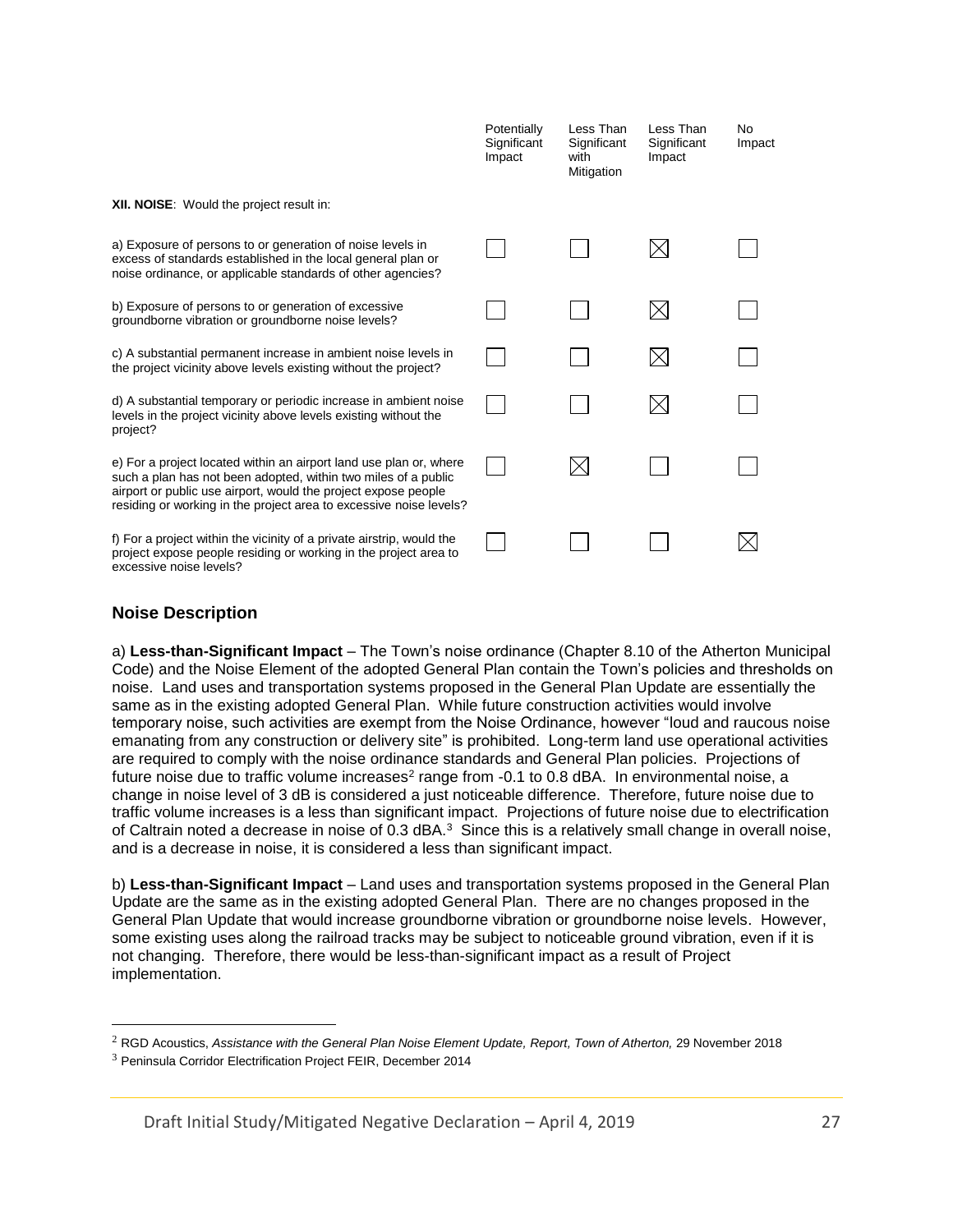c) & d) **Less-than-Significant Impact** – The RGD Acoustics report cited in a) above indicates future noise due to traffic volume increases and the Caltrain electrification project to be 0.8 dBA or less and a 3 dBA is considered a just noticeable difference. The land uses and development intensity proposed in the General Plan Update are unchanged from the existing adopted General Plan; therefore, the noise associated with the land use and development intensity would remain unchanged. The increase in ambient noise levels in Town as a result of the Project would be less than significant.

e) **Less-than-Significant with Mitigation** – Although the Town is located outside the San Carlos Airport Noise Contours it is within the Airport Influence Area (AIA) as contained in the San Carlos Airport Land Use Plan and Atherton residents have complained of excessive noise from aircraft approaching San Carlos Airport. The General Plan Update would not encourage continuation or increase of such excessive aircraft noise. The Update, on the other hand, contains policies promoting the reduction of excessive aircraft noise. The Project would implement **Mitigation Measure NOISE-1** to reduce potential impacts related to noise to a less than significant level.

*Mitigation Measure NOISE-2:* In order to reduce noise impacts, future new developments shall implement the following measure shall be implemented:

Recognizing that aircraft and any associated issues thereto are federally regulated, the Town will work with nearby communities and other interested agencies to bring about a reduction of noise levels by private, military, public and commercial airplanes and helicopters.

f) **No Impact** – The Project is not located within the vicinity of a private airstrip; therefore, it would not expose people residing or working in the project area to excessive noise levels. There would be no impact.

|                                                                                                                                                                                                                    | Potentially<br>Significant<br>Impact | Less Than<br>Significant<br>with<br>Mitigation | Less Than<br>Significant<br>Impact | No.<br>Impact |
|--------------------------------------------------------------------------------------------------------------------------------------------------------------------------------------------------------------------|--------------------------------------|------------------------------------------------|------------------------------------|---------------|
| XIII. POPULATION AND HOUSING: Would the project:                                                                                                                                                                   |                                      |                                                |                                    |               |
| a) Induce substantial population growth in an area, either<br>directly (for example, by proposing new homes and businesses)<br>or indirectly (for example, through extension of roads or other<br>infrastructure)? |                                      |                                                |                                    |               |
| b) Displace substantial numbers of existing housing,<br>necessitating the construction of replacement housing<br>elsewhere?                                                                                        |                                      |                                                |                                    |               |
| c) Displace substantial numbers of people, necessitating the<br>construction of replacement housing elsewhere?                                                                                                     |                                      |                                                |                                    |               |

# **Population and Housing Description**

a) – c) **No Impact** - The land uses and population densities proposed in the General Plan Update are unchanged from the adopted 2002 General Plan. The Town is built-out in accordance with the land uses proposed in the General Plan. There is no population growth, housing displacement nor population displacement proposed in the General Plan Update. Therefore, the Project would not induce substantial population growth in an area, either directly or indirectly, it would not displace substantial numbers of existing housing or substantial numbers of people, and it would not necessitate the construction of replacement housing. The Project would have no impact on population and housing.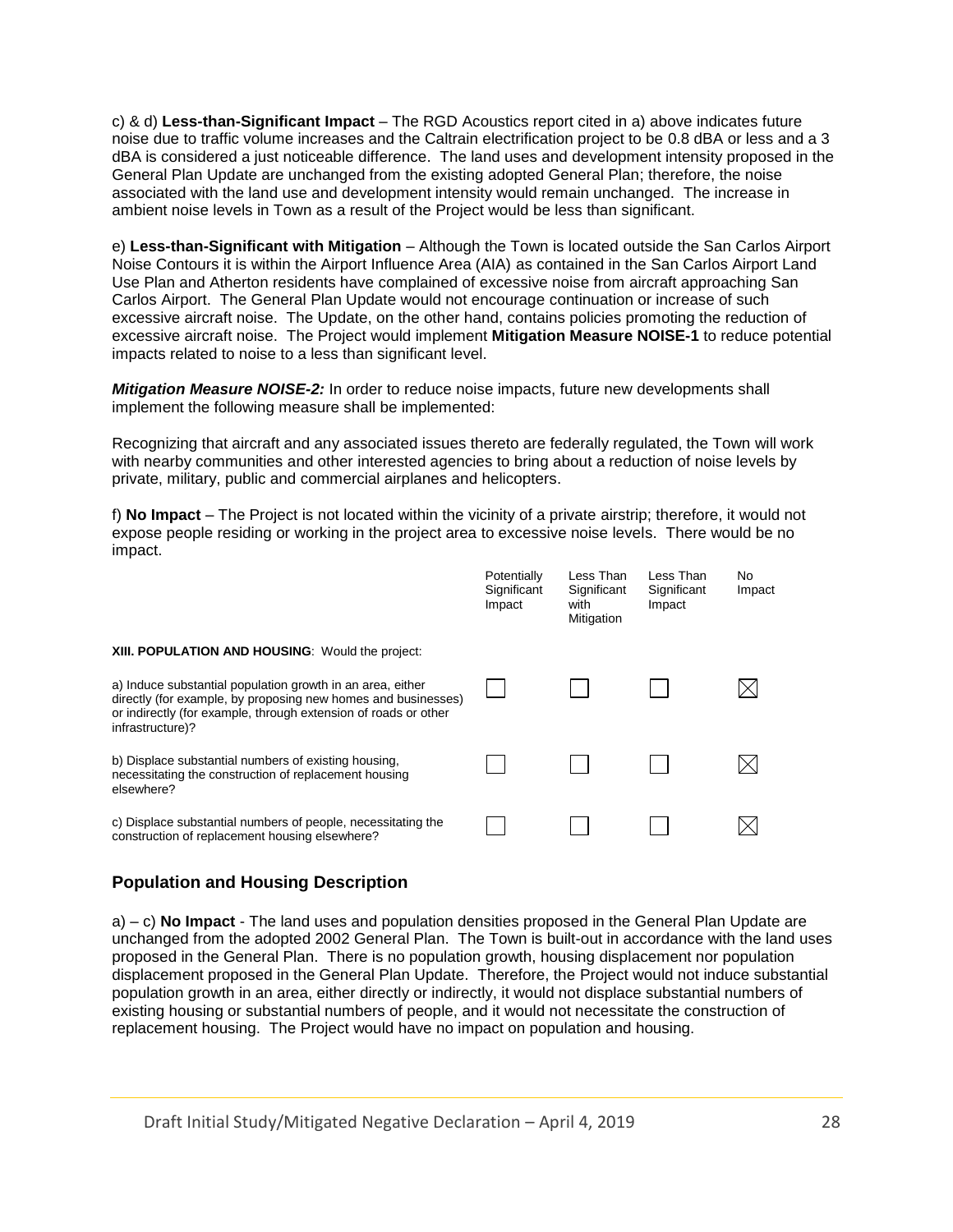|                                                                                                                                                                                                                                                                                                                                                                                                                                               | Potentially<br>Significant<br>Impact | Less Than<br>Significant<br>with<br>Mitigation | Less Than<br>Significant<br>Impact | N <sub>o</sub><br>Impact |
|-----------------------------------------------------------------------------------------------------------------------------------------------------------------------------------------------------------------------------------------------------------------------------------------------------------------------------------------------------------------------------------------------------------------------------------------------|--------------------------------------|------------------------------------------------|------------------------------------|--------------------------|
| <b>XIV. PUBLIC SERVICES.</b>                                                                                                                                                                                                                                                                                                                                                                                                                  |                                      |                                                |                                    |                          |
| a) Would the project result in substantial adverse physical<br>impacts associated with the provision of new or physically<br>altered governmental facilities, need for new or physically<br>altered governmental facilities, the construction of which could<br>cause significant environmental impacts, in order to maintain<br>acceptable service ratios, response times or other performance<br>objectives for any of the public services: |                                      |                                                |                                    |                          |
| i. Fire protection?                                                                                                                                                                                                                                                                                                                                                                                                                           |                                      |                                                |                                    |                          |
| ii. Police protection?                                                                                                                                                                                                                                                                                                                                                                                                                        |                                      |                                                |                                    |                          |
| iii. Schools?                                                                                                                                                                                                                                                                                                                                                                                                                                 |                                      |                                                |                                    |                          |
| iv. Parks?                                                                                                                                                                                                                                                                                                                                                                                                                                    |                                      |                                                |                                    |                          |
| v. Other public facilities?                                                                                                                                                                                                                                                                                                                                                                                                                   |                                      |                                                |                                    |                          |

# **Public Services Description**

 $\overline{a}$ 

a) i. **No Impact** – Fire protection services are provided by the Menlo Park Fire Protection District, a special district that provides fire protection services to the Cities of Menlo Park and East Palo Alto, the Town of Atherton and portions of unincorporated San Mateo County. The Atherton land uses, population densities and intensities proposed in the General Plan Update are unchanged from the adopted 2002 General Plan. No additional growth is proposed in Atherton as part of the General Plan Update. Therefore, the proposed Project will not result in substantial adverse physical impacts associated with the provision of new or physically altered fire protection facilities, the construction of which could cause significant environmental impacts, in order to maintain acceptable service ratios, response times or other performance objectives of the Fire Protection District.

a) ii. **Less-than-Significant Impact** – Police protection services are provided by the Atherton Police Department, a department of the local government. The Atherton land uses, population densities and intensities proposed in the General Plan Update are unchanged from the adopted 2002 General Plan. No additional growth is proposed in Atherton as part of the General Plan Update. The General Plan Update identifies a specific project to reconstruct the Atherton Civic Center, including a new Police Department facility. This facility, although larger than the existing facility, will not accommodate an increase in sworn officers or other personnel. The environmental impacts of constructing the new Civic Center were evaluated in a separate Environmental Impact Report<sup>4</sup> which included mitigation measures for impacts found to be potentially significant. Those mitigation measures reduced the potential impacts to a lessthan-significant level. Therefore, the proposed Project will not result in substantial adverse physical

Draft Initial Study/Mitigated Negative Declaration – April 4, 2019 29

<sup>&</sup>lt;sup>4</sup> PlaceWorks, *Civic Center Master Plan Draft EIR for the Town of Atherton, State Clearinghouse* #2014112003, April 2015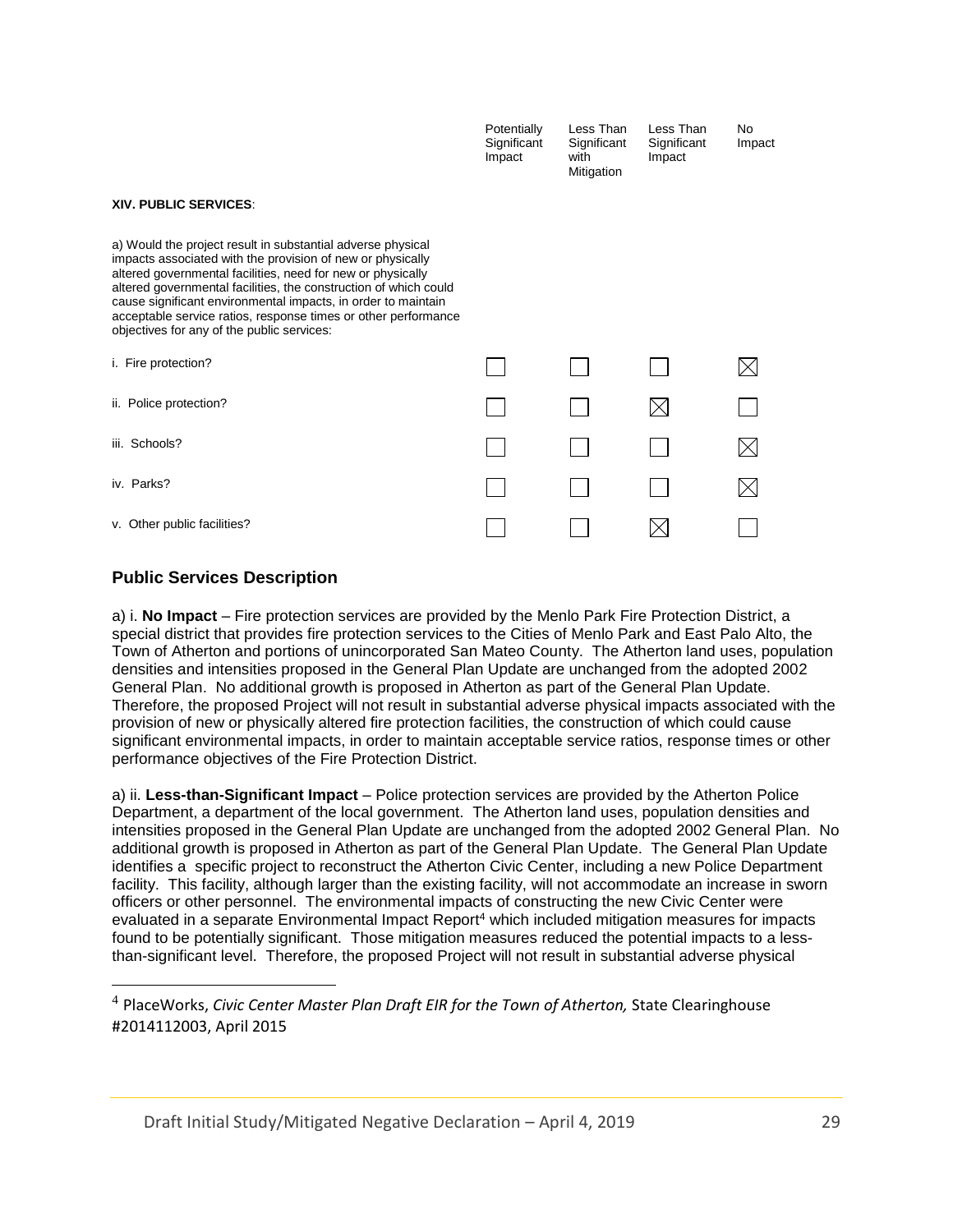impacts associated with the provision of new or physically altered police protection facilities, the construction of which could cause significant environmental impacts, in order to maintain acceptable service ratios, response times or other performance objectives of the Atherton Police Department.

a) iii. **No Impact** – Public schools in Atherton are provided by the Las Lomitas Elementary School District (Las Lomitas Elementary School - K-3), the Menlo Park City School District (Encinal Elementary and Laurel Schools - K-5), the Redwood City Elementary School District (Selby Lane School - TK-8), and the Sequoia Union High School District (Menlo-Atherton High School - 9-12). The Atherton land uses, population densities and intensities proposed in the General Plan Update are unchanged from the adopted 2002 General Plan. No additional growth is projected in Atherton as part of the General Plan Update. Therefore, the proposed Project will not result in substantial adverse physical impacts associated with the provision of new or physically altered school facilities, the construction of which could cause significant environmental impacts, in order to maintain acceptable service ratios or other performance objectives of the several school districts.

a) iv. **No Impact** – Park maintenance and operation services are provided by the Atherton Parks and Recreation Department, a department of the local government. The Atherton land uses, population densities and intensities proposed in the General Plan Update are unchanged from the adopted 2002 General Plan. No additional growth is proposed in Atherton as part of the General Plan Update. No new or changed park facilities are called for in the General Plan Update. Therefore, the proposed Project will not result in substantial adverse physical impacts associated with the provision of new or physically altered park facilities, the construction of which could cause significant environmental impacts, in order to maintain acceptable service ratios or other park and recreation performance objectives.

a) v. **Less-than-Significant Impact** – Town Administrative services, public library and Corporation Yard services are currently located in the Civic Center in the vicinity of Ashfield Road and Dinkelspiel (Station) Lane. Police services are also located in the Civic Center as described in a) ii. above. The Atherton land uses, population densities and intensities proposed in the General Plan Update are unchanged from the adopted 2002 General Plan. No additional growth is proposed in Atherton as part of the General Plan Update. The General Plan Update identifies a project to reconstruct the Atherton Civic Center, including new space for administrative services, new public library and corporation yard. This facility, although larger than the existing facility, will not accommodate an increase in personnel. The environmental impacts of constructing the new Civic Center were evaluated in a separate environmental document which included mitigation measures for impacts found to be potentially significant. Those mitigation measures reduced the potential impacts to a less-than-significant level. Therefore, the proposed Project will not result in substantial adverse physical impacts associated with the provision of new or physically altered public facilities, the construction of which could cause significant environmental impacts, in order to maintain acceptable service ratios, response times or other performance objectives of the Town of Atherton.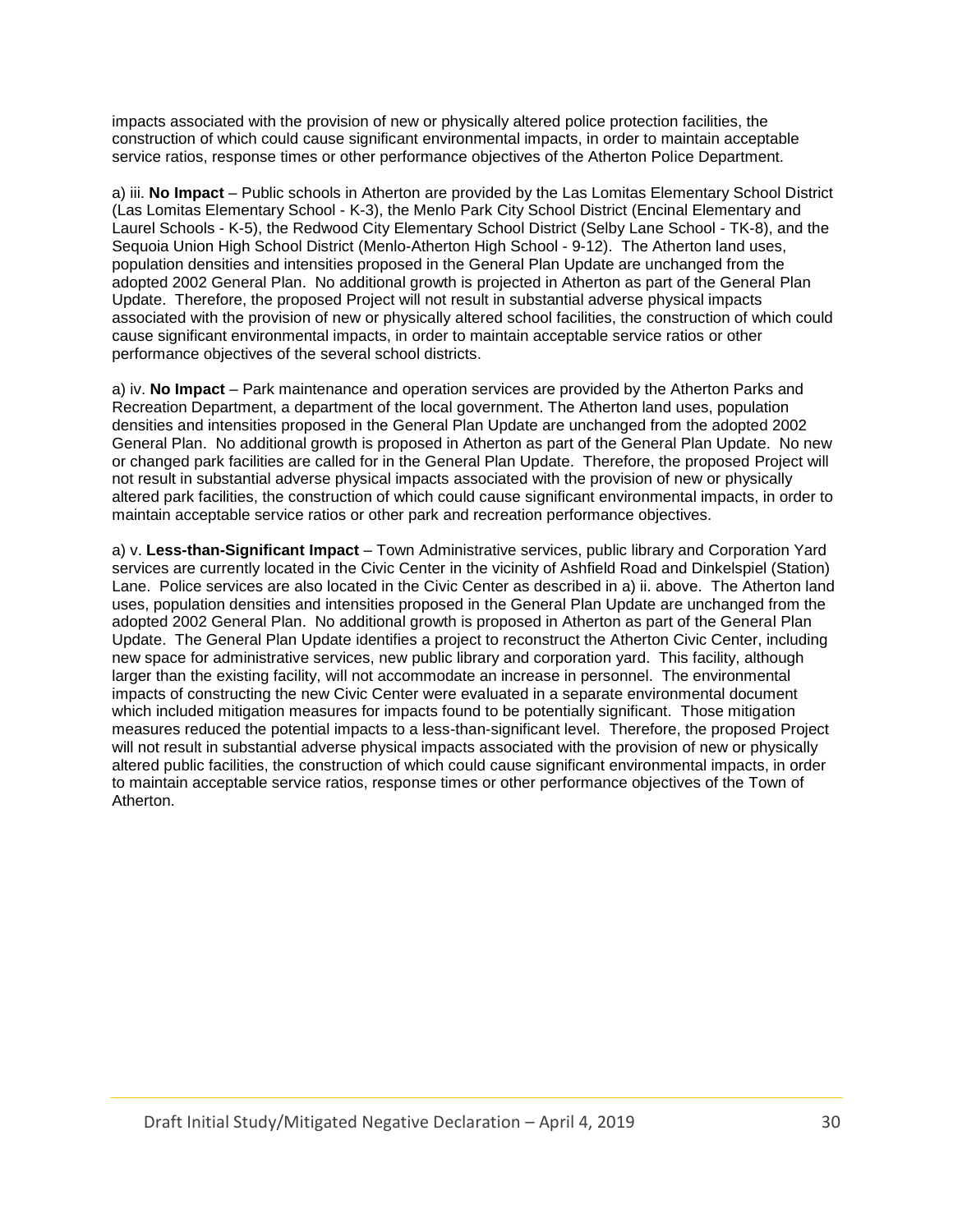|                                                                                                                                                                                                                         | Potentially<br>Significant<br>Impact | Less Than<br>Significant<br>with<br>Mitigation | Less Than<br>Significant<br>Impact | No<br>Impact |
|-------------------------------------------------------------------------------------------------------------------------------------------------------------------------------------------------------------------------|--------------------------------------|------------------------------------------------|------------------------------------|--------------|
| <b>XV. RECREATION:</b>                                                                                                                                                                                                  |                                      |                                                |                                    |              |
| a) Would the project increase the use of existing neighborhood<br>and regional parks or other recreational facilities such that<br>substantial physical deterioration of the facility would occur or be<br>accelerated? |                                      |                                                |                                    |              |
| b) Does the project include recreational facilities or require the<br>construction or expansion of recreational facilities which might<br>have an adverse physical effect on the environment?                           |                                      |                                                |                                    |              |

#### **Recreation Description**

a) & b) **No Impact** – As described in Section XIV a) iv. above, the Atherton land uses, population densities and intensities proposed in the General Plan Update are unchanged from the adopted 2002 General Plan. No additional growth is proposed in Atherton as part of the General Plan Update. No new or changed park facilities are called for in the General Plan Update. The proposed Project would not increase the use of existing neighborhood and regional parks or other recreational facilities such that substantial physical deterioration of the facility would occur or be accelerated. The Project does not include recreational facilities or require the construction or expansion of recreational facilities which might have an adverse physical effect on the environment. Therefore, the Project would have no impact on existing recreational facilities.

|                                                                                                                                                                                                                                                                                                                                                                                                                                                 | Potentially<br>Significant<br>Impact | Less Than<br>Significant<br>with<br>Mitigation | Less Than<br>Significant<br>Impact | <b>No</b><br>Impact |
|-------------------------------------------------------------------------------------------------------------------------------------------------------------------------------------------------------------------------------------------------------------------------------------------------------------------------------------------------------------------------------------------------------------------------------------------------|--------------------------------------|------------------------------------------------|------------------------------------|---------------------|
| XVI. TRANSPORTATION/TRAFFIC: Would the project:                                                                                                                                                                                                                                                                                                                                                                                                 |                                      |                                                |                                    |                     |
| a) Conflict with an applicable plan, ordinance or policy<br>establishing measures of effectiveness for the performance of<br>the circulation system, taking into account all modes of<br>transportation including mass transit and non-motorized travel<br>and relevant components of the circulation system, including but<br>not limited to intersections, streets, highways and freeways,<br>pedestrian and bicycle paths, and mass transit? |                                      |                                                |                                    |                     |
| b) Conflict with an applicable congestion management program,<br>including, but not limited to level of service standards and travel<br>demand measures, or other standards established by the county<br>congestion management agency for designated roads or<br>highways?                                                                                                                                                                      |                                      |                                                |                                    |                     |
| c) Result in a change in air traffic patterns, including either an<br>increase in traffic levels or a change in location that results in<br>substantial safety risks?                                                                                                                                                                                                                                                                           |                                      |                                                |                                    |                     |
| d) Substantially increase hazards due to a design feature (e.g.,<br>sharp curves or dangerous intersections) or incompatible uses<br>(e.g., farm equipment)?                                                                                                                                                                                                                                                                                    |                                      |                                                |                                    |                     |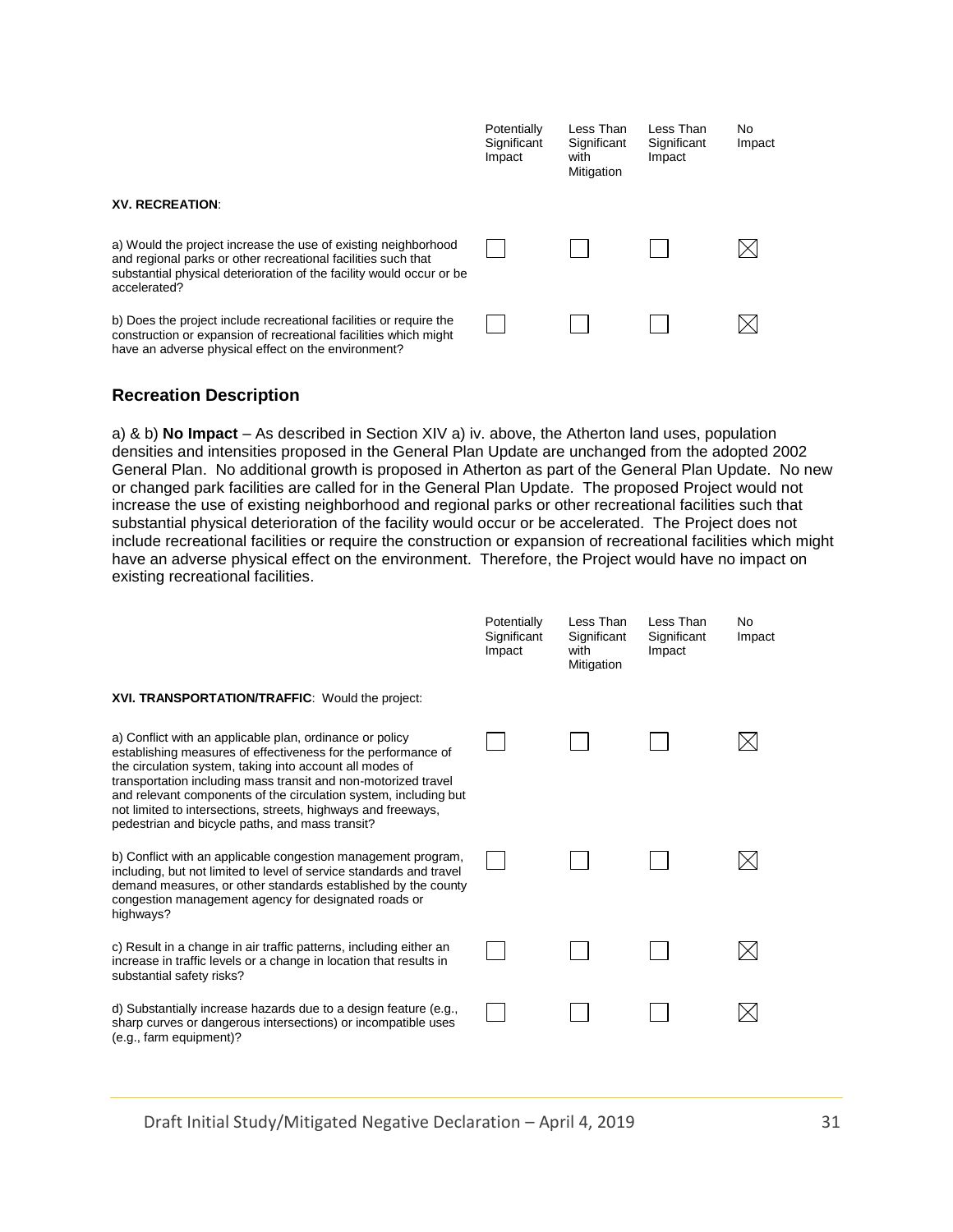| e) Result in inadequate emergency access?                                                                                                                                                   |  |  |
|---------------------------------------------------------------------------------------------------------------------------------------------------------------------------------------------|--|--|
| f) Conflict with adopted policies, plans or programs regarding<br>public transit, bicycle, or pedestrian facilities, or otherwise<br>decrease the performance or safety of such facilities? |  |  |

# **Transportation/Traffic Description**

a) – b) **No Impact** – The proposed Project is consistent with the MTC/ABAG Final Plan Bay Area 2040 in that it is consistent with the land uses, circulation components, climate protection goals, housing goals and other goals and performance targets of the regional Plan. The Project is also consistent with the C/CAG Congestion Management Program, including its level of service standards. The Project addresses transportation and circulation topics including the Grand Boulevard Initiative, Complete Streets, Bike/Pedestrian Master Plan, Safe Routes to Schools Program, Green Streets, Neighborhood Traffic Management Program, Transportation Demand Management, rail transportation, bus transportation and scenic roadways. The Circulation Element Update includes level of service standards, derived from the Transportation Research Board, 2000 Highway Capacity Manual, as a commonly accepted measure of effectiveness for the performance of the circulation system. The Update further includes level of service standards of significance under the California Environmental Quality Act. These standards are used to identify thresholds of significant adverse impact on Town intersections during CEQA analysis. The Update modifies a few street classifications, without any impact. Therefore, the proposed project would not conflict with an applicable plan, ordinance or policy establishing measures of effectiveness for the performance of the circulation system and would have no impact.

c) **No Impact** – The proposed Project includes policies supporting a change in air traffic patterns related to commercial flights approaching and departing the San Carlos Airport. These policies relate to overflight noise and would not increase traffic levels nor result in a change in location that increases substantial safety risks. No impact would result.

d) **No Impact** – The proposed Project does not include design features and discourages incompatible uses. Therefore, it would not increase hazards due to a design feature or incompatible uses and would have no impact.

e) **No Impact** – The proposed Project includes policies supporting emergency access and designates specific emergency access routes. Therefore, it would not result in inadequate emergency access and would have no impact.

f) **No Impact** – The proposed Project includes policies, plans and programs supporting and enhancing public transit, bicycle, or pedestrian facilities. Therefore, it would not result in conflicts with adopted policies, plans or programs regarding public transit, bicycle, or pedestrian facilities, or otherwise decrease the performance or safety of such facilities and would have no impact.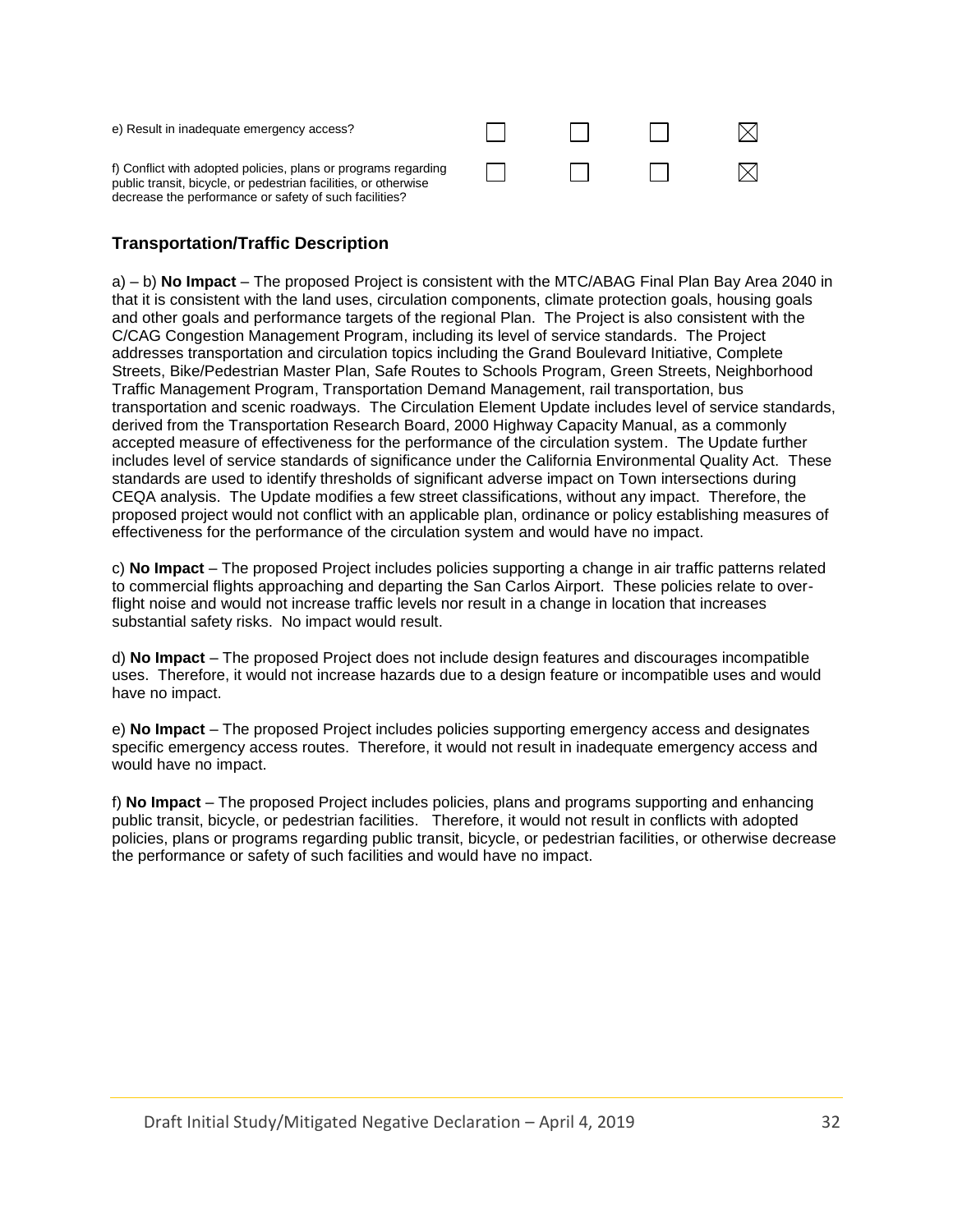|                                                                                                                                                                                                                                                                                                                                                                                                                                                | Potentially<br>Significant<br>Impact | Less Than<br>Significant<br>with<br>Mitigation | Less Than<br>Significant<br>Impact | No<br>Impact |
|------------------------------------------------------------------------------------------------------------------------------------------------------------------------------------------------------------------------------------------------------------------------------------------------------------------------------------------------------------------------------------------------------------------------------------------------|--------------------------------------|------------------------------------------------|------------------------------------|--------------|
| XVII. TRIBAL CULTURAL RESOURCES: Would the project<br>cause a substantial adverse change in the significance of a<br>tribal cultural resource, defined in Public Resources Code<br>section 21074 as either a site, feature, place, cultural landscape<br>that is geographically defined in terms of the size and scope of<br>the landscape, sacred place, or object with cultural value to a<br>California Native American tribe, and that is: |                                      |                                                |                                    |              |
| a) Listed or eligible for listing in the California Register of<br>Historical Resources, or in a local register of historical resources<br>as defined in Public Resources Code section 5020.1(k), or                                                                                                                                                                                                                                           |                                      |                                                |                                    |              |
| b) A resource determined by the lead agency, in its discretion<br>and supported by substantial evidence, to be significant<br>pursuant to criteria set forth in subdivision (c) of Public<br>Resources Code Section 5024.1. In applying the criteria set<br>forth in subdivision (c) of Public Resource Code Section 5024.1,<br>the lead agency shall consider the significance of the resource<br>to a California Native American tribe.      |                                      |                                                |                                    |              |

# **Tribal Cultural Resources Description**

a) – b) **No Impact** – As stated in the Open Space and Conservation Element Update, there are no known Native American Tribal Resources in or near Town. Therefore, the Project would have no impact on California Native American tribal cultural resources as defined in the California Public Resources Code.

|                                                                                                                                                                                                                 | Potentially<br>Significant<br>Impact | Less Than<br>Significant<br>with<br>Mitigation | Less Than<br>Significant<br>Impact | No<br>Impact |
|-----------------------------------------------------------------------------------------------------------------------------------------------------------------------------------------------------------------|--------------------------------------|------------------------------------------------|------------------------------------|--------------|
| XVIII. UTILITIES AND SERVICE SYSTEMS: Would the project:                                                                                                                                                        |                                      |                                                |                                    |              |
| a) Exceed wastewater treatment requirements of the applicable<br>Regional Water Quality Control Board?                                                                                                          |                                      |                                                |                                    |              |
| b) Require or result in the construction of new water or<br>wastewater treatment facilities or expansion of existing facilities,<br>the construction of which could cause significant environmental<br>effects? |                                      |                                                |                                    |              |
| c) Require or result in the construction of new storm water<br>drainage facilities or expansion of existing facilities, the<br>construction of which could cause significant environmental<br>effects?          |                                      |                                                |                                    |              |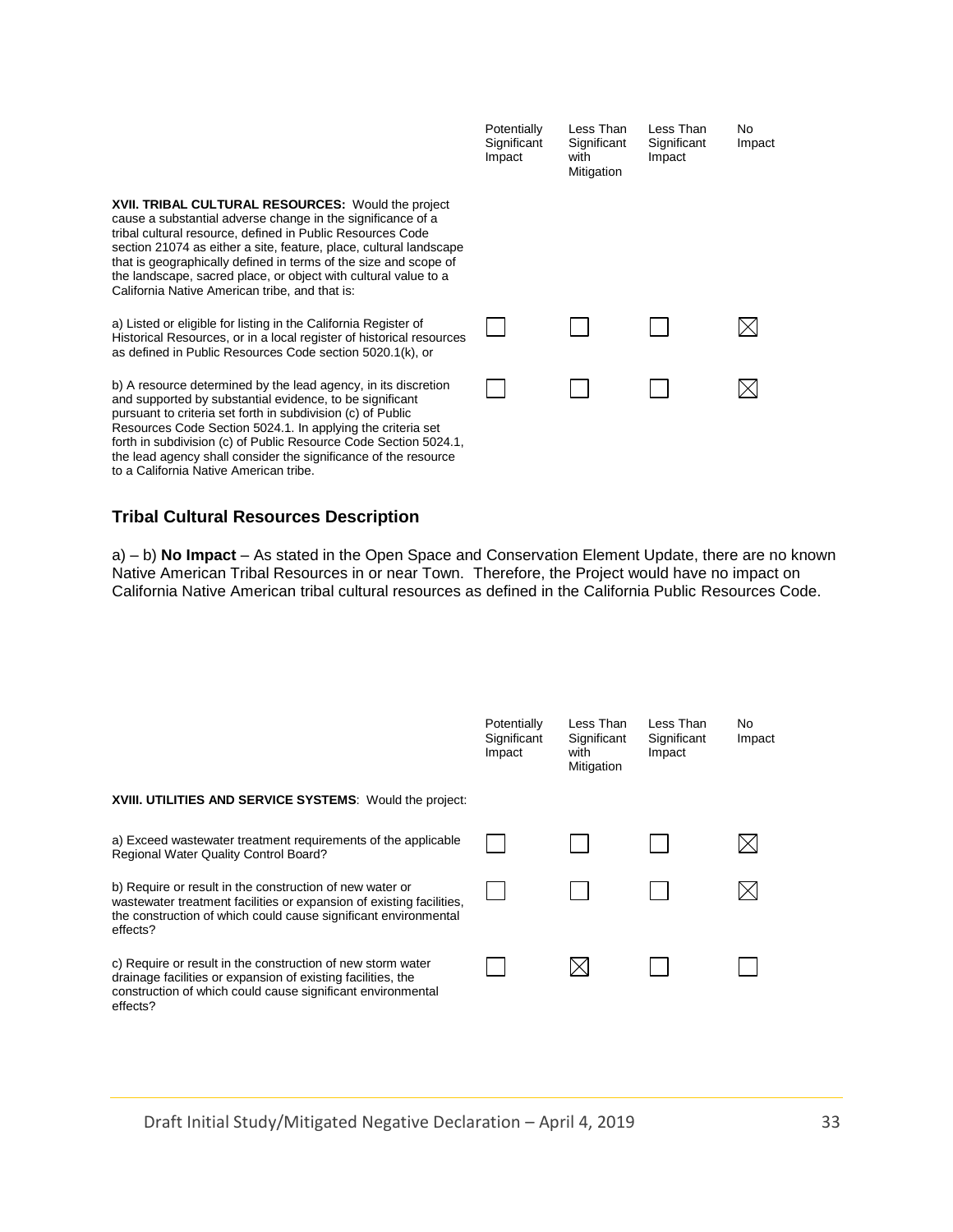| d) Have sufficient water supplies available to serve the project<br>from existing entitlements and resources, or are new or<br>expanded entitlements needed?                                                                               |  |  |
|--------------------------------------------------------------------------------------------------------------------------------------------------------------------------------------------------------------------------------------------|--|--|
| e) Result in a determination by the wastewater treatment<br>provider which serves or may serve the project that it has<br>adequate capacity to serve the project's projected demand in<br>addition to the provider's existing commitments? |  |  |
| f) Be served by a landfill with sufficient permitted capacity to<br>accommodate the project's solid waste disposal needs?                                                                                                                  |  |  |
| g) Comply with federal, state, and local statutes and regulations<br>related to solid waste?                                                                                                                                               |  |  |

## **Utilities and Service Systems Description**

a) – b) **No Impact** – As described in the Land Use Element Update, sewage is collected by the West Bay Sanitary District and Fair Oaks Sanitary District for transmission to treatment facilities located in the eastern portion of Redwood Peninsula in Redwood City and operated by Silicon Valley Clean Water (SVCW); a joint powers authority consisting of the cities of Belmont, Redwood City, San Carlos, and the West Bay Sanitary District. The SVCW treatment facilities currently treat wastewater from Atherton and other member jurisdictions in compliance with the standards and requirements of the San Francisco Bay Regional Water Quality Control Board. The Atherton land uses, population densities and intensities proposed in the General Plan Update are unchanged from the adopted 2002 General Plan. No additional growth is projected in Atherton as part of the General Plan Update. Therefore, the Project would not exceed the wastewater treatment requirements of the SFBRWQCB and would have no impact. Neither would the Project require or result in the construction of new water or wastewater treatment facilities or expansion of existing facilities, the construction of which could cause significant environmental effects.

c) **Less-than-Significant with Mitigation** –There are no known proposed projects that would result in the alteration of the course of a stream or substantially alter the existing drainage pattern. However, any project that requires earthmoving or grading activities, includes the possibility of erosion and sedimentation. Therefore, the Town should implement **Mitigation Measure HYD-1** (see Section IX. c) and d)) to reduce any potential impacts related to erosion and sedimentation to a less than significant level.

d) **No Impact** - As described in the Land Use Element Update, the Town's water supply comes from the City and County of San Francisco operated Hetch Hetchy System. The water supply is delivered by the California Water Service Company. The current water supply is adequate to meet the needs and requirements of the Town. The Atherton land uses, population densities and intensities projected in the General Plan Update are unchanged from the adopted 2002 General Plan. No additional growth is projected in Atherton as part of the General Plan Update. Therefore, the Project would have sufficient water supplies available to serve the project from existing entitlements and resources; no new or expanded entitlements are needed and would have no impact.

e) **No Impact** – As described in Section XVIII. a) – b) above, The SVCW treatment facilities currently treat wastewater from Atherton and other member jurisdictions in compliance with the standards and requirements of the San Francisco Bay Regional Water Quality Control Board. The Atherton land uses, population densities and intensities proposed in the General Plan Update are unchanged from the adopted 2002 General Plan. No additional growth is projected in Atherton as part of the General Plan Update. Therefore, the Project could result in a determination by the SVCW that it has adequate capacity to serve the Project's projected demand in addition to the provider's existing commitments and would have no impact.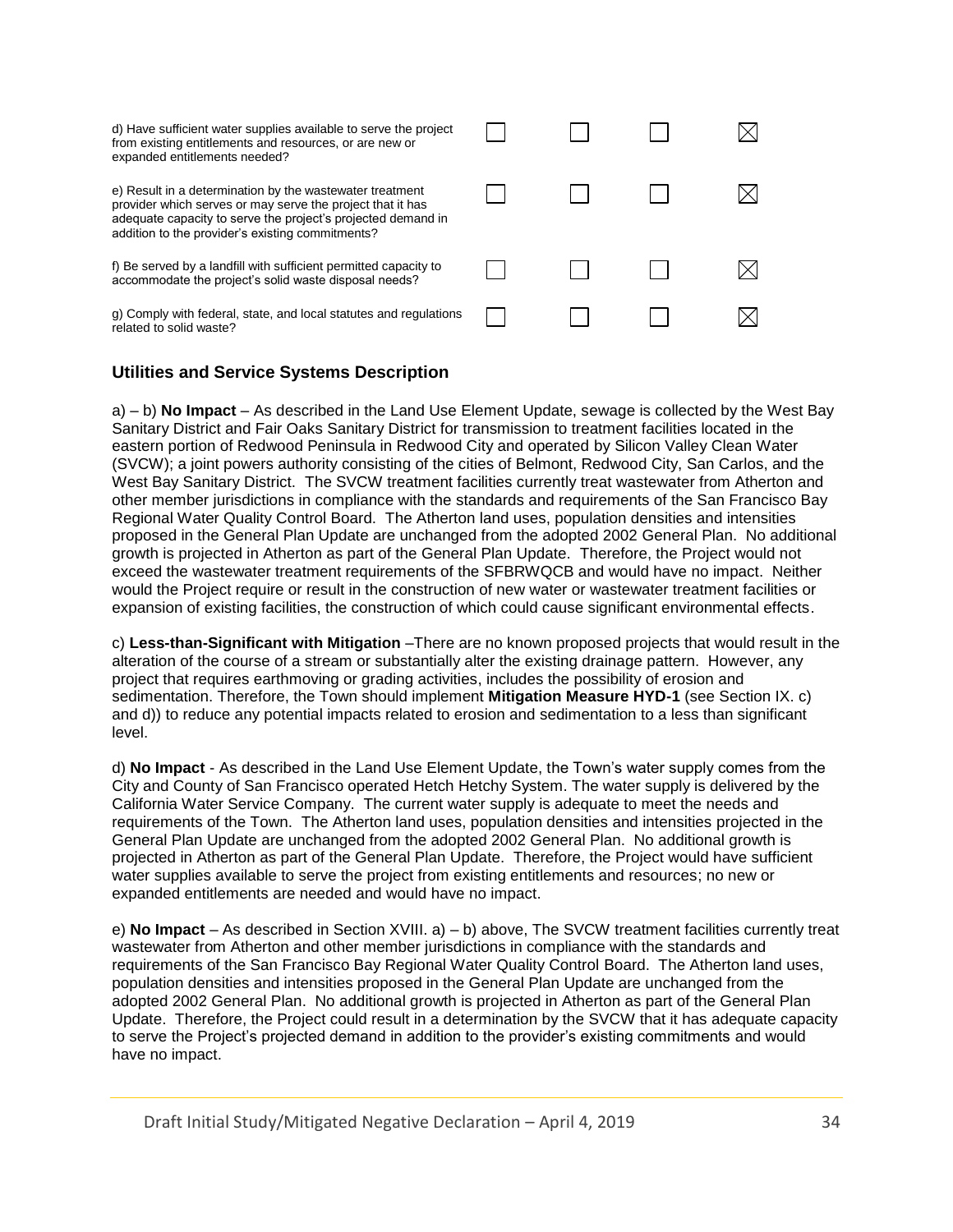f) – g) **No Impact** – As described in the Land Use Element Update, solid waste and recycling generated by the Town of Atherton is collected and handled by a contractor, which hauls the waste to the Shoreway Environmental Center (a recycling and transfer station) in San Carlos and then to a disposal site at the Corinda Los Trancos "Ox Mountain" landfill north of State Route 92 and Skyline Boulevard. The Ox Mountain facility is licensed to accept mixed municipal solid waste, construction/demolition, agricultural, industrial, and other wastes. The facility has an estimated capacity of 60.5 million cubic yards and is estimated to reach capacity by approximately 2034. The Atherton land uses, population densities and intensities proposed in the General Plan Update are unchanged from the adopted 2002 General Plan. No additional growth is projected in Atherton as part of the General Plan Update. Therefore, facility is served by a landfill with sufficient permitted capacity to accommodate the Project's solid waste disposal needs and would have no impact. Further, the current solid waste collection and disposal operations comply with federal, state, and local statutes and regulations related to solid waste and the Project would have no impact on those operations.

|                                                                                                                                                                                                                                                                                                                                                                                                                                                                                             | Potentially<br>Significant<br>Impact | Less Than<br>Significant<br>with<br>Mitigation | Less Than<br>Significant<br>Impact | N <sub>o</sub><br>Impact |
|---------------------------------------------------------------------------------------------------------------------------------------------------------------------------------------------------------------------------------------------------------------------------------------------------------------------------------------------------------------------------------------------------------------------------------------------------------------------------------------------|--------------------------------------|------------------------------------------------|------------------------------------|--------------------------|
| XIX. MANDATORY FINDINGS OF SIGNIFICANCE                                                                                                                                                                                                                                                                                                                                                                                                                                                     |                                      |                                                |                                    |                          |
| a) Does the project have the potential to degrade the quality of<br>the environment, substantially reduce the habitat of a fish or<br>wildlife species, cause a fish or wildlife population to drop below<br>self-sustaining levels, threaten to eliminate a plant or animal<br>community, substantially reduce the number or restrict the range<br>of a rare or endangered plant or animal or eliminate important<br>examples of the major periods of California history or<br>prehistory? |                                      |                                                |                                    |                          |
| b) Does the project have impacts that are individually limited,<br>but cumulatively considerable? ("Cumulatively considerable"<br>means that the incremental effects of a project are considerable<br>when viewed in connection with the effects of past projects, the<br>effects of other current projects, and the effects of probable<br>future projects)?                                                                                                                               |                                      |                                                |                                    |                          |
| c) Does the project have environmental effects which will cause<br>substantial adverse effects on human beings, either directly or<br>indirectly?                                                                                                                                                                                                                                                                                                                                           |                                      |                                                |                                    |                          |

# **Mandatory Findings of Significance Description**

The General Plan Update Project includes land uses, population densities and intensities as they are currently existing and are unchanged from the adopted 2002 General Plan. No additional growth is projected in Atherton as part of the General Plan Update.

a) **Less-than-Significant Impact** – The Project has the potential to enhance, not degrade, the quality of the environment. Policies supporting maintenance of the Town's rural environment, implementation of the Complete Streets program, preservation of open space, protection from excessive noise, protection from flooding and wildland fires, implementation of clean water projects, protection of historic artifacts, and other similar policies and programs are examples of this potential. The Project would not substantially reduce the habitat of a fish or wildlife species, cause a fish or wildlife population to drop below self-sustaining levels, threaten to eliminate a plant or animal community, substantially reduce the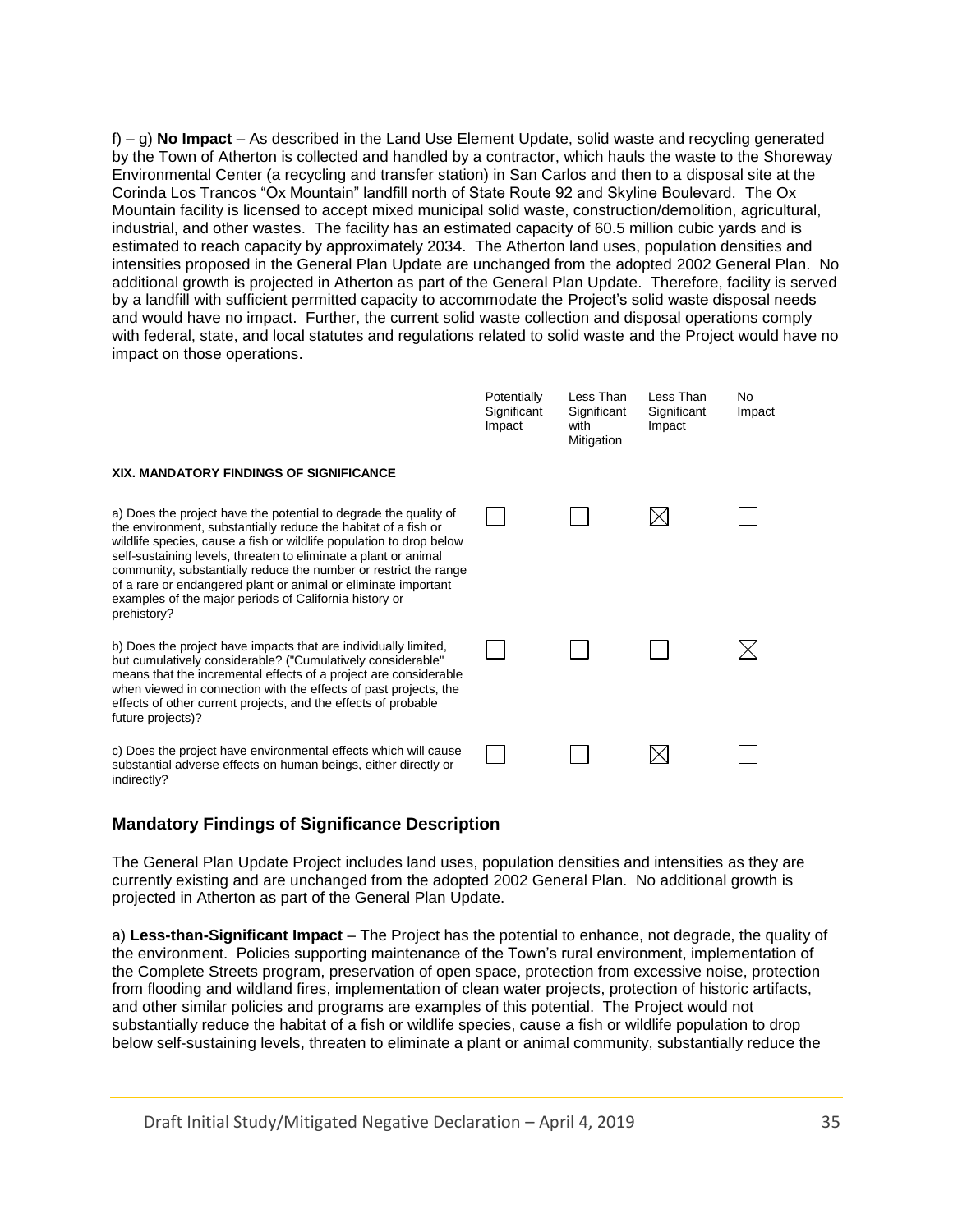number or restrict the range of a rare or endangered plant or animal or eliminate important examples of the major periods of California history or prehistory. Where potential impacts have been identified, mitigation measures are proposed to reduce the potential impact to a level of less-than-significant.

b) **No Impact** – The General Plan Update project, itself is cumulative in nature. The proposed land uses and circulation pattern are consistent with San Mateo County and Bay Area Regional land use and circulation plans. The Project is comprehensive in that it includes all of the elements required by State law to be encompassed in a general plan (the Housing Element Update was completed earlier; in 2014). Therefore, Project would not have impacts that are individually limited, but cumulatively considerable.

c) **Less-than-Significant Impact** – As analyzed in this Initial Study, the Project will not have environmental effects which will cause substantial adverse effects on human beings, either directly or indirectly. The potential environmental effects on humans analyzed in this Initial Study include air quality, geology and soils, greenhouse gas emissions, hazards and hazardous materials, hydrology and water quality, land use and planning, population and housing, public services, transportation and traffic, and utilities and service systems. Where potential impacts have been identified, mitigation measures are proposed to reduce the potential impact to a level of less-than-significant.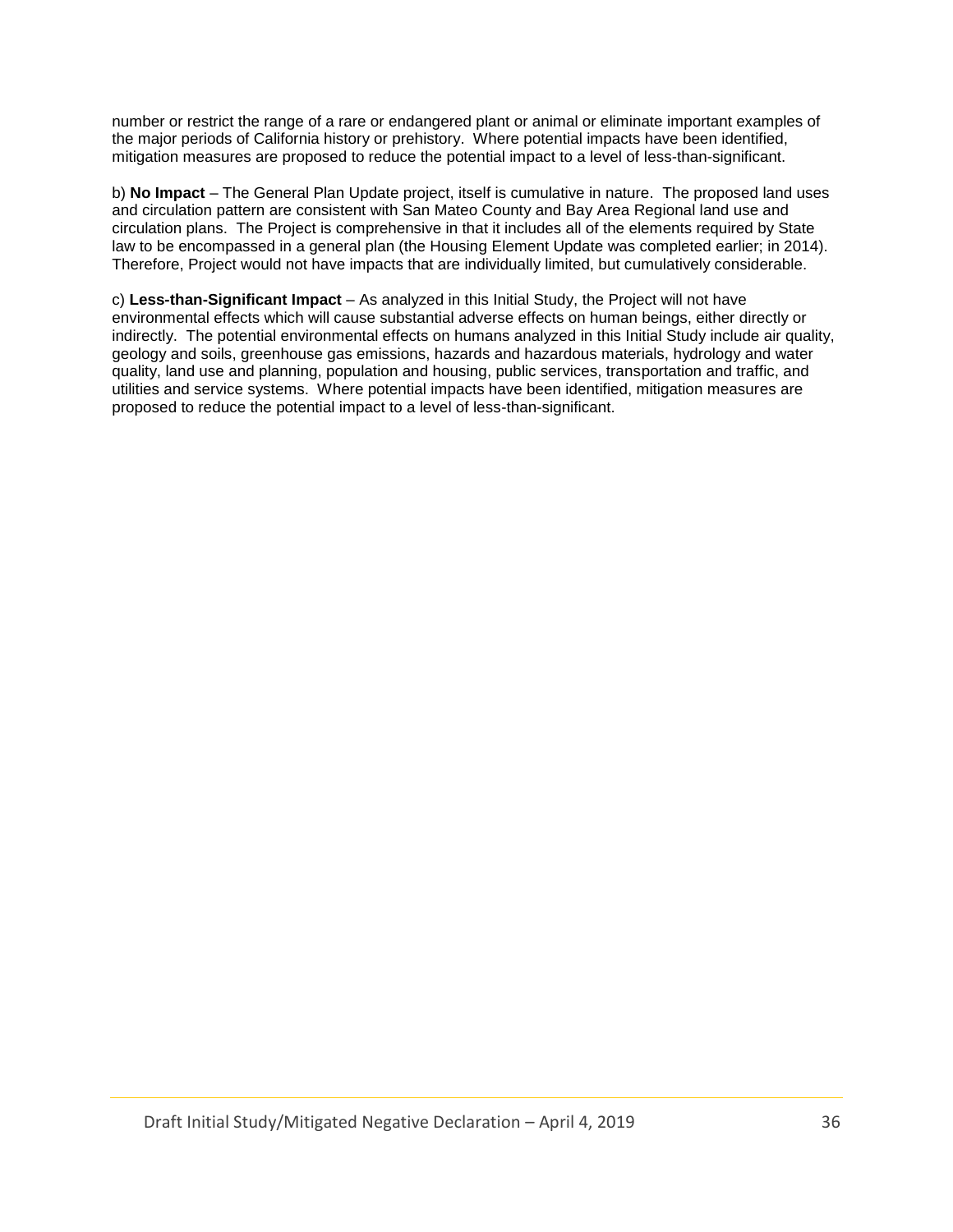#### **Report Preparers and References**

Town Staff Lisa Costa Sanders, Town Planner Neal Martin, Planning Consultant Stephanie Bertollo-Davis, AICP Senior Planner

#### RGD Acoustics, Inc.

Harold Goldberg, P.E., Principal

#### **REFERENCES**

**1.** General

State of California, Office of Planning and Research, *General Plan Guidelines – 2017* [expand]

#### **2.** Land Use Element

Browning-Ferris Industries of California, Inc. and SWT Engineering, *Environmental Impact Report Technical Addendum – Clarification of Landfill Capacity,* March 2017

Sacred Heart Schools website, October 2017

WRNS Studio, *Atherton Civic Center, Site Plan – Base Bid, Sht. AS-100, Planning Commission Set,* September 25, 2017

#### *Population Data*

Atherton, Town of, *General Plan, Housing Element (2014-2022 Update),* March 2015

**3.** Circulation Element

Atherton, Town of, *Bicycle and Pedestrian Master Plan, Final,* Alta Planning + Design / W-Trans, July 2014

Atherton, Town of, *Resolution No. 12-33, Complete Streets adopted November 28, 2012*

Atherton, Town of, *Resolution No. 13-08, Rail Related Policy Positions Adopted by the Town of Atherton, adopted June 14, 2013*

Menlo Park, City of, Community Development Department, *General Plan – Circulation Element,* November 29, 2017

San Mateo, County of, Planning and Building Department, *North Fair Oaks Community Plan, Circulation Element,* November 15, 2011

Santa Clara Valley Transportation Authority, City and County of San Francisco, and San Mateo County Transit District, *Joint Powers Agreement Peninsula Corridor Project,* October 3, 1996

TJKM [expand]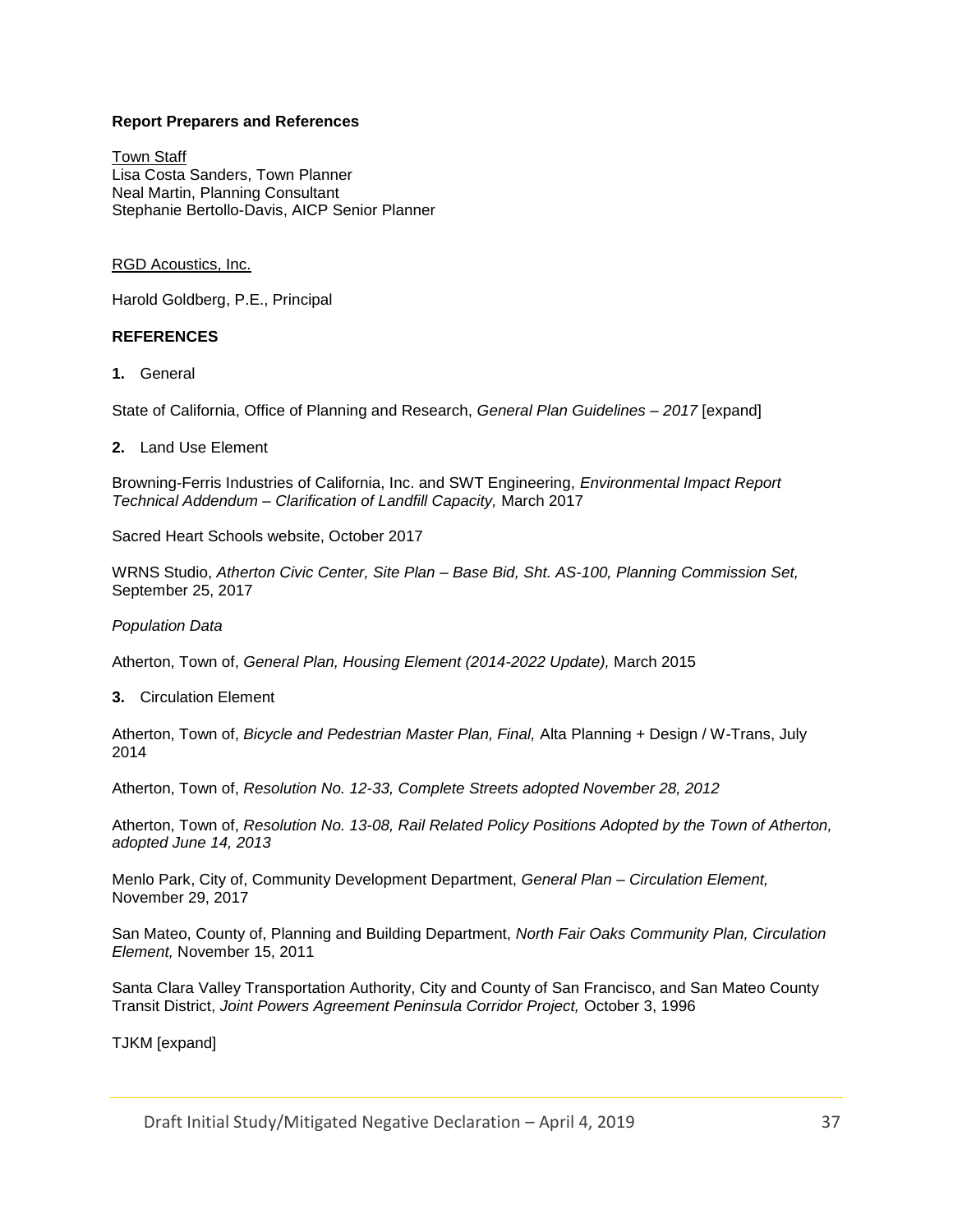U. S. Department of Transportation, Federal Highway Administration, *Highway Functional Classification Concepts, Criteria and Procedures,* 2013 Edition

U. S. Department of Transportation, Federal Railroad Administration, Website, *The Train Horn Rule and Quiet Zones*

**4.** Open Space and Conservation Element

#### *Biological Resources*

California Native Plant Society Website, *The California Rare Plant Ranking System,* undated

Christopher A. Joseph & Associates, *Environmental Impact Report for the Sacred Heart Schools Master Plan EIR,* State Clearinghouse #2009112052, April 2010

LSA, *Atherton Library Building Project Draft Environmental Impact Report,* State Clearinghouse #2011112059, March 2012

#### *Climate Change*

Regionally Integrated Climate Action Planning Suite, *Climate Action Plan: Town of Atherton,* November 2016, Adopted by City Council October 19, 2016

#### *Cultural Resources*

California, State of, The Natural Resources Agency, Office of Historic Preservation, *Letter Re: Holbrook-Palmer Estate, "Elmwood" Listing in the National Register of Historic Places,* October 18, 2016

Christopher A. Joseph & Associates, *Environmental Impact Report for the Sacred Heart Schools Master Plan EIR,* State Clearinghouse #2009112052, April 2010

Consultation with Marion Oster of the Atherton Heritage Association, November 7, 2017

Gullard, Pamela and Nancy Lund, *Under the Oaks: Two Hundred Years in Atherton,*2009

LSA, *Atherton Library Building Project Draft Environmental Impact Report,* State Clearinghouse #2011112059, March 2012

Ogden Environmental and Energy Services Company, *Draft Environmental Impact Report for Menlo School and College Douglass Hall Project,* November 1992

#### *Drainage*

Atherton City Council Staff Report, *Bayfront Canal/Atherton Channel Flood Protection and Restoration project Planning, Design, and Environmental Permitting Memorandum of Understanding (MOU),* October 4, 2017

NV5, Inc., *Town of Atherton Townwide Drainage Study Update,* April 2015

Poyatos, Martha, San Mateo Local Agency Formation Commission, *Report & Recommended Determinations- Municipal Service Review and Sphere of Influence Review for the Town of Atherton & Atherton Channel Drainage District*, August 14, 2008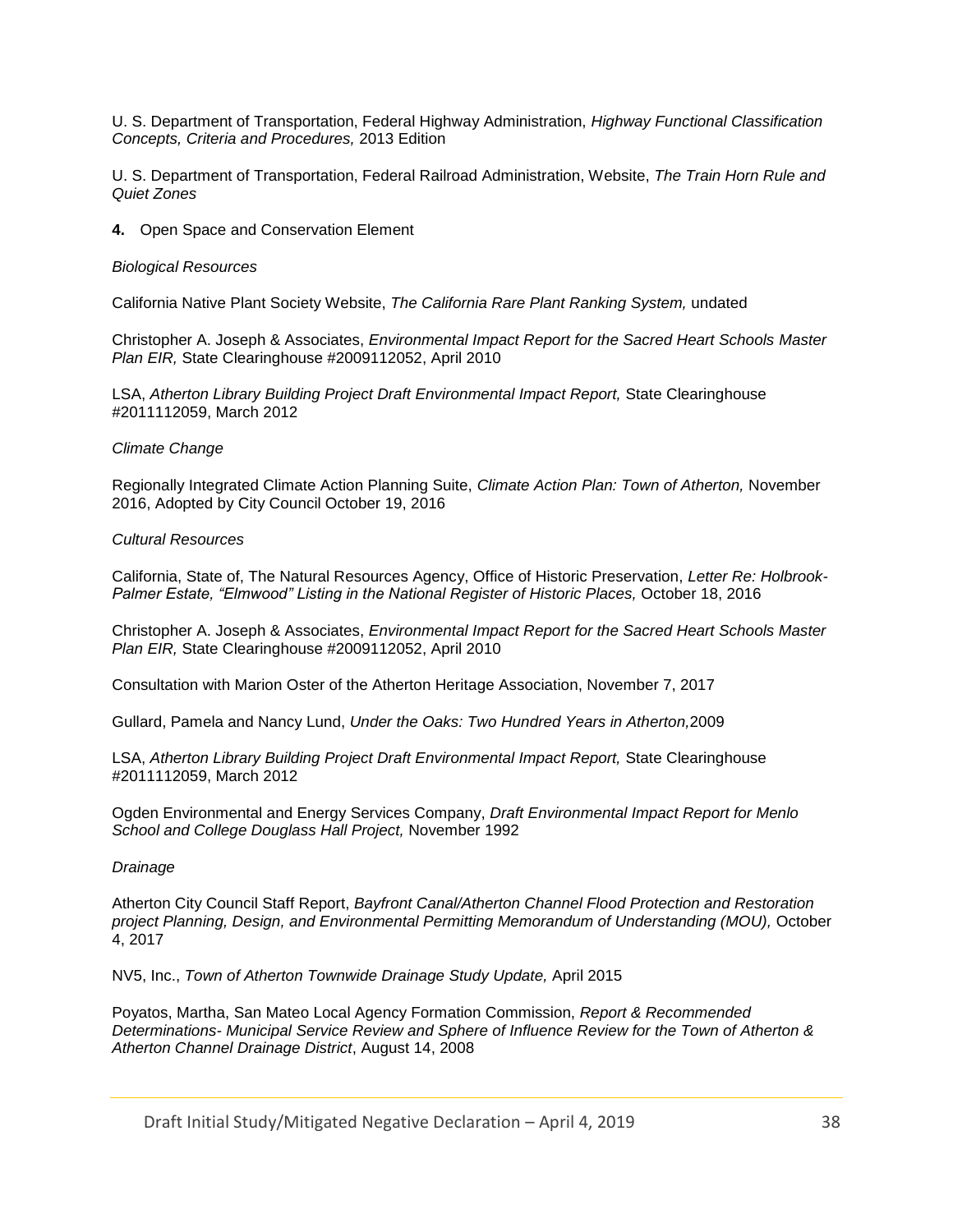San Mateo Local Agency Formation Commission Website, *Atherton Channel Drainage District, Profile*

U. S. Environmental Protection Agency Website, *Green Infrastructure,* August 14, 2017

#### *Forests*

Las Pilitas Nursery Website, *California Central Oak Woodland,* June 21, 2013

California Department of Fish and Game California Interagency Wildlife Task Group, *California Wildlife Habitat Relationships System, Coastal Oak Woodland,* April 2005

#### *Groundwater*

Atherton City Council Staff Report, *Adoption of Resolution in Support of Sustainable Groundwater Management in the San Francisquito Creek Area,* September 17, 2014

Metzgar, Loren F., John L. Fio, and David K. Uyematsu, *Ground-Water Development and the Effect on Ground-Water Levels and Water Quality in the Town of Atherton, San Mateo County, California,* United States Geological Survey and Hydrologic Consultants, Inc., Water-Resources Report 97-4033, 1997

#### *Mineral Resources*

San Mateo, County of, *San Mateo County General Plan, Mineral Resources Map,* November 1986

*Open Space for Natural Resources*

California Water Service Company Website

Lui, Nelson. California Water Service Company. Personal email communication, October 17, 2017

#### *Open Space for Outdoor Recreation*

BFS Landscape Architects and BluePoint Planning, *Holbrook-Palmer Park Master Plan for the Town of Atherton,* May 20,2015

Menlo Circus Club Website

PlaceWorks, *Civic Center Master Plan Draft EIR for the Town of Atherton*, State Clearinghouse #2014112003, April 2015

#### **5.** Community Safety Element

Association of Bay Area Governments Website, Resilience Program, *Interactive Hazards Map*, <http://gis.abag.ca.gov/website/Hazards/>

Atherton, Town of, *Emergency Operations Plan,* January 2010

California, State of, Department of Conservation, *Probabilistic Seismic Hazard Map, Earthquake Shaking Potential for the San Francisco Bay Region Counties,* Summer 2003

California, State of, California Emergency Management Agency, *Tsunami Inundation Map for Emergency Planning, Redwood Point Quadrangle/Palo Alto Quadrangle,* June 15, 2009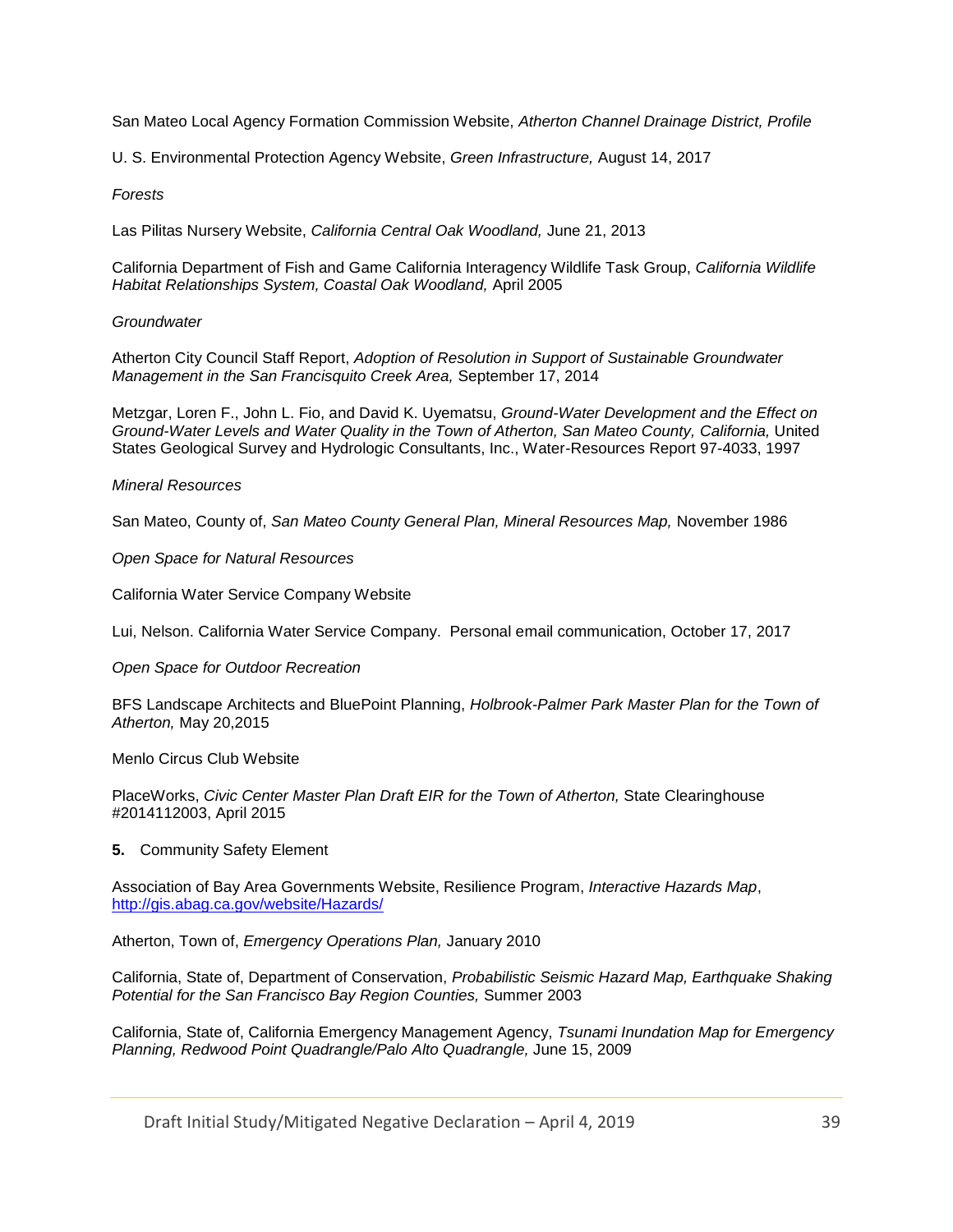California, State of, Department of Forestry and Fire Protection, *Wildland Urban Interface – Fire Threatened Communities,* 2003

California, State of, Department of Water Resources Division of Safety of Dams

San Mateo, County of, Planning and Building Department, *San Mateo County Hazards/Existing Landslides,* 1997

U. S. Geological Survey, San Francisco Bay Region Geology and Geologic Hazards Website, *About Liquefaction,* <https://geomaps.wr.usgs.gov/sfgeo/liquefaction/aboutliq.html>

**6.** Initial Study/Mitigated Negative Declaration

San Mateo County Water Pollution Prevention Program, *Construction Best Management Practices (BMP's)*

#### **APPENDICES**

A. Project Location Map